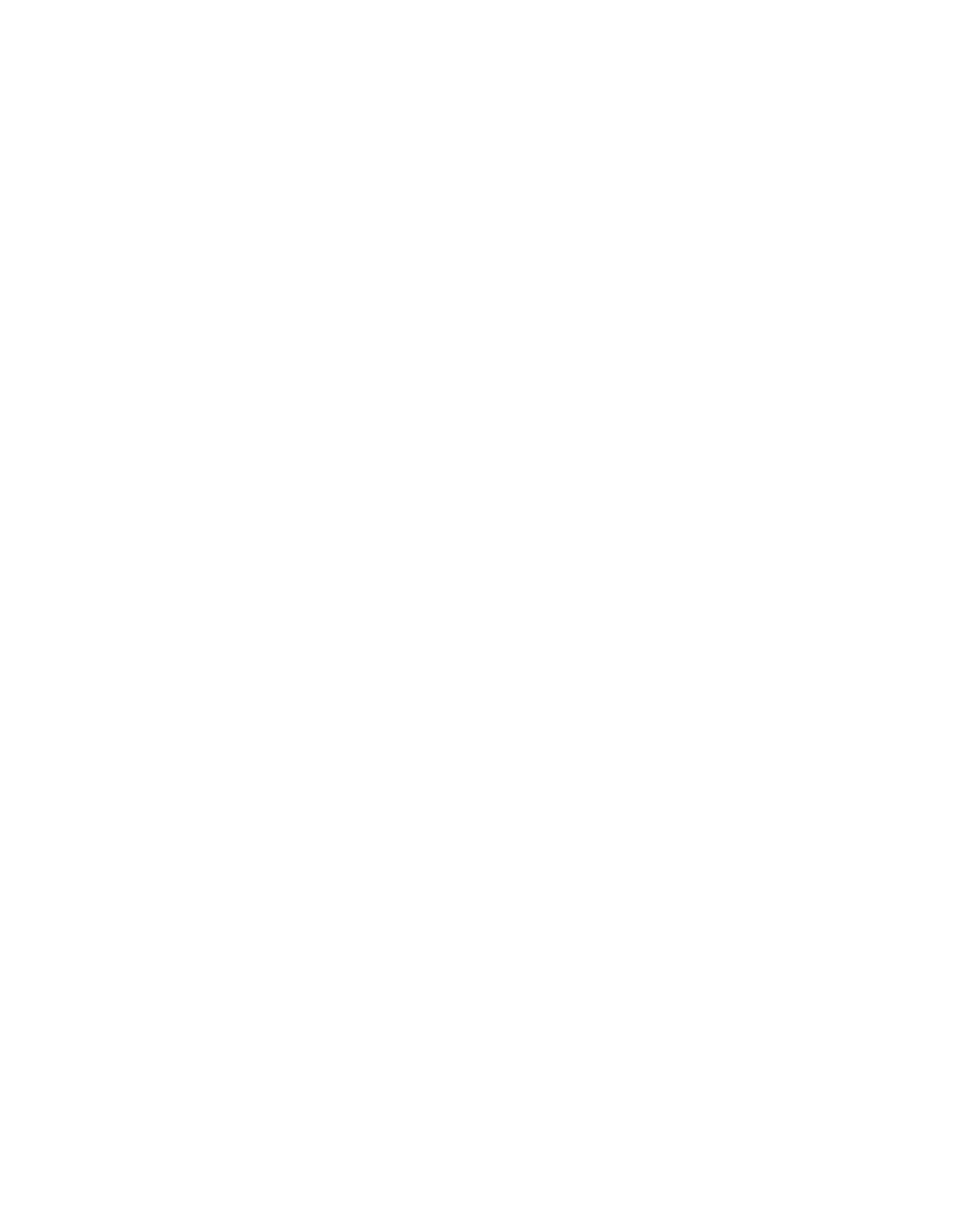## Abigail Earthman Winstead PC Dallas, Texas

Abigail Rosen Earthman is a member of Winstead's Wealth Preservation Practice Group. Abigail handles federal gift and estate tax litigation against the Internal Revenue Service across the country, as well as state fiduciary and probate controversy work in Texas courts. She also counsels clients nationally regarding complex estate administration and litigation and audit risk minimization.

She is a Fellow of the Real Property, Trust and Estate Division of the American Bar Association, where she serves as Chair of the Tax Litigation and Controversy Committee. Abigail received her J.D. from Texas Tech University School of Law and an LL.M in Taxation from Georgetown University Law Center. She has represented clients before the United States Tax Court and United States District Courts in the Northern and Southern Districts of Texas.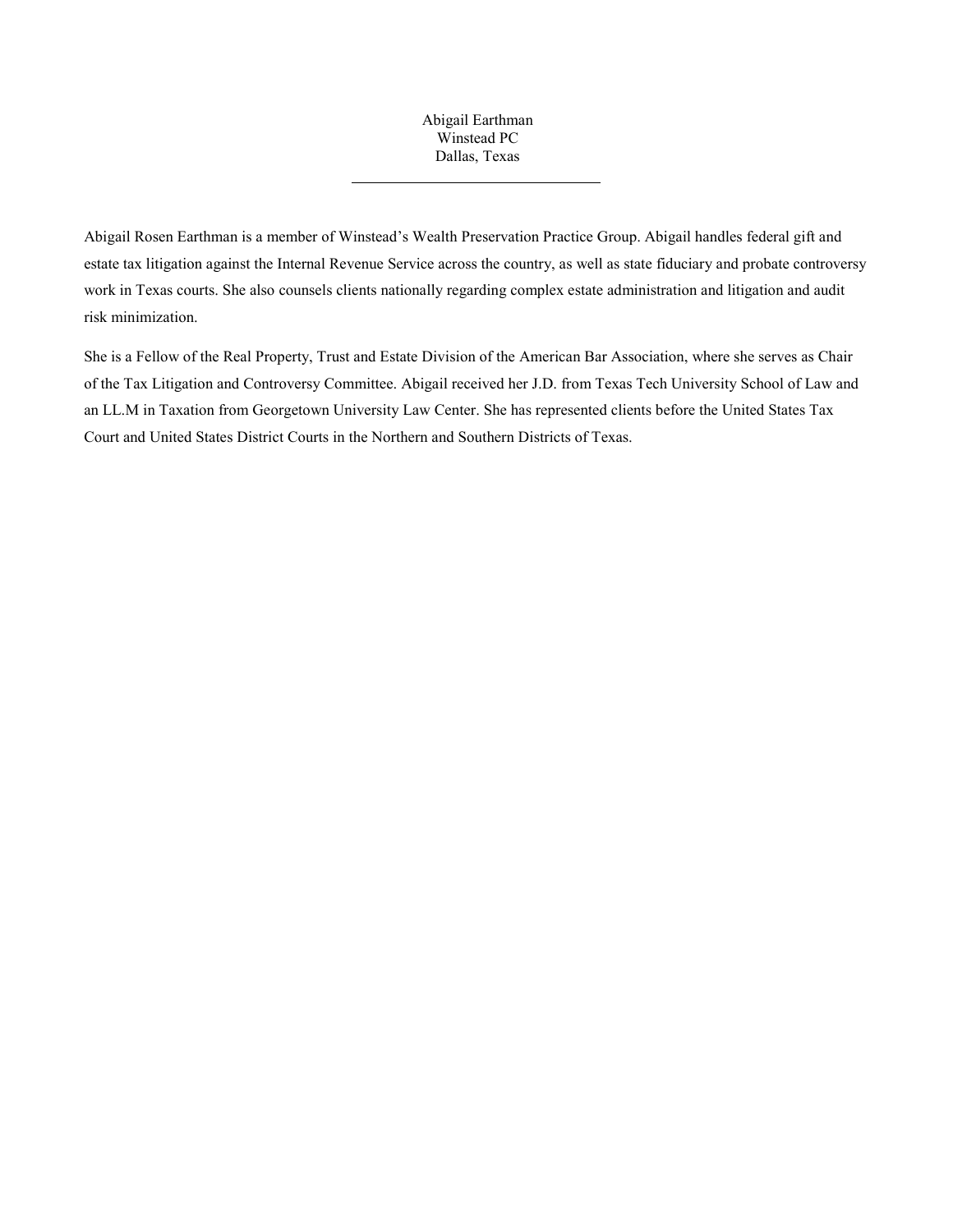## **TABLE OF CONTENTS**

| $\mathbf{I}$ .<br>II. |           |                                                                                                                           |                                                                                                                                                                                                                                                                                                                                                                                                                                                                 |                |  |
|-----------------------|-----------|---------------------------------------------------------------------------------------------------------------------------|-----------------------------------------------------------------------------------------------------------------------------------------------------------------------------------------------------------------------------------------------------------------------------------------------------------------------------------------------------------------------------------------------------------------------------------------------------------------|----------------|--|
|                       |           |                                                                                                                           |                                                                                                                                                                                                                                                                                                                                                                                                                                                                 |                |  |
|                       | А.        | Blockchain and Cryptocurrencies – In General 22<br>Blockchain 2<br>1.                                                     |                                                                                                                                                                                                                                                                                                                                                                                                                                                                 |                |  |
|                       |           | 2.                                                                                                                        | Cryptocurrencies and the contract of the contract of the contract of the contract of the contract of the contract of the contract of the contract of the contract of the contract of the contract of the contract of the contr                                                                                                                                                                                                                                  | $\overline{2}$ |  |
|                       |           |                                                                                                                           | Faster 2<br>$a_{-}$                                                                                                                                                                                                                                                                                                                                                                                                                                             |                |  |
|                       |           |                                                                                                                           | Less Costly 3<br>$\mathbf{b}$ .                                                                                                                                                                                                                                                                                                                                                                                                                                 |                |  |
|                       |           |                                                                                                                           | More Secure<br>$\mathbf{c}$ .                                                                                                                                                                                                                                                                                                                                                                                                                                   |                |  |
|                       | В.        |                                                                                                                           |                                                                                                                                                                                                                                                                                                                                                                                                                                                                 |                |  |
|                       | C.        | Demystifying Blockchain<br>What is a Distributed Ledger?<br>4<br>What Does a Transaction on a Blockchain Look Like?<br>D. |                                                                                                                                                                                                                                                                                                                                                                                                                                                                 |                |  |
|                       |           |                                                                                                                           |                                                                                                                                                                                                                                                                                                                                                                                                                                                                 |                |  |
|                       | Ε.        | What Is the Future of Blockchain? 6                                                                                       |                                                                                                                                                                                                                                                                                                                                                                                                                                                                 |                |  |
|                       | F.        | Planning with Cryptocurrencies 10                                                                                         |                                                                                                                                                                                                                                                                                                                                                                                                                                                                 |                |  |
| Ш.                    |           |                                                                                                                           | Fiduciary Issues and Considerations_                                                                                                                                                                                                                                                                                                                                                                                                                            |                |  |
|                       | A.        | 1.                                                                                                                        | Fiduciary Access to Digital Assets 11                                                                                                                                                                                                                                                                                                                                                                                                                           |                |  |
|                       |           |                                                                                                                           | In General 2012 and 2013 and 2013 and 2013 and 2013 and 2013 and 2013 and 2013 and 2013 and 2013 and 2013 and 2013 and 2013 and 2013 and 2013 and 2013 and 2013 and 2013 and 2013 and 2013 and 2013 and 2013 and 2013 and 2013                                                                                                                                                                                                                                  |                |  |
|                       |           |                                                                                                                           | a.                                                                                                                                                                                                                                                                                                                                                                                                                                                              |                |  |
|                       |           |                                                                                                                           | $\mathbf{b}$ .                                                                                                                                                                                                                                                                                                                                                                                                                                                  |                |  |
|                       |           |                                                                                                                           | Computer Fraud and Abuse Act 13<br>$\mathbf{c}$ .                                                                                                                                                                                                                                                                                                                                                                                                               |                |  |
|                       |           |                                                                                                                           | Revised Uniform Fiduciary Access to Digital Assets Act___________________________14<br>$d_{\cdot}$                                                                                                                                                                                                                                                                                                                                                              |                |  |
|                       |           | 2.                                                                                                                        |                                                                                                                                                                                                                                                                                                                                                                                                                                                                 |                |  |
|                       |           |                                                                                                                           | Trust Funding 14<br>a.                                                                                                                                                                                                                                                                                                                                                                                                                                          |                |  |
|                       |           |                                                                                                                           | UTMA Accounts 15<br>$\mathbf{b}$ .                                                                                                                                                                                                                                                                                                                                                                                                                              |                |  |
|                       |           |                                                                                                                           | 529 Plan Accounts 15<br>$\mathbf{c}$ .                                                                                                                                                                                                                                                                                                                                                                                                                          |                |  |
|                       |           |                                                                                                                           | UTODSRA Accounts 15<br>d.                                                                                                                                                                                                                                                                                                                                                                                                                                       |                |  |
|                       |           |                                                                                                                           | Joint Transfer-on-Death Accounts 15<br>e.                                                                                                                                                                                                                                                                                                                                                                                                                       |                |  |
|                       |           | 3.                                                                                                                        | 15<br>Fiduciary Duties                                                                                                                                                                                                                                                                                                                                                                                                                                          |                |  |
|                       |           |                                                                                                                           | Uniform Prudent Investor Act ("UPIA") 15<br>a.                                                                                                                                                                                                                                                                                                                                                                                                                  |                |  |
|                       |           |                                                                                                                           | Uniform Prudent Management of Institutional Funds Act ("UPMIFA")_______________16<br>$b$                                                                                                                                                                                                                                                                                                                                                                        |                |  |
|                       | <b>B.</b> |                                                                                                                           | Importance of Planning and Proper Drafting 16                                                                                                                                                                                                                                                                                                                                                                                                                   |                |  |
|                       |           | 1.                                                                                                                        | Discussion 16                                                                                                                                                                                                                                                                                                                                                                                                                                                   |                |  |
|                       |           | 2.                                                                                                                        |                                                                                                                                                                                                                                                                                                                                                                                                                                                                 |                |  |
|                       |           | 3.                                                                                                                        | Forms and Authority Management and Authority Management and Authority                                                                                                                                                                                                                                                                                                                                                                                           | 17             |  |
|                       | C.        |                                                                                                                           |                                                                                                                                                                                                                                                                                                                                                                                                                                                                 | 17             |  |
|                       |           | 1.                                                                                                                        | Taxation and Reporting historical contract of the contract of the contract of the contract of the contract of the contract of the contract of the contract of the contract of the contract of the contract of the contract of<br>General Observations and the contract of the contract of the contract of the contract of the contract of the contract of the contract of the contract of the contract of the contract of the contract of the contract of the c |                |  |
|                       |           |                                                                                                                           |                                                                                                                                                                                                                                                                                                                                                                                                                                                                 | 17             |  |
|                       |           |                                                                                                                           | Cryptocurrency and Tax Fraud                                                                                                                                                                                                                                                                                                                                                                                                                                    | 17             |  |
|                       |           | 3.                                                                                                                        | Notice 2014-21 18                                                                                                                                                                                                                                                                                                                                                                                                                                               |                |  |
|                       |           | 4.                                                                                                                        | Foreign Reporting Requirements                                                                                                                                                                                                                                                                                                                                                                                                                                  | 21             |  |
|                       |           | 5.                                                                                                                        | Tax Consequences of Nonconvertible Virtual Currency_____________________________                                                                                                                                                                                                                                                                                                                                                                                | 21             |  |
|                       |           | 6.                                                                                                                        | Tax Issues Not Addressed in Notice 2014-21                                                                                                                                                                                                                                                                                                                                                                                                                      | 22             |  |
|                       |           | 7.                                                                                                                        | Wealth Transfer Tax Issues                                                                                                                                                                                                                                                                                                                                                                                                                                      | $-32$          |  |
|                       |           | 8.                                                                                                                        |                                                                                                                                                                                                                                                                                                                                                                                                                                                                 |                |  |
|                       |           | 9.                                                                                                                        | State Tax Issues                                                                                                                                                                                                                                                                                                                                                                                                                                                | 42             |  |
|                       | D.        | Other Regulatory Issues                                                                                                   |                                                                                                                                                                                                                                                                                                                                                                                                                                                                 |                |  |
|                       |           | 1.                                                                                                                        | Securities and Exchange Commission: Is Cryptocurrency a "Security"?                                                                                                                                                                                                                                                                                                                                                                                             | $-43$          |  |
|                       |           | 2.                                                                                                                        | Commodity Futures Trading Commission: Is Cryptocurrency a "Commodity"?                                                                                                                                                                                                                                                                                                                                                                                          | $-45$          |  |
|                       |           | 3.                                                                                                                        | Conclusion of Regulatory Considerations Conclusion Conclusion of Regulatory Considerations                                                                                                                                                                                                                                                                                                                                                                      | $-47$          |  |
|                       |           |                                                                                                                           |                                                                                                                                                                                                                                                                                                                                                                                                                                                                 |                |  |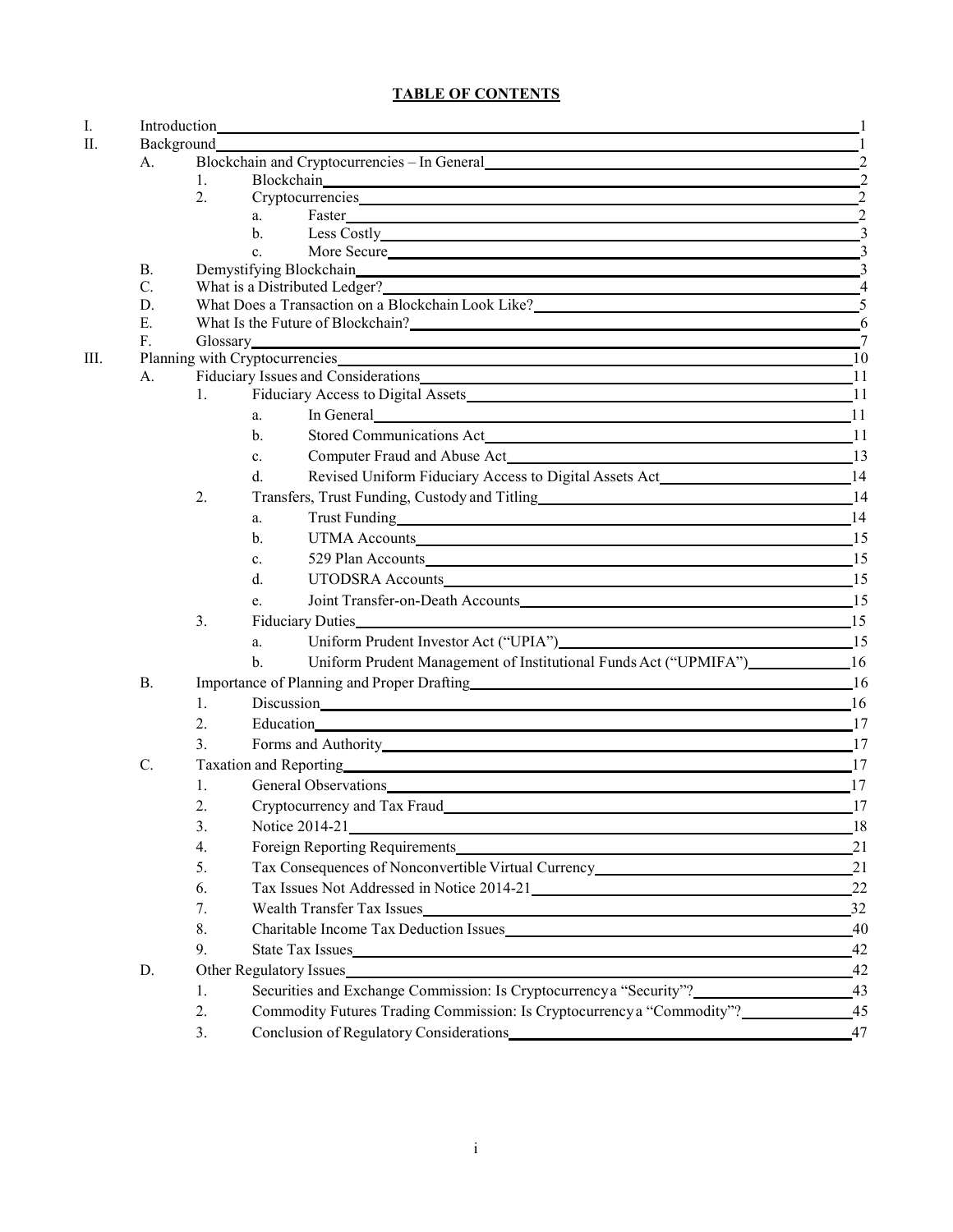**Building Blocks of Blockchain: A Primer on Cryptocurrency for Estate Planner[s 1](#page-4-0)**

Austin Bramwell Milbank, Tweed, Hadley & McCloy New York, NY

> Abigail Earthman Winstead PC Dallas, TX

Benetta P. Jenson J.P. Morgan Private Ban[k2](#page-4-1) Chicago, IL

> Suzanne Brown Walsh Murtha Cullina LLP Hartford, CT

#### **I. Introduction**

Cryptocurrency has created a lot of buzz – both hype and skepticism. Although cryptocurrency has been in existence since 2008, it is a cutting edge issue in estate planning. Due to itstechnological, digital nature, cryptocurrency presents interesting and uncertain tax and practical considerations in planning with this special type of asset.

This presentation outline first will provide background on blockchain, the technology underlying cryptocurrencies, and the evolution of cryptocurrencies, such as Bitcoin, in an attempt to demystify the technical features and mechanics of both blockchain and cryptocurrencies, which generally are misunderstood. Even the terminology is confusing so this outline also includes a glossary of the terms used in this area of the tech world which could be viewed as a different language all together.

This outline then addresses planning and specific areas of consideration, such as fiduciary issues related to access to digital assets, transfers, trust funding, custody and titling, which highlight the importance and the need for proper planning and drafting. The characterization of cryptocurrencies as "property" and not currency for purposes of taxation and other regulatory considerations round out the discussion while weaving in areas of planning opportunities and challenges.

## **II. Backgroun[d3](#page-4-2)**

On May 22, 2010, user "Laszlo" posted on Bitcointalk.org's forum the following: "I'll Pay 10,000 bitcoins for a couple of pizzas . . . like maybe 2 large ones so I have some left over for the next day. I like having left over pizza to

<span id="page-4-0"></span><sup>1</sup> These materials are prepared as of November 5, 2018. The author of the various sections of this presentation outline is noted in the appropriate sections, but for the ease of readers, we compiled the sections into one document and Benetta P. Jenson edited throughout. These materials do not constitute, and should not be treated as, legal or tax advice regarding the use of any particular estate planning or other technique, device or suggestion, or any of the tax or other consequences associated with them. Although every effort has been made to ensure the accuracy of these materials and the seminar presentation, none of Austin Bramwell, Abigail Rosen Earthman, Suzanne Brown Walsh, or Benetta P. Jenson, Milbank, Tweed, Hadley & McCoy, Winstead PC, Murtha Cullina LLP, and J.P. Morgan Private Bank assume any responsibility for any individual's reliance on the written or oral information presented during the seminar. Each seminar attendee should verify independently all statements made in the materials and during the seminar presentation before applying them to a particular fact pattern, and should determine independently the tax and other consequences of using any particular device, technique or suggestion before recommending the same to a client or implementing the same for a client.

<span id="page-4-1"></span><sup>&</sup>lt;sup>2</sup>"J.P. Morgan Private Bank" is a marketing name for private banking business conducted by JPMorgan Chase & Co. and its subsidiaries worldwide. JPMorgan Chase & Co. and its affiliates and/or subsidiaries do not practice law, and do not give tax, accounting or legal advice, including estate planning advice. See further disclaimer at the end of the presentation.

<span id="page-4-2"></span><sup>&</sup>lt;sup>3</sup> The author of Section II of this presentation outline is Abigail Rosen Earthman.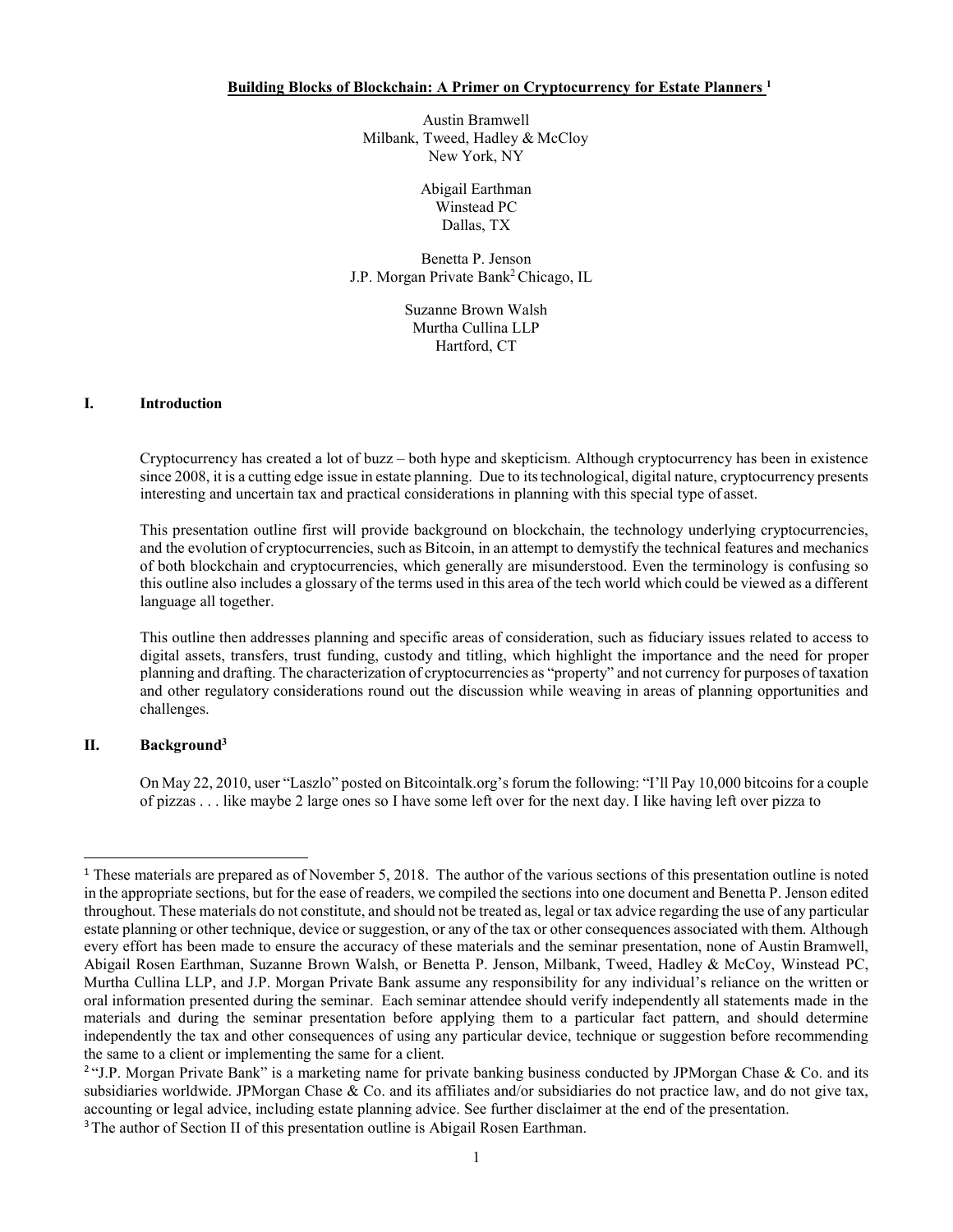nibble on later ......If you're interested please let me know and we can work out a deal.["4](#page-5-0) Other forum members replied to Laszlo, some thinking that he was crazy and others believing that Laszlo's offer was fake. User "Jercos" took Laszlo up on the offer, delivering to Laszlo two pizzas and he received 10,000 Bitcoins ("BTC") in exchange. The transaction between Laszlo and Jercos was the first documented purchase made with BTC and, at the time, cost Laszlo about \$41 (each BTC being worth less than  $$0.05$ ).<sup>5</sup> In late December 2017, Jercos's 10,000 BTC were worth more than \$197,000,000, when BTC hit a record high. Today, Jercos's BTC are worth approximately \$66,000,000. Not a bad return on investment considering Jercos paid Papa John's to cook and deliver the pizzas to Laszlo (whose identity was later revealed as Laszlo Hanyecz), while Jercos (whose identity was later revealed as Jeremy Sturdivant) sat at his computer.

## **A. Blockchain and Cryptocurrencies – In General**

- **1. Blockchain.** Blockchain is the underlying technology of cryptocurrencies, like Bitcoin and others such as Ethereum and Litecoin. Over the past decade and, even more recently, blockchain technology has drawn significant attention from technical developers and financial institutions (among several others), as it has the potential to overhaul almost every interaction, financial or otherwise, in our lives. From wealth management firms to gamers, people are seeking out opportunities to reap the benefits of blockchain technology. As further described throughout this paper, the fundamental components of blockchain technology involve the use of a distributed ledger stored on a highly encrypted, immutable ledger, which is verified by a peer-to-peer network.
- **2. Cryptocurrencies.** New blockchain technology users often ask, why do we care about cryptocurrencies? Why do we need blockchain technology? What problems does it solve? And what is wrong with our current system? Blockchain technology really came to the forefront during the 2008 financial crisis when people began to lose faith in the government and other institutions designed to protect the public's common interests. After 2008, people questioned banking systems' and the government's ability to regulate financial markets. Since then, society's trust in institutions, whether financial, academic, or government, has steadily declined. As further described below, blockchain technology solves many of the problems that institutions currently face and has the potential to restore trust, not only for our regulatory system, but also between and among complete strangers.

So what is wrong with the current banking system? Some perceive the banking system as slow, expensive, and subject to hacking, all problems that, to a certain degree, blockchain technology solves as follows:

**a. Faster.** In the traditional regime, if Celia who lives in China wants to send \$200 to Fisher who lives in Finland, Celia first would need to inform her bank that she would like to initiate a transfer to Fisher. In turn, Celia's bank would verify that she had \$200 in her bank account and might charge a fee to convert the currency to Finnish coin and perhaps a second fee for transmitting the payment. Celia's bank then would send a message to Fisher's bank to ensure that he has a valid bank account that could accept Celia's funds. Once confirmed, Celia's bank would update its account ledger to reflect a deduction of

\$200 from Celia's account and then Fisher's bank would update its account ledger to reflect an addition of \$200 to Fisher's account. At best, this process can take a full day, at worst over a week.

If Celia and Fisher were to use blockchain technology, Celia and Fisher would cut out the middlemen (*i.e.*, the banks) and would work directly with each other on a peer-to-peer network. Celia would submit the requested transfer to the blockchain. Computers (sometimes referred to as "miners," as further defined and explained below) would verify that Celia had \$200 dollars in her account and that Fisher's account information was valid. Once initially validated, the transaction would be sent to a network of users, and in turn,

<span id="page-5-0"></span><sup>4</sup> For the full post, *See* <https://bitcointalk.org/index.php?topic=137.0> (last visited November 5, 2018).

<span id="page-5-1"></span><sup>5</sup>*See* <https://www.blockchain.com/btc/tx/a1075db55d416d3ca199f55b6084e2115b9345e16c5cf302fc80e9d5fbf5d48d> for the recording of the transaction (last visited November 5, 2018).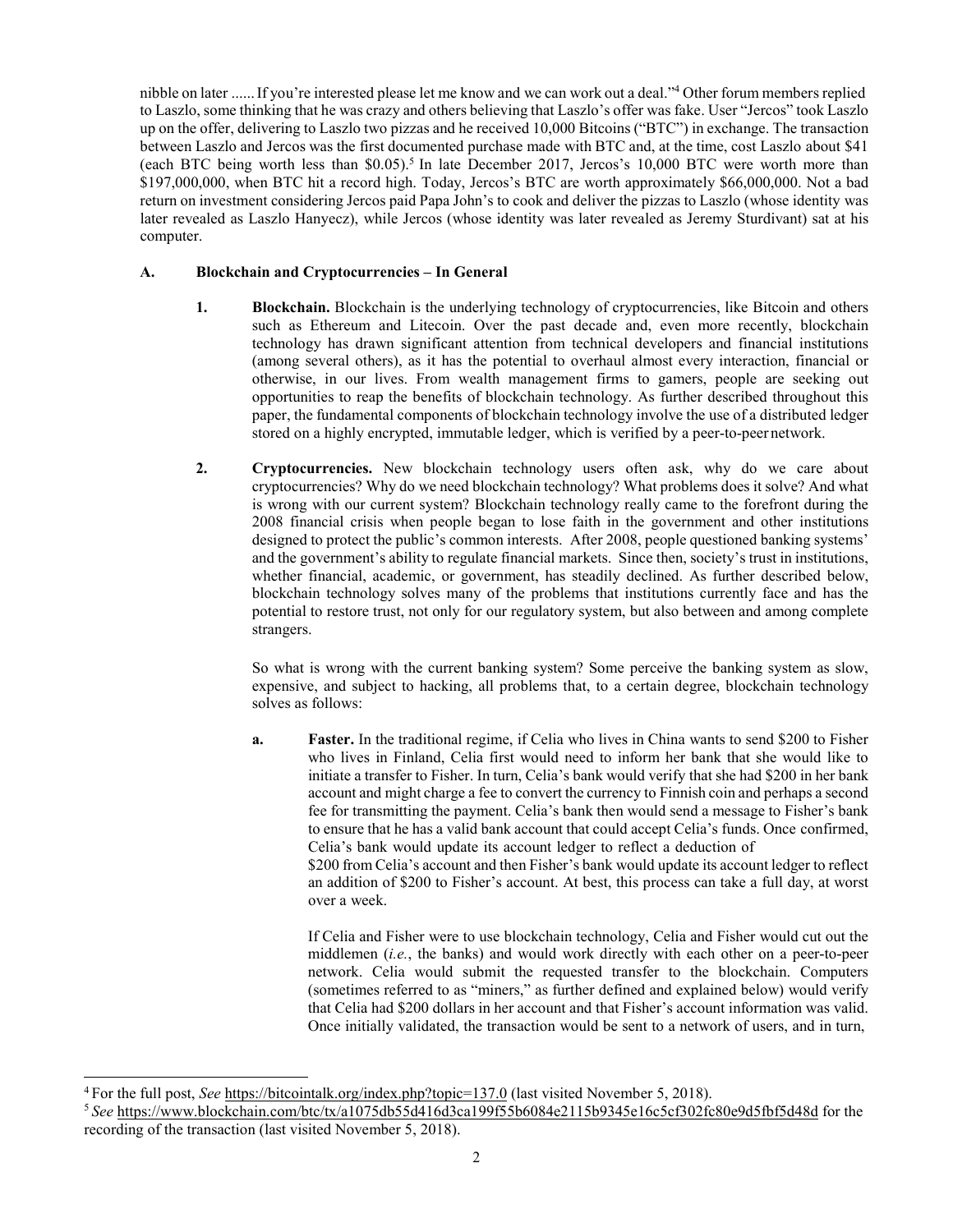each miner also would verify the transaction as valid. The transaction then would be added to every ledger on the network (or "node") and would take only minutes to complete.

- **b. Less Costly.** Most banks charge fees to wire funds, convert currencies, effectuate a large transfer, or open an account. Retail stores also pay fees to process credit card transactions. Blockchain eliminates the majority of these fees because there is no central point of processing needed. Instead, users verify others' transactions in exchange for verification and processing of their own transactions. Participating in the network is like participating in a community garden - everyone is in and the community benefits from everyone else's efforts.
- **c. More Secure.** Every year we hear about one or more major cyberattacks. The attack on Equifax in 2017 affected 143 million people. The attack on Adult Friend Finder in 2016 divulged the very private information of 412 million people. In 2015, Anthem was attacked and 78 million people had their private health information disclosed. Perhaps the biggest attack occurred in 2013, when the accounts of 3 billion Yahoo users werecompromised.

Blockchain technology certainly is susceptible to attacks and malicious use (see "consensus") hijacking" below*)*, but in comparison to banks, blockchain technology arguably is more secure. First, the blockchain is secured by multi-layer cryptography that even the best mathematician could not solve without the use of a sophisticated super computer with a high technological function called quantum computing.<sup>6</sup> In addition, each transaction is individually recorded on the blockchain, so if one transaction were hacked, other transactions would be protected.

#### **B. Demystifying Blockchain**

What is a blockchain? How was the first blockchain developed? How does blockchain work?

On October 31, 2008, Satoshi Nakamoto<sup>7</sup> published a white paper entitled, "Bitcoin: A Peer-to-Peer Electronic Cash System.["8](#page-6-2) The white paper explains both blockchain technology and how cryptocurrencies, such as Bitcoin, work using blockchain technology. Satoshi's paper contains several principles, all of which together form the backbone of a blockchain.

In the paper's abstract, Satoshi asks for "[a] purely peer-to-peer version of electronic cash [that] would allow online payments to be sent directly from one party to another without going through a financial institution." Stating that "a trusted third party" should not be required, Satoshi instead proposes a network of time-stamped transactions (or "hashes") "that cannot be changed without redoing the proof-of-work<sup>9</sup>."

Satoshi further states that "[central processing unit] power is controlled by nodes that are not cooperating to attack the network." In other words, Satoshi's paper calls for a peer-to-peer network, without the use of financial institutions, using cryptography (as security), wherein people trust the network as opposed to an institution.

Satoshi's brainchild was incredibly complicated, which was part of the reason why it has taken the world a long time to venture into these possibilities. The principles of blockchain technology were first applied in the financial sector in January 2009 when the first block (like a page in a ledger and referred to universally

<span id="page-6-0"></span><sup>6</sup> For an overview of quantum computers and quantum computing, *see* [https://abcnews.go.com/Technology/wireStory/ap](https://abcnews.go.com/Technology/wireStory/ap-explains-us-push-boost-quantum-computing-58041931)[explains-us-push-boost-quantum-computing-58041931.](https://abcnews.go.com/Technology/wireStory/ap-explains-us-push-boost-quantum-computing-58041931)

<span id="page-6-1"></span><sup>&</sup>lt;sup>7</sup> Satoshi Nakamoto's name is actually a pseudonym. No one has met him or her, and no one has been able to determine who he or she really is. It is even unclear whether he or she is still alive, a fact that adds to the mystique surrounding Satoshi's whitepaper.

<span id="page-6-2"></span><sup>8</sup> A copy of Satoshi's paper may be found at<https://bitcoin.org/bitcoin.pdf> (last visited November 5, 2018).

<span id="page-6-3"></span><sup>9</sup> *See* Glossary for definition of "proof-of-work."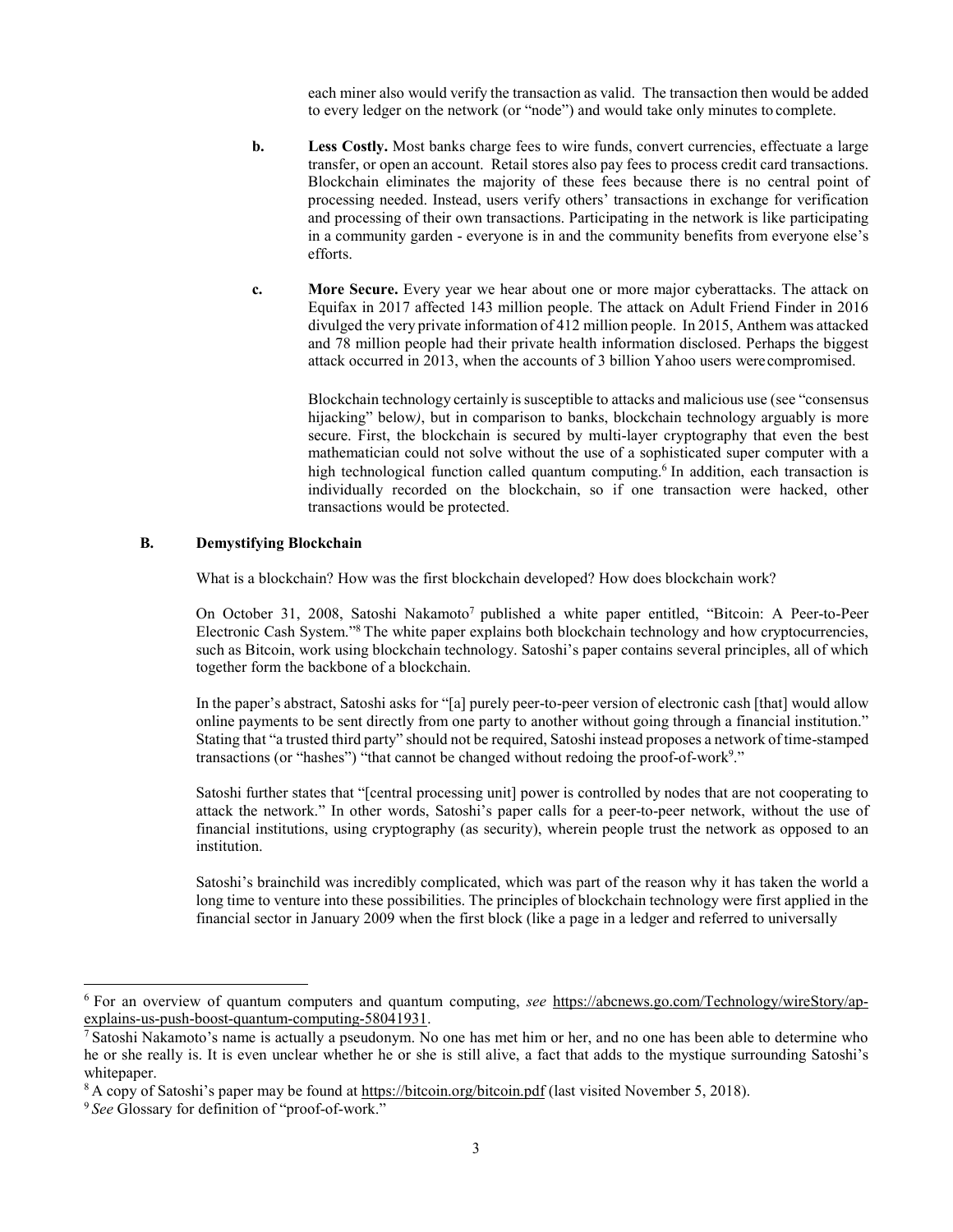as "the genesis block") of the Bitcoin blockchain was formed.<sup>10</sup> Almost ten years later, the Bitcoin blockchain has over 555,000 blocks all linked together, forming a chain. And this number grows every day.

It is important to note that there is no single blockchain, but rather there is blockchain technology and several blockchains. The Bitcoin blockchain is only one example and it is the first of its kind. Other cryptocurrencies have their own blockchain, with varying functions and capabilities. For example, Ethereum has the Ethereum blockchain, which can execute smart contracts, a capability that the Bitcoin blockchain does not have. The essence of blockchain technology, however, is that all blockchains are essentially *distributed ledgers* that record transactions on linked blocks stored on a highly encrypted*[11](#page-7-1)*, immutable ledger verified by a peer-to peer network.

## **C. What is a Distributed Ledger?**

A fundamental component of a blockchain is that the ledger or recording of transactions is kept on a *distributed* ledger, as opposed to a *central* ledger. As Satoshi points out in his paper, the problem institutions face is that data is stored in a central location, where consumers must trust a centralized authority to properly maintain and secure a ledger. Blockchain technology's solution is that everyone who is part of the peer-topeer network will have an exact copy of the ledger, such that each transaction is recorded on each copy of the ledger and peers check one another's changes to the ledger. The theory is that a distributed ledger distributes trust among network participants, as opposed to a central authority, and more participants in the network leads to stronger overall trust.



<span id="page-7-0"></span><sup>10</sup>*See* Glossary for full technical definitions.

<span id="page-7-1"></span><sup>&</sup>lt;sup>11</sup> A blockchain uses cryptographic hashing algorithms to secure the transactions on a blockchain. Secure Hash Algorithms ("SHAs") are derived from the United States' National Security Agency which made SHAs publicly available. Blockchains may use other hash algorithms, but they typically use SHA 256. SHAs are highly complex and are outside the scope of this paper.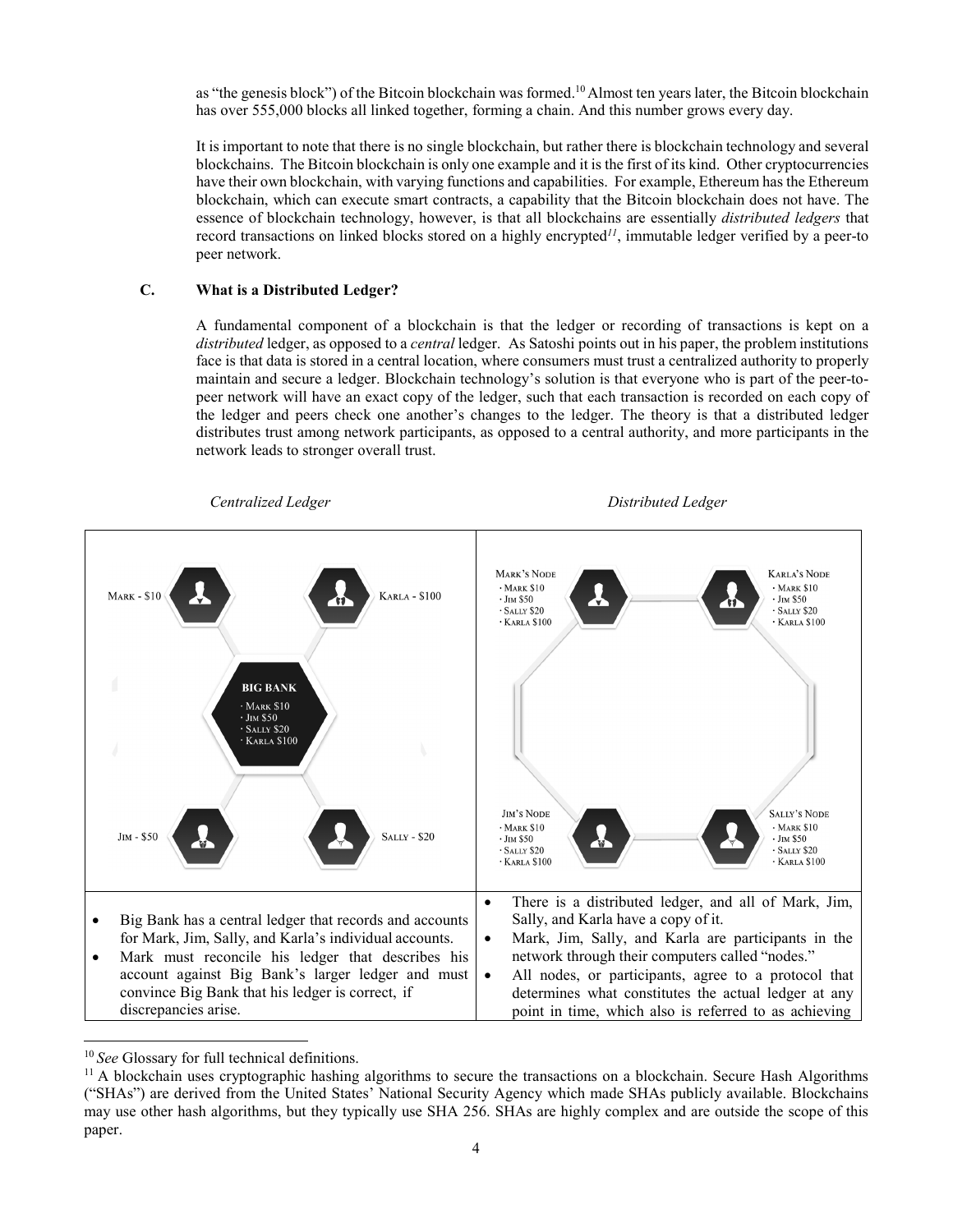## **D. What Does a Transaction on a Blockchain Look Like?**

Understanding how a transaction on a blockchain might look provides insight on concepts that are important for planners to know in order to properly advise clients on how to plan using cryptocurrencies:

Mark who lives in Montreal wants to send Lisa who lives in Lisbon 5 Bitcoins for graphic design work Lisa performed. Mark and Lisa are both participants on the Bitcoin blockchain and each have Bitcoin wallets on their computers. Wallets<sup>12</sup> essentially are files that provide access to blockchain addresses and an address is a string of alphanumeric characters. For example, an address might look like the following: [1FcyBEKt5S2GDtv7aQw6rQepAvnsRyHoYM.](https://www.blockchain.com/btc/address/1DkyBEKt5S2GDtv7aQw6rQepAvnsRyHoYM) Each Bitcoin blockchain address holds a balance of Bitcoins.<sup>13</sup>



(1) Lisa might send her address to Mark via a bar code or other digital signature form. Once Mark initiates the transaction on his computer, the four steps outlined above diagram occur within a matter of minutes. Mark's wallet has a cryptocurrency address and a private key, which broadcasts the payment to a Bitcoin miner orminers.

(2) Miners are supercomputers or a pool of supercomputers that bundle transactions over the past 10 minutes or so into blocks. Miners perform the function of "hashing" the transaction or making the transaction secure using cryptography. Simplistically, miners "hash" a transaction by solving a complex math equation, which they are

<span id="page-8-0"></span><sup>&</sup>lt;sup>12</sup> Wallets can either be stored as "cold" or "hot." Cold storage is a wallet that is held offline usually on a sophisticated USB drive. Hot storage is when the wallet is held online. Cold storage is the safest way to store a wallet because only the physical holder of the wallet/USB drive can access and use the cryptocurrencies stored in the cold wallet. However, if the wallet/USB drive is lost, stolen, or the user fails to remember the passkey, the wallet may be lost in its entirety. Conversely, because a hot wallet is stored online, it is susceptible to hacking or hijacking. For more details, *see* terms "Hot Wallet" and "Cold Storage" in the Glossary.

<span id="page-8-1"></span><sup>&</sup>lt;sup>13</sup> While some may analogize a blockchain address to an account number at a bank, a blockchain address is different. Participants have the ability to create multiple addresses and often do so for each transaction in order to increase privacy of the transaction. Only those who know the address will have the ability to know the parties to the transaction.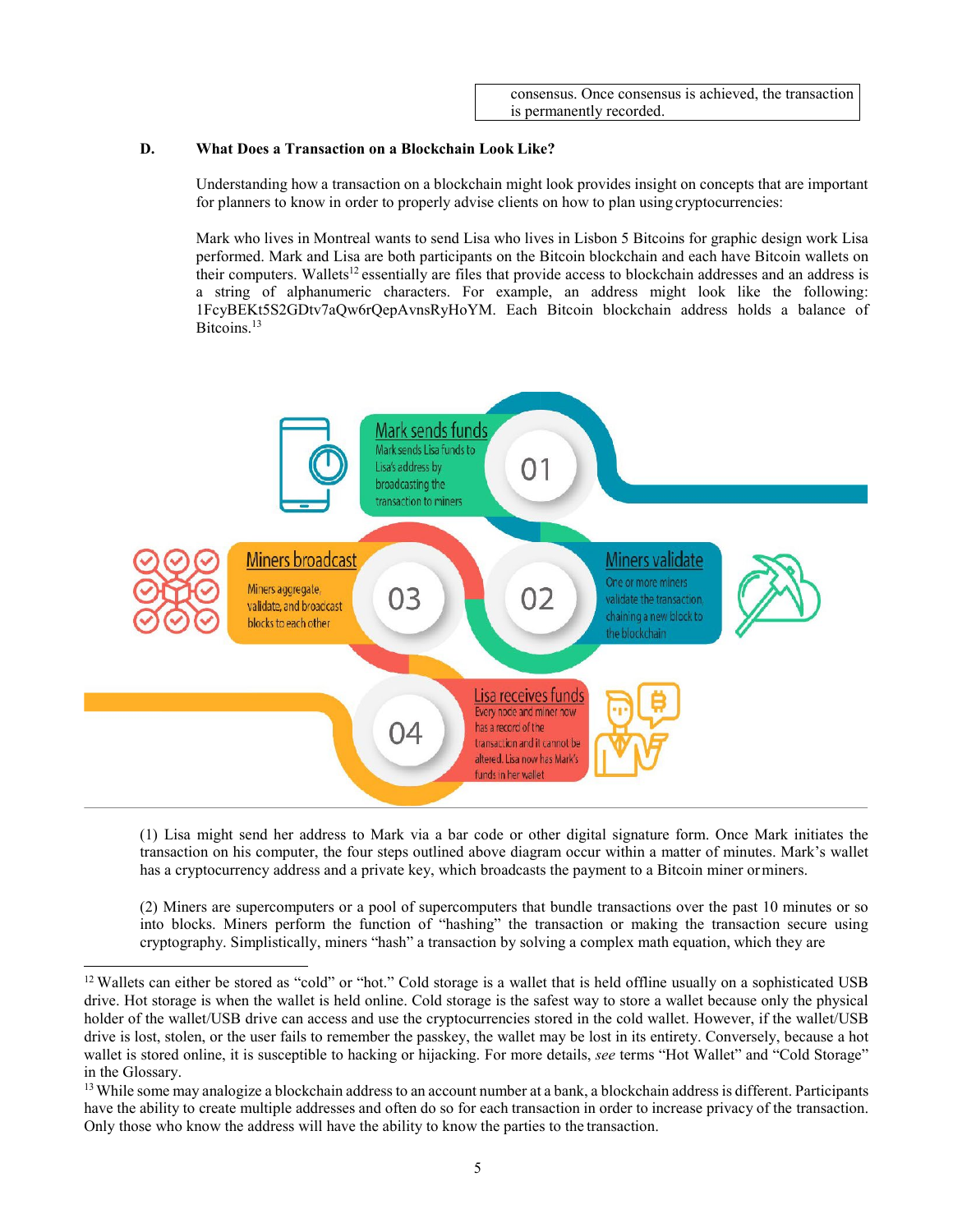constantly doing. After a short period of time, a miner will take a series of transactions and will complete them, which creates a block. The newest block then is linked to additional blocks in a chain (the number of blocks make up the block height and the full chain is called a distributed ledger).

(3) Miners verify that Lisa and Mark both have valid Bitcoin blockchain addresses and wallets that can send and receive funds. Miners also verify that Mark has 5 Bitcoins in his Bitcoin wallet and that the coins have not been used before, avoiding the "double spend" problem.

(4) Once Mark and Lisa's transaction is on the Bitcoin blockchain, it cannot be altered. It is immutable. Any participant in the network at any time can go back and verify the transaction and copies of the transaction are shared on the distributed ledger, where every node/computer has a copy of the ledger. No central participant controls the entire ledger, making the blockchain more secure than a central database. If one tried to alter a block that contained the transaction (a hard feat itself), they then would need to go into every previous block and change that transaction as well, ensuring that all blocks had the same data, which is nearly impossible.

## **E. What is the Future ofBlockchain?**

Most people hear the word "blockchain" and only think of financial transactions. Although blockchain technology is well suited for financial applications, blockchain technology will reach industries and other areas into the future. Two examples of applications of blockchain technology are described below: (1) government elections and (2) estate planning. The reach of blockchain technology certainly is not limited to these other applications, as developers are constantly thinking of new ways to apply blockchain technology.

**1. Government Elections.** In recent years, developers have created technologies that allow them to build programs using blockchain technology as the backbone of an application. Although it might be a long way away for some countries, governments potentially could use blockchain technology to overhaul voting systems. Our current voting system (a) is susceptible to hacking, (b) is generally administered through a central institution, (c) involves a lengthy process of registering, going to polling place, secretly voting, and waiting hours to find out results, and (d) necessitates the use of many people (from an electoral commissioner to identification checkers at polling stations). Our current voting system also relies on the community's trust of the voting system, which may be difficult in countries with large amounts of corruption and dictatorships. By using blockchain technology to change the voting system, many of these countries potentially could have free open elections with less fear of abuse and corruption.

Blockchain developers currently are working on solving the problems with the existing voting system by using smart contracts along with a distributed ledger, all of which will be housed on a blockchain. Implementing blockchain technology for voting is not a hypothetical anymore. The State of West Virginia contracted the Boston-based company, Voatz, to allow smartphone voting for overseas military personnel during the 2018-midterm elections. Members of the military can cast their vote electronically via their smartphone and the blockchain will anonymously record their vote[s.14W](#page-9-0)hile West Virginia piloted the program successfully in two counties in May 2018 for local elections, it still recognized that a change to an online/blockchain-based voting system will not occur overnight, but rather will be a process.

**2. Estate Planning.** There are at least a handful of companies that are exploring using blockchain technology in estate planning. For example, the company, Proof of Existence, allows users to "notarize" documents on a blockchain. There are several other companies who also claim to perform this service already. However, no user would want his or her actual document stored on a blockchain for all to see. Similar to a financial transaction, what is stored on a blockchain is not the identity of the participants in the transaction or the document itself, but rather a cryptographic digest of the information. This cryptographic digest of information is time-stamped on a blockchain and allows a user to later show to others the particular time-stamped place in time that the document existed.

<span id="page-9-0"></span><sup>14</sup>*See* <https://money.cnn.com/2018/08/06/technology/mobile-voting-west-virginia-voatz/index.html> (last visited November 5, 2018).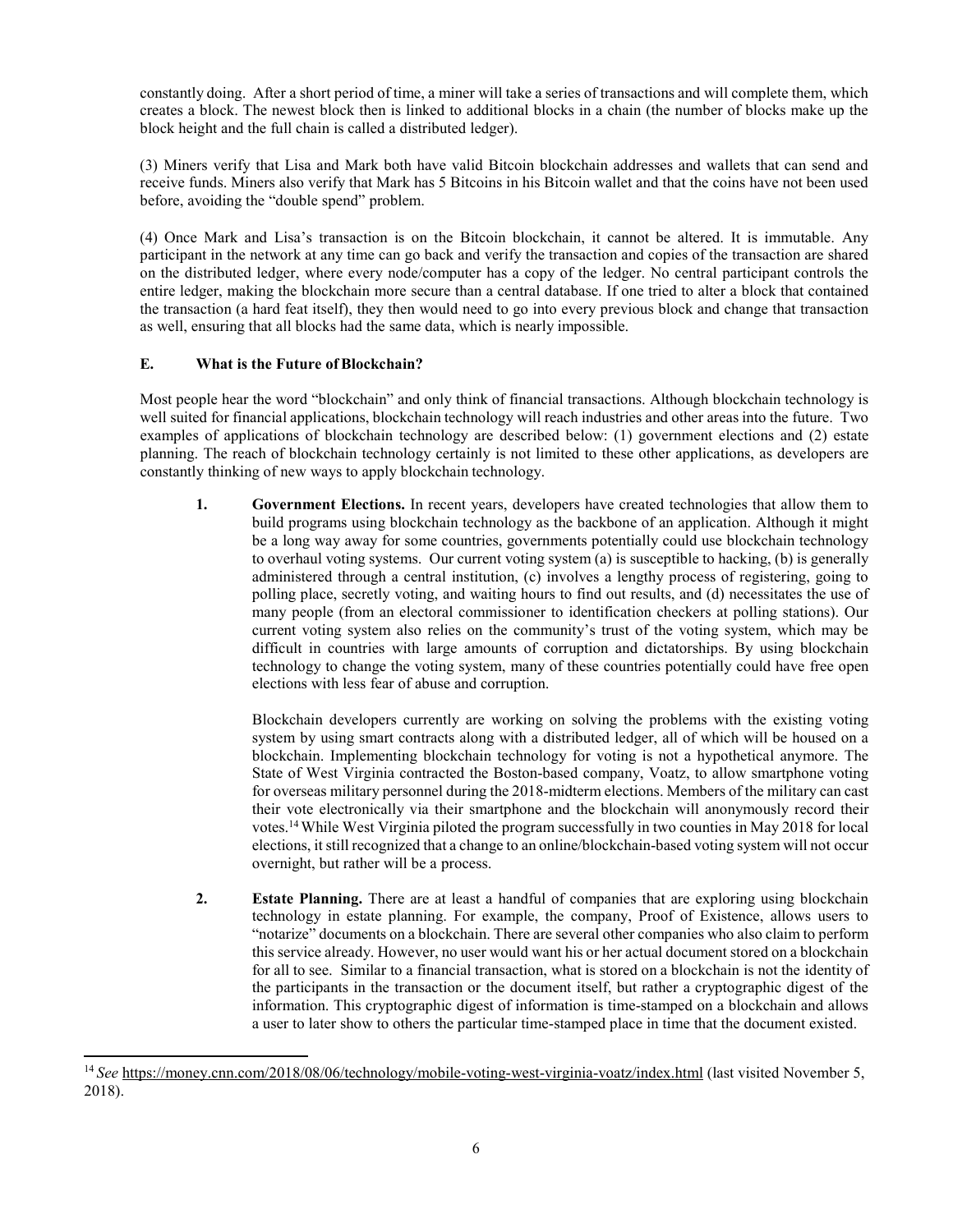Notarizing a document on a blockchain might be an easier feat, of course, than executing a will or trust, but that is exactly what companies such as Will and Testament Coin, Heir (who just launched their initial coin offering, or "ICO"), and Blockchain Apparatus aim to do (all in different ways).<sup>15</sup> These types of companies propose that one day, people will be able to register their will or trust on a blockchain, which would reduce will contests and an array of other issues after death. Additionally, developers propose that by using a smart contract with a specific protocol, trust distributions and payments could happen instantly upon the occurrence of an event (*e.g.*, a trust distribution can be made to a particular beneficiary upon turning age 25). Developing these types of protocols, however, might be many years away, as there are numerous issues still to consider (*e.g.*, how to hold a reserve for taxes, who would be considered the executor or trustee of digital trusts and estates).

### **F. Glossary**

Terminology with respect to blockchain and cryptocurrency is like another language. Many terms and acronyms already have been defined above but for ease of reference, this glossary consolidates those terms and their definitions and includes additional terms.

**Airdrop:** A term which refers to the distribution of new cryptocurrency to all holders of an existing cryptocurrency.

**Altcoin:** A commonly used term to refer to a cryptocurrency other than Bitcoin (*e.g.*, Litecoin (LTC), Stellar (XLM), Zcash (ZEC), Monero (XMR)).

**Bitcoin ("BTC"):** The first open-source, decentralized digital asset or currency that used blockchain technology to operate a global peer-to-peer network without the need for a middleman.

**Bitcoin Payments:** A peer-to-peer system where transactions occur directly between two users without a central middleman. Network nodes verify each transaction and record each transaction on a publicly distributed ledger or the blockchain. The general public tends to think of Bitcoin payments as the first cryptocurrency, however, other, less sophisticated systems were available prior to Bitcoin. Bitcoin, in 2009, however, became the first decentralized digital currency and remains the largest digital currency in market value, with a total market cap of over \$111 billion dollars, as of November 2018.<sup>16</sup>

**Block:** A verified group of transactions that are permanently recorded on the blockchain. A block is similar to a page in a ledger book. Miners perform the work of building each block and each block references the previous block, creating a chain of blocks in linear sequence.

**Blockchain:** A series of linked, verified blocks, on a shared ledger that serves as a historical record of all transactions that occur.

**Blockchain 1.0**: Refers to the use of the blockchain for transactions involving cryptocurrencies as currency in applications such as digital payment systems, remittance, and general banking.

**Blockchain 2.0:** Refers to the use of the blockchain for use in applications involving contracts, mortgages, lending, title verification, and smart contracts.

**Block Explorer:** A tool that can be found online that enables a user to view all transactions on the blockchain. The website provides information regarding hash rates, addresses, and transactions. *See* <https://blockexplorer.com/> (last visited November 5, 2018).

**Block Height:** The number of blocks connected on a particular blockchain, starting with Block 0, known as the Genesis Block.

<span id="page-10-1"></span><span id="page-10-0"></span><sup>15</sup>*See* <https://blockcahinapparatus.com/smart-contracts> that states "Blockchain Tech Corp. currently is developing a selfexecuting will system where the blockchain will automatically check the government's 'Death Master File' maintained by the U.S. Social Security Office and verify that a person did in fact pass. Then, pre-programmed rules setup by the person will automatically distribute their assets to beneficiaries eliminating the need for executors and court battles because the integrity of a will is in question." However, as of November 5, 2018, the website for Blockchain Apparatus has been suspended. <sup>16</sup>*See* <https://coinmarketcap.com/currencies/bitcoin/> (last visited November 5, 2018).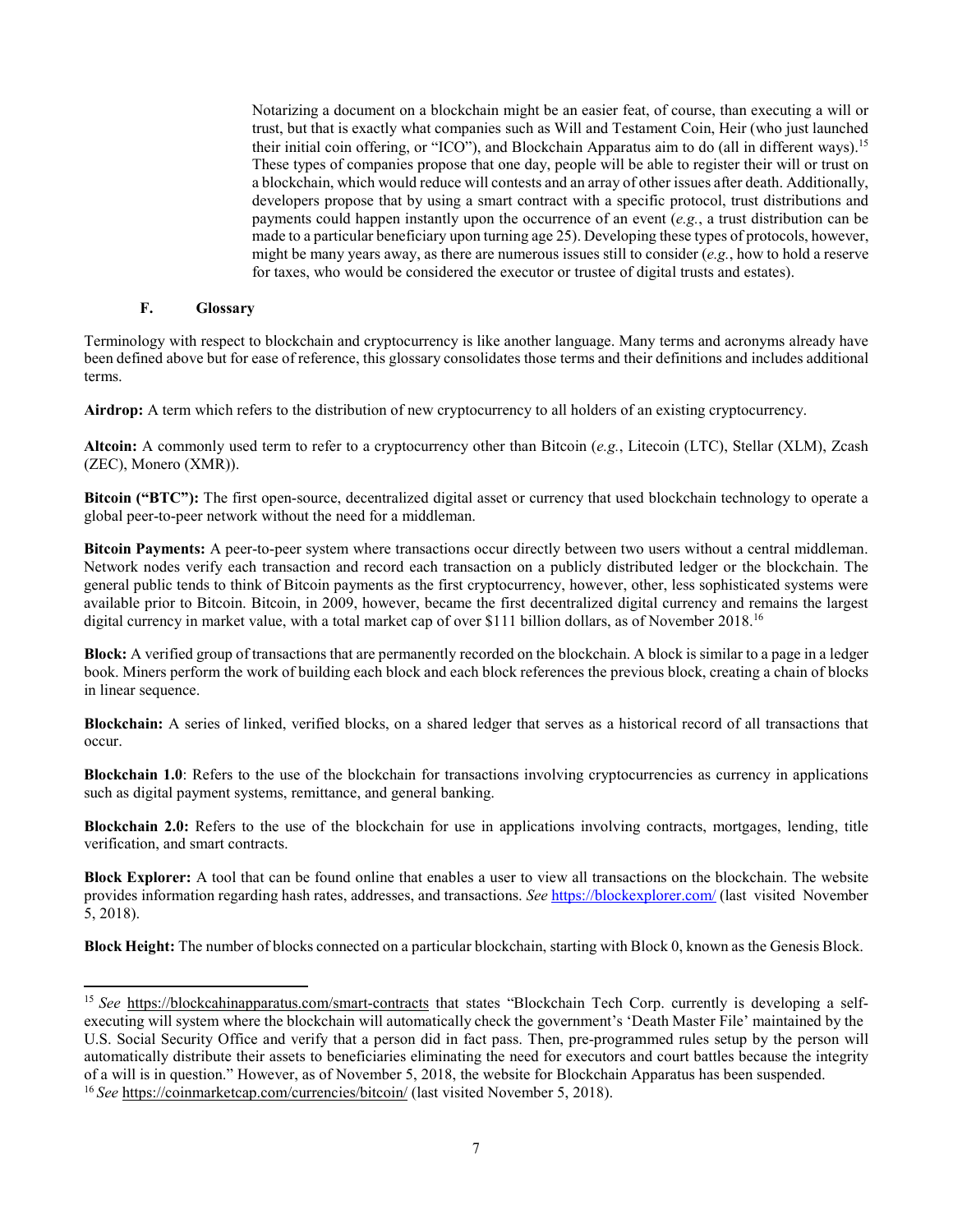**Central Ledger:** A ledger maintained by a central agency, such as a bank. Generally, only one or a few copies of the ledger exist.

**Cold Storage:** The act of moving cryptocurrency offline as a safekeeping measure to prevent hacking or theft. Typical cold storage involves a sophisticated USB drive with multi-layer authentication.

**Confirmation:** The result that a blockchain has been verified by a consensus of the network through a verification process called mining. Once a transaction has been confirmed it cannot be double spent, reversed, or altered.

**Consensus:** When a transaction is validated by all users of the blockchain, such that the transaction is recorded and all ledgers are exact copies of each other.

**Consensus Hijacking or a 51% Attack:** A hypothetical scenario where a miner or miners controlled by a hijacker or a consensus of people controlling multiple miners, control and overtake more than 51% of a network's power to the disadvantage of others. The controller or controllers of the 51%+ may use their power to "double spend" and potentially can break down the network because transactions cannot be verified. A blockchain that has been in existence for a while is less susceptible to a 51% attack, while a younger blockchain is more susceptible to a 51% attack.

**Consortium Blockchain:** A partly private blockchain where participation in the verification process is limited to a fixed set of nodes. For example, a group of financial institutions might form a consortium blockchain among themselves, requiring 12 of the 15 participants to verify a transaction before a block is valid. Often considered a partially-decentralized system, as the ledger may only be visible to those participants in the consortium.

**Cryptocurrency:** A digital currency that is secured through cryptography and cannot be unlocked or read without a key. Other terms used synonymously with "cryptocurrency" are "digital currency" and "virtual currency".

**Cryptocurrency Address:** A string of alphanumeric characters used to send and receive transactions on the Blockchain network.

**CryptoKitties**: One of the all-time most popular Decentralized APPs ("DAPPs"; see below for definition of a DAPP) thus far and perhaps the most well-known usage of a smart contract, with over 3.2 million transactions, as of November 201[8.17W](#page-11-0)ith a following like that of trading cards, the DAPP allows users to buy, sell, breed, and collect kittens. Interactions with the smart contract are responsible for logging transactions and generating kittens, with the technical details of the smart contract creatively interpreted on a website interface.

**Decentralized APP ("DAPP"):** An application on the internet that is decentralized and not controlled by a single entity. To be considered a DAAP the application must have four characteristics: (1) autonomous operation, where changes may only occur by a consensus of the users, (2) recording of the application's data must be stored on a blockchain that is decentralized and public, (3) the application must be incentivized using a cryptographic token, and (4) the application must operate according to standard cryptographic protocols that show proof of value.

**Decentralized Autonomous Organization ("DAO"):** An organization, or product, that operates autonomously and is built on a smart contract or contracts on the blockchain. For example, a person can create a smart contract where 100 Ethereum coins (ETH) are coded and 5 ETH is paid automatically to a specific address each year without allowing anyone to change this direction. This smart contract is a DAO because it can be set up in a way wherein no person can alter it and it is executed automatically until its termination. Many initial coin offerings ("ICOs") use the DAO model to raise initial funds. The funds are escrowed on a DAO contract that pay out funds over time to development teams.

**Distributed Ledger:** Unlike a centralized ledger that a bank typically uses, a distributed ledger is housed across a network of nodes, each having a copy.

**Distributed Network:** A network wherein data and processing power or computing power is spread over multiple nodes rather than in one centralized data center.

**Double Spend:** When a person attempts to spend the same sum of money twice. If this were to occur at a bank, the bank would see the two transactions and cancel one or both transactions. Having no central authority such as a bank, the blockchain cannot do this. That said, the cryptography of the blockchain makes double spending extremely difficult. An attacker would not be able to double spend simultaneously because if an attacker sent out two conflicting transactions the entire network would be

<span id="page-11-0"></span><sup>17</sup>*See* <http://dappboard.com/app/application/5a5849635d7064dc7fb37cd0> (last visited November 5, 2018).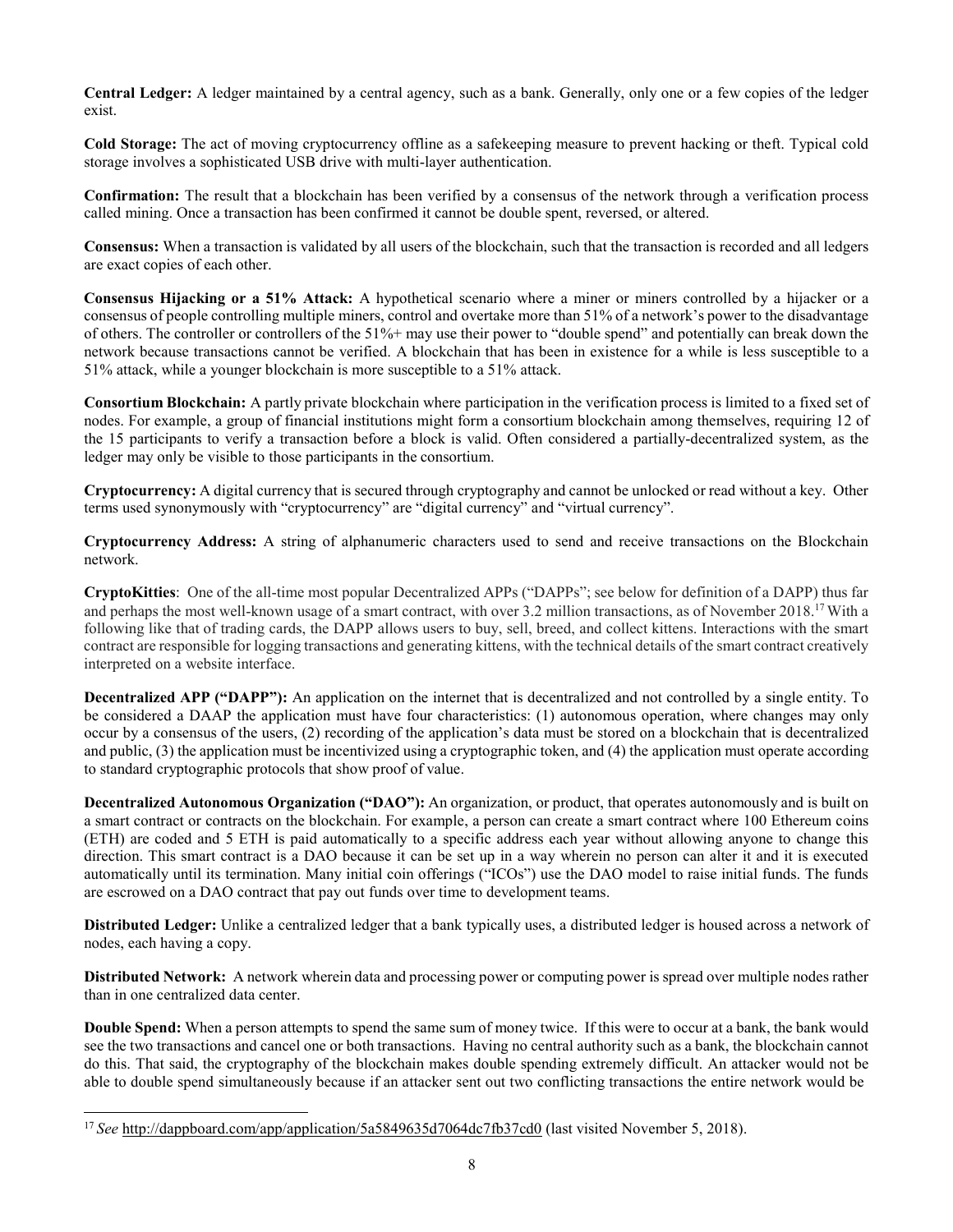able to see both transactions and would invalidate one. Alternatively, an attacker could send one transaction after another, but the blockchain would invalidate the second transaction because it references an amount that had already been spent seconds ago.

**Ethereum:** The world's second largest cryptocurrency by market cap, with a market cap of over \$21 billion, as of November 201[8.18](#page-12-0) Vitalik Buterin, a then 19-year old computer programmer, developed the Ethereum blockchain in 2009. Buterin then publicly launched the Ethereum blockchain in 2015, after he successfully crowdfunded approximately \$25 million. The Ethereum blockchain, unlike the Bitcoin blockchain, combines both open-source software and smart contracts.

**Ethereum Enterprise Alliance ("EEA"):** A non-profit organization that is "the industry's first global standards organization to deliver an open, standards-based architecture and specification to accelerate the adoption of the Enterprise Ethereum." *See*  [http://entethalliance.org](http://entethalliance.org/) (last visited November 5, 2018). Members of the EEA include mostly Fortune 200 companies, such as Hewlett Packard, Toyota, Samsung, Microsoft, Intel, ING, BNY Mellon, J.P. Morgan, and Santander. Law firm members of EEA include BakerHostetler and Pepper Hamilton LLP. Accounting firm members of EEA include Deloitte and Ernst & Young.

Fiat Currency: Legal tender that a government designates as currency.

**Genesis Block:** The first block in a blockchain, which also is referred to as 0 block.

**Giveaways:** Transfers of cryptocurrency to those who create an account.

**Hard Fork:** When one blockchain divides into two separate blockchains. Generally, the result is two competing versions of the split blockchain that have the exact same history up to the point of the split, where the rules of the particular blockchain diverge. With respect to cryptocurrencies, forks generally occur when new governance rules are built into the blockchain's code.

**Hash Rate:** A term generally used to describe the efficiency of a mining rig, expressed in hashes per second.

**Hot Wallet:** A cryptocurrency wallet that is connected to the internet. An example of a hot wallet is a wallet held at a cryptocurrency exchange.

*Howey* **Test:** A test named after the U.S. Supreme Court case, *SEC.* v. *Howey*, 328 US. 293 (1946), that determines whether a particular transaction qualifies as an "investment contract" for securities law purposes. A transaction is an investment contact, in simplistic form, if the transaction is: (1) the investing of money, (2) the expectation of a profit from the investment, (3) the investment is a common enterprise, and (4) the third party or promoter makes a profit from his or her efforts in promoting the investment. If the transaction qualifies as an investment contract, then the transaction is considered a security and must meet certain disclosure and registration requirements imposed by the Securities Exchange Commission ("SEC"). It is important to note that the SEC argues a very broad definition of the *Howey* Test and has stated that the majority of ICOs are securities[.19](#page-12-1)

**Initial Coin Offering ("ICO"):** During an ICO an entity issues an initial set of tokens or virtual coins to investors to raise capital, similar to an initial public offering or IPO. If a token passes the *Howey* Test, it is treated as a security and subject to SEC restrictions and regulations. As of the end of October 2018, there were 1,160 ICOs with a total capital raised of  $$7,168,628,996$  (compared to [20](#page-12-2)16 where there were only 29 ICOs with  $$90,250,273$  raised in capital). <sup>20</sup>

**Mining:** The process of applying high amounts of computing power to solve complex mathematical equations that validate transactions on the blockchain; which is similar to a review process that an auditor typically would perform. As an incentive, miners are rewarded with units of the virtual currency they are mining/validating. Mining usually involves the use of a supercomputer or a collective of supercomputers.

**Mining Pool:** A collective group of miners that come together to solve complex mathematical equations that validate transactions quicker than a single miner. The mining reward is split among miners according to the contributed processing power of each miner. As a single blockchain gets longer and/or more miners contribute, mining (solving the mathematical equations) becomes more difficult because a single computer will lack the computing power to validate a transaction in a timely

<span id="page-12-0"></span><sup>&</sup>lt;sup>18</sup> See <u><https://coinmarketcap.com/currencies/ethereum/></u> (last visited November 5, 2018).

<span id="page-12-1"></span><sup>19</sup> *See* [https://www.sec.gov/news/public-statement/statement-clayton-2017-12-11#\\_ftnref7](https://www.sec.gov/news/public-statement/statement-clayton-2017-12-11#_ftnref7) for a Statement on Cryptocurrencies and Initial Coin Offerings by the SEC Chairman Jay Clayton on December 11, 2017.

<span id="page-12-2"></span>Se[e https://www.icodata.io/stats/2018](https://www.icodata.io/stats/2018) for IPO statistics for 2018 through the end of October 2018 and <https://www.icodata.io/stats/2016> for 2016 statistics.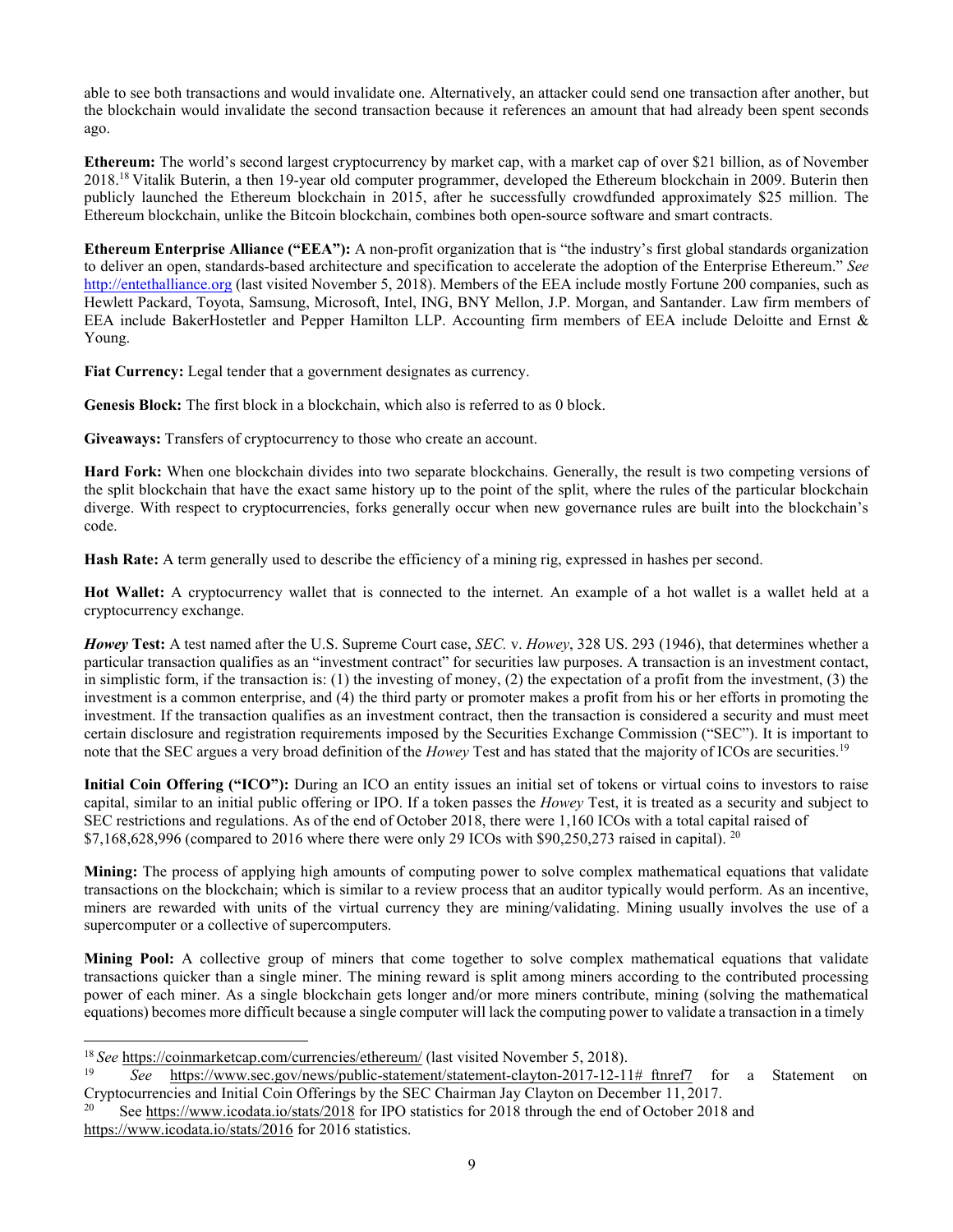manner. Mining pools work around this problem. Slush Pool is the first and oldest publicly available mining pool. *See* <https://slushpool.com/home/> (last visited November 5, 2018).

**Node:** Any computer that connects to a particular blockchain network that possess a copy of the blockchain. The computer connected to the blockchain network has the ability to see every transaction on the blockchain back to Genesis Block, but would not be able to identify the parties to the transactions without a specific key.

**Peer-to-Peer ("P2P"):** Decentralized transactions between parties on a highly interconnected network without the use of a single mediation point.

**Private Blockchain:** A blockchain where network control is centralized. For an example, *see* Ripple (XRP).

**Private Key:** Similar to a password, a private key is a string of data that allows one to have access to that users' cryptocurrency in a wallet. Private keys typically should be kept offline, as anyone who has access to it could spend all of the cryptocurrency contained in the wallet.

**Proof-of-Work ("PoW"):** A type of algorithm to validate transactions and achieve consensus. The algorithm rewards miners who solve mathematical problems that validate transactions and those miners then are creators of a new block.

**Proof-of-Stake ("PoS"):** A type of algorithm to validate transactions and achieve consensus. The algorithm does not provide a reward, but rather the creator of a new block is chosen based on its wealth (*e.g.*, how many coins are held).

**Satoshi Nakamoto:** The author of the white paper that outlined the basic elements of blockchain technology. Mr. or Ms. Nakamoto is a mysterious person to the blockchain community as no one has ever met or been able to find information on him or her. Satoshi also is responsible for writing the Bitcoin code that launched the Blockchain Network in 2009.

**Sharding:** The ability to split a blockchain into several partitions, each having their own miners and/or nodes. This is a scaling solution for blockchains. Typically, every node in a blockchain network houses a complete copy of the blockchain. Sharding is a method that allows nodes to have partial copies of the complete blockchain in order to increase overall network performance and consensus speeds.

**Smart Contract:** A basic building block of the Ethereum blockchain. Agreements that execute on their own based on a set or sets of variables. Advantages of smart contracts include not having to trust a middleman, security (due to the fact one cannot change the terms of the contract once they are placed on the blockchain without changing every block on the chain, which is statistically almost impossible), and speed (a smart contract is considerably faster than executing a contract in a normal fashion).

**Soft Fork:** A change to protocol that does not require a new version. Some blockchains allow for configurable variables with a simple consensus (*e.g.*, a change to block size). In this scenario, as long as 51% of the miners move to the new protocol, both the new and old protocol will continue to work.

**Token Swaps:** Decisions by developers of a virtual currency to move to an entirely new protocol, so that existing holders must move to the new protocol or else forfeit their cryptocurrency.

**Virtual Currency:** Internal Revenue Service ("IRS") Notice 2014-21defines "virtual currency" as a "digital representation of value that functions as a medium of exchange, a unit of account, and/or a store of value." Cryptocurrency is a form of virtual currency by the IRS definition.

## **III.** Planning with Cryptocurrencies<sup>21</sup>

**A. Fiduciary Issues and Considerations.** In the past, fiduciaries responsible for managing assets could easily marshal, collect, and manage such assets. Often, the biggest nuisance was convincing a recalcitrant financial institution to honor a power of attorney, and personal representatives and conservators, armed with court decrees, encountered few problems. That landscape has changed with the advent and popularity of digital assets and accounts.

<span id="page-13-0"></span> $21$  The author of Sections III.A. and III.B. of this presentation outline is Suzanne Brown Walsh. The author of Section III.C. is Austin Bramwell. The author of Section III.D. is Benetta P. Jenson.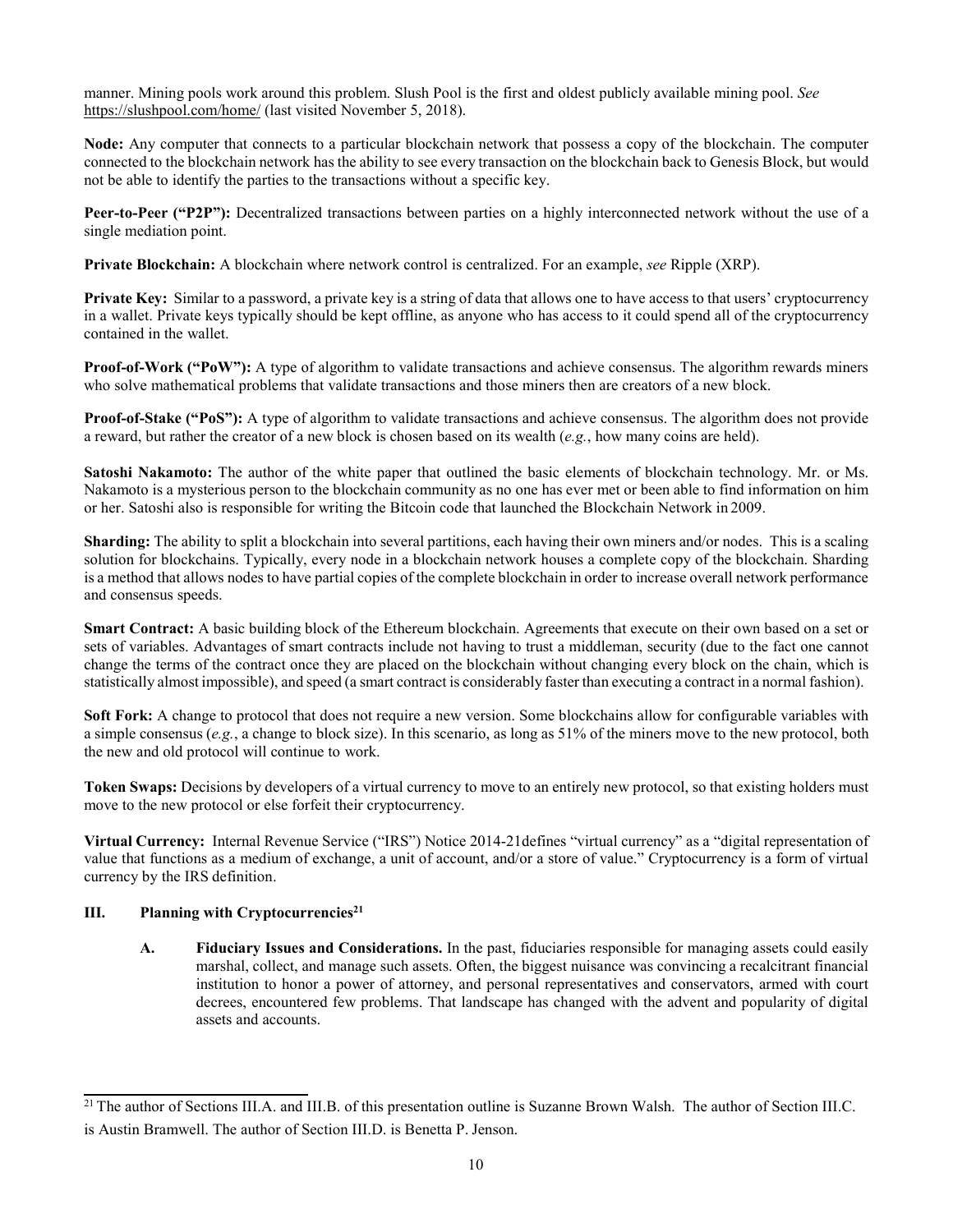### **1. Fiduciary Access to Digital Assets**

- **a. In general.** Marshaling assets is a critical fiduciary duty, as it is impossible to manage a person's assets or estate until the assets are identified and collected. Marshaling traditional assets can be challenging. Digital assets and files, passwords to online accounts, and encryption on locally stored files or assets impose additional barriers to fiduciary access. Federal privacy and anti-hacking laws further impede fiduciary access.
- **b. Stored Communications Act.** The Fourth Amendment to the U.S. Constitution provides citizens with a strong expectation of privacy in their homes. As a result, the government usually cannot search homes without first showing probable cause and obtaining a warrant authorizing a search.

When we use a computer network, we may have the same expectation of privacy. However, because the network is not physically located or even being accessed in our computers or in our homes, it is outside the coverage of the Fourth Amendment.<sup>22</sup> To fill that gap, in 1986 Congress enacted the Stored Communications Act ("SCA") as a part of the Electronic Communications Privacy Act ("ECPA")<sup>23</sup> to respond to concerns that internet privacy poses new dilemmas with respect to application of the Fourth Amendment's privacy protections. The SCA prohibits certain providers of *public* electronic communications services from disclosing the *content* ofits users' communicationsto a government or nongovernment entity (different rules apply to each) except under limited circumstances that are akin to the warrant required under the Fourth Amendment.<sup>24</sup> The SCA regulates the relationship between the government, internet service providers ("ISPs"), and users in two distinct ways.

**(1) Limitations on Disclosure of Information on Subscribers.** First, the SCA establishes limits on the government's ability to require ISPs to disclose information concerning their subscribers. An ISP may not disclose to the government any records concerning an account holder or the content of any electronic communications in the absence of an applicable exception, such as consent by the account holder.<sup>25</sup>

> Providers are permitted, but not required, to divulge non-content, such as the user's name, address, connection records, IP address, and account information to a nongovernmental entity[.26](#page-14-4) The subject line of an email has been held to be content protected by the SCA.<sup>27</sup>

**(2) Limitations on Disclosure of Content of Communications.** Second, the SCA establishes limits on the provider's ability to voluntarily disclose to the government or any other person or entity the content of communications[.28](#page-14-6) All

<span id="page-14-0"></span><sup>22</sup>*See generally* Orin S. Kerr, *A User's Guide to the Stored Communications Act*, *and a Legislator's Guide to Amending It,* 72 Geo. Wash. L. Rev. 1208 (2004).

<span id="page-14-1"></span><sup>&</sup>lt;sup>23</sup> Pub. L. No. 99-508, 100 Stat. 1848 (1986). The ECPA is codified at 18 U.S.C. §§ 2510–2522. The SCA is codified at 18 U.S.C. §§ 2701-2711.

<span id="page-14-3"></span>

<span id="page-14-2"></span><sup>&</sup>lt;sup>24</sup> See generally Kerr, *supra* n. 22, at 1214.<br><sup>25</sup> 18 U.S.C. § 2702(a)(1) prohibits voluntary disclosure of the content of an electronic communication to anyone, whereas18 U.S.C. § 2702(a)(3) prevents the voluntary disclosure of records to the government (although not to others). Depending on the nature of the data, the government must obtain either a subpoena or a warrant, although some exceptions exist in the case of an emergency. 18 U.S.C. § 2702(b).

<span id="page-14-5"></span><span id="page-14-4"></span><sup>26</sup>*Id.* at § 2702(c)(6).

<sup>&</sup>lt;sup>27</sup> Optiver Austrl. Pty. Ltd. v. Tibra Trading Pty. Ltd., Case No. C 12-80242 EJD (PSG), 2013 U.S. Dist. Lexis 9287 (N.D. Cal. Jan. 23, 2013).

<span id="page-14-6"></span><sup>&</sup>lt;sup>28</sup> See Kerr, supra n. 22, at 1212–1213 ("The statute creates a set of Fourth Amendment-like privacy protections"). The 2013 revelations of Edward Snowden provide another angle on the SCA and providers' willingness to dis not want to disclose some information, and the National Security Agency either coerced them to disclose the information or simply took the information without their knowledge. *See e.g.* Ryan Lizza, *The Metadata Program in Eleven Documents*, New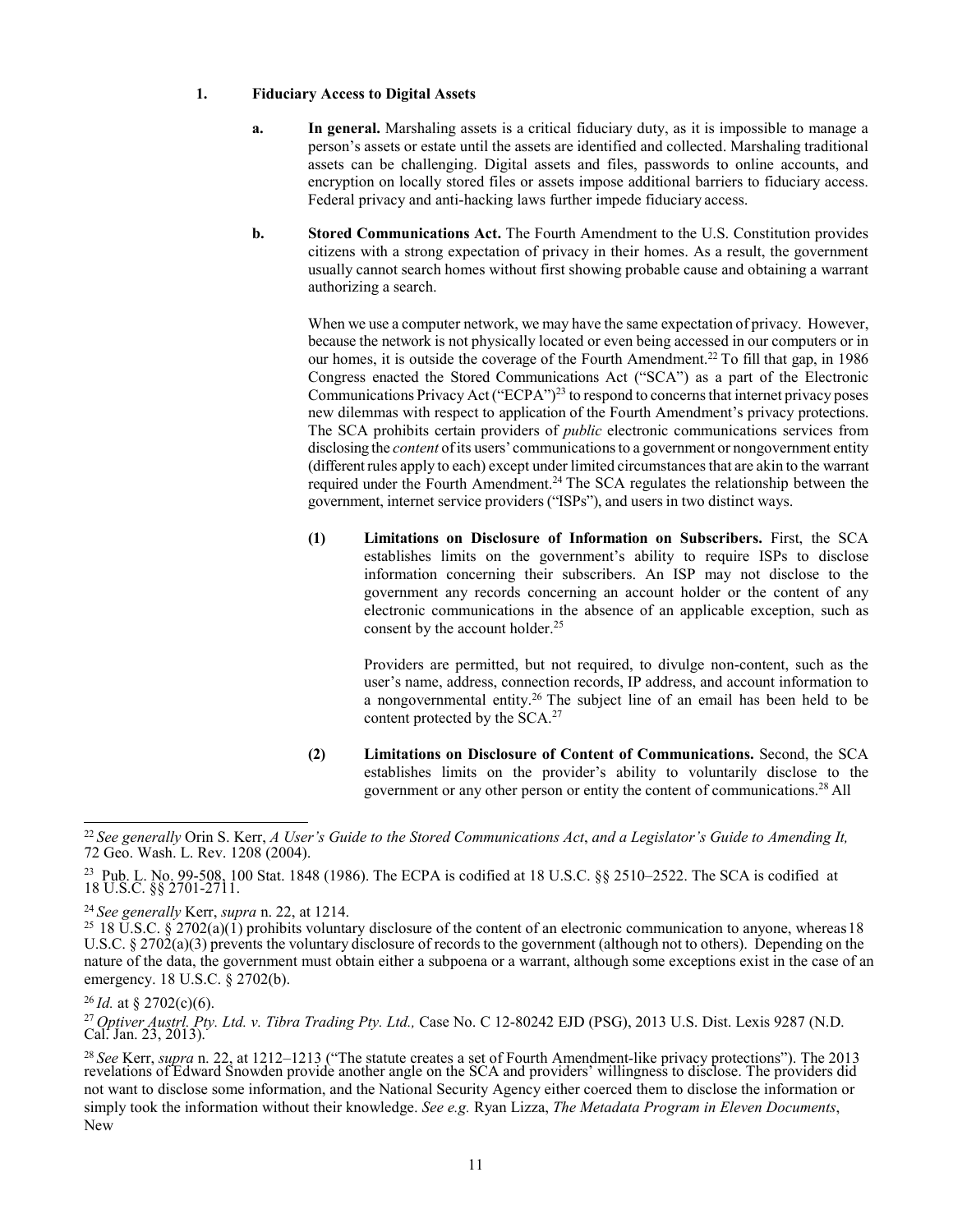private social media account content (*e.g.*, photos, videos, posts) is protected by the SC[A.29](#page-15-0)

A provider of public electronic communications services can *voluntarily* disclose the content of communications, but only if an *exception* to the SCA's blanket prohibition against disclosure applies. $30$  The relevant exception for fiduciaries permits (but does not require) a provider to disclose communication content if the provider has the "lawful consent" of "the originator," an addressee or intended recipient of the communications, or the subscriber.<sup>31</sup> There is evidence that Congress intended authorized agents to be able to authorize disclosure of the contents of electronic communications.<sup>32</sup> However, some providers refuse to give executors access to the content of decedents' email accounts without the added assurance of a court order stating that the executor has the user's lawful consent.

On October 16, 2017, the Massachusetts Supreme Judicial Court ("SJC") issued its long-awaited decision in *Ajemian v. Yahoo!, Inc.* ("Yahoo"[\)33,](#page-15-4) interpreting the federal SCA to allow Yahoo to divulge the contents of a decedent's email account based solely on the personal representative's consent. Although the decision does not order Yahoo to immediately disclose the emails to the personal representatives, it firmly repudiates the position of the industry that the SCA completely bars such disclosure. As such, it represents a huge victory for fiduciaries and families seeking access to protected communications.

The SJC's decision does not mandate that Yahoo disclose a decedent's email account contents to the fiduciaries; it merely holds that the SCA permits the disclosure. Presumably, the Massachusetts probate court, on remand, will simply issue an order mandating disclosure, now that the SJC has confirmed that Marianne and Robert Ajemian, as Co-Administrators, may provide Yahoo with their late brother's lawful consent under the SCA.

However, what if the probate court, on remand, does not order the disclosure, but instead agrees with Yahoo that its terms of service are binding and allows it to destroy or withhold the emails? Chief Justice Gants, writing separately, indicates that if the trial court were to hold that Yahoo's terms of service agreement were binding and permitted it to destroy the decedent's email messages, the SJC "would surely reverse that ruling." Hopefully that strong signal reaches Yahoo and convinces it to finally give Marianne and Robert Ajemian their late brother's email messages, as they requested more than 10 years ago.

Although the decision is a clear victory for the Ajemians, it still leaves important issues unresolved and important questions unanswered. For example, the Ajemians are still subject to the probate court's future ruling on whether Yahoo's terms of service agreement prevents disclosure. Also, service providers typically interpret the SCA as merely permissive and insist that they are not required to disclose emails, even with the account holder's lawful consent. It therefore will

Yorker,<https://perma.cc/8R7Y-GBAE> (Dec. 31, 2013); Ryan Lizza, *State of Deception: Why Won't the President Rein in the Intelligence Community?* New Yorker,<https://perma.cc/F4KK-FVXG> (Dec. 16, 2013); Laura W. Murphy, *The NSA's Winter of Discontent*, Huffington Post,<https://perma.cc/3V8U-6X6W> (updated Feb. 11, 2014).

<span id="page-15-0"></span><sup>29</sup>*See* Rudolph J. Burshnic, *Applying the Stored Communications Act to the Civil Discovery of Social Networking Sites*, 69 Wash. & Lee L. Rev. 1259, 1267–1278 (2012).

<span id="page-15-1"></span><sup>30 18</sup> U.S.C. § 2702(b).

<span id="page-15-2"></span><sup>31</sup>*Id.* at § 2702(b)(3).

<span id="page-15-3"></span> $32$  Senate Report No. 99-541 on ECPA, at page 37, which says, "Either the sender or the receiver can directly or through authorized agents authorize further disclosures of the contents of their electronic communication."

<span id="page-15-4"></span><sup>33</sup> SJC-12237 found a[t https://www.mass.gov/files/documents/2017/10/16/12237.pdf](https://www.mass.gov/files/documents/2017/10/16/12237.pdf) (last visited November 5, 2018).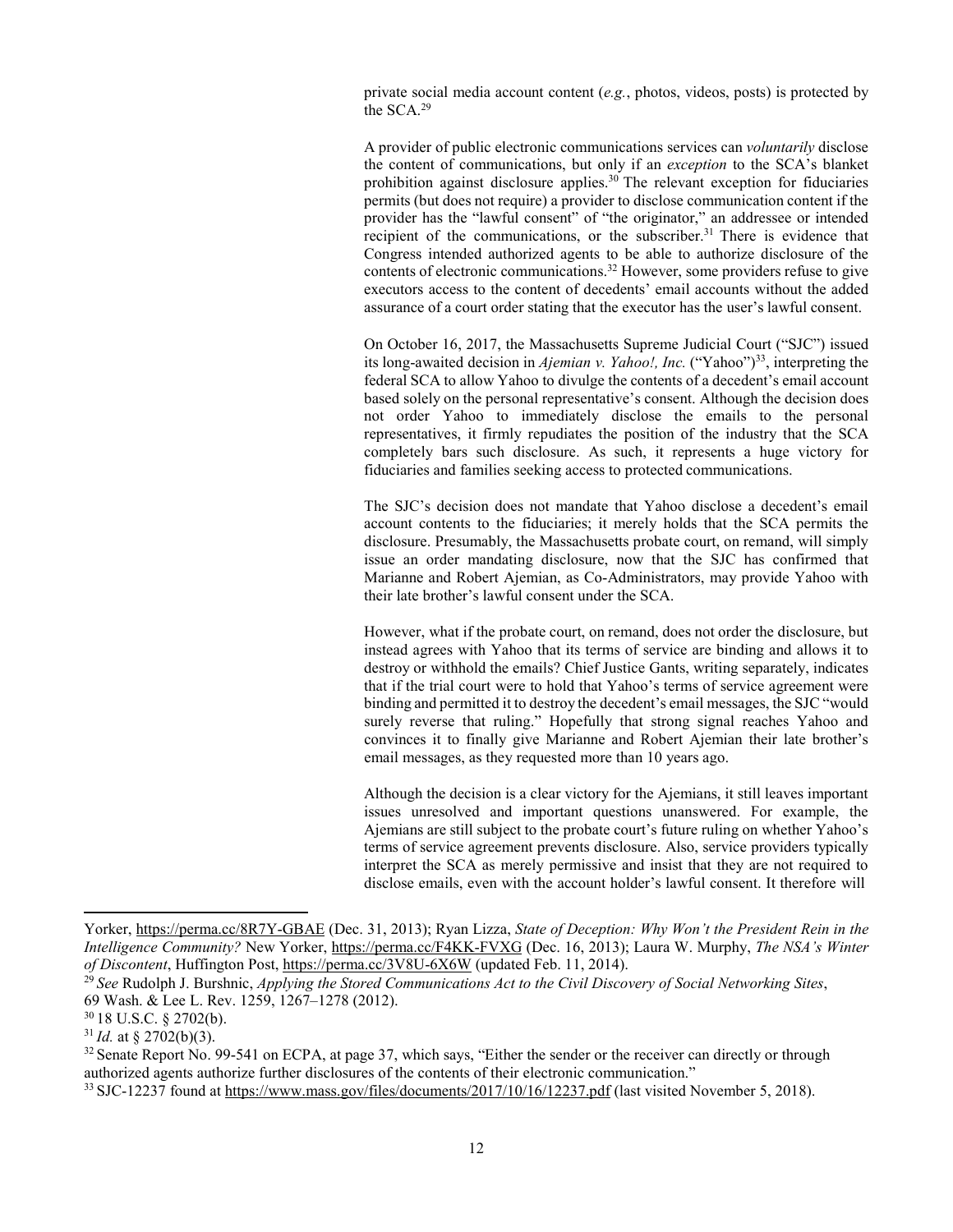remain critically important to our clients to monitor case law throughout the States as it continues to develop in these areas.

**c. Computer Fraud and Abuse Acts.** The Federal Computer Fraud and Abuse Act ("CFAA") criminalizes the unauthorized access of computer hardware and devices and the data stored thereon<sup>34</sup>:

> "(a) Whoever— … (2) *intentionally accesses a computer without authorization or exceeds authorized access,* and thereby obtains— … (C) information from any protected computer … shall be punished as provided in subsection (c) of this section."

The CFAA criminalizes two kinds of computer trespass: (1) accessing a computer "without authorization" and (2) accessing a computer that "exceeds authorized access". The CFAA defines the term "exceeds authorized access" as "to access a computer with authorization and to use such access to obtain or alter information in the computer that the accesser is not entitled so to obtain or alter.["35](#page-16-1) A related provision of the statute criminalizes the same acts but additionally requires knowledge and intent to defraud.<sup>36</sup>.

Unauthorized use includes "obtain[ing] … information" (such as by accessing emails or internet accounts) from a "protected computer," which is defined as any computer connected to a government or financial institution as well as one "used in or affecting interstate or foreign commerce or communication.["37](#page-16-3) Because most internet servers are not located in the same state as a website's users, internet use almost always involves obtaining information from a protected computer and therefore implicates the CFA[A.38](#page-16-4) The term "computer" includes desktop computers, laptops, notepads, tablets, and smartphones.<sup>39</sup>

Every state has an analogous statute, which varies in coverage, but typically prohibits unauthorized access to computers[.40](#page-16-6)

Even though a fiduciary is authorized by the account holder or state law to use a computer or to act on behalf of an account holder, the fiduciary is not necessarily exempt from CFAA prosecution[.41](#page-16-7) There is no question that a fiduciary is authorized, in the normal sense of the word, to access an account holder's computer or system that the fiduciary lawfully possesses, controls, or owns by virtue of the proscribed authority of a fiduciary. The analogy is that a fiduciary using, or even hacking into, a computer is no more illegal than a fiduciary using a locksmith (or crowbar) to get into a building owned by an incapacitated person, principal, or decedent. However, accessing a hard drive is technically different from accessing the account holder's digital accounts or assets, which are stored on the provider's server, not the user's. If the fiduciary is violating the account provider's termsof-service agreement by accessing the account holder's digital accounts or assets online, the fiduciary may be violating the CFAA.<sup>42</sup>

<span id="page-16-8"></span><sup>42</sup> Cahn, Naomi and Kunz, Christina L. and Brown Walsh, Suzanne, *Digital Assets and Fiduciaries*, Research Handbook on Electronic Commerce Law, John A. Rothchild, ed., Edward Elger, 2016; GWU Law School Public Law Resear

<span id="page-16-0"></span><sup>34 18</sup> U.S.C. § 1030(a)(2)(C)(2012) (emphasis added).

<span id="page-16-1"></span><sup>35</sup>*Id.* at § 1030(e)(6).

<span id="page-16-3"></span><span id="page-16-2"></span> $36$  *Id.* at  $\frac{6}{3}$  1030(a)(4). This is the "second prong" of the CFAA.

<span id="page-16-4"></span><sup>&</sup>lt;sup>37</sup>*Id.* at § 1030(e)(2).<br><sup>38</sup> See Shurgard Sto

<span id="page-16-5"></span><sup>38</sup> *See Shurgard Storage Ctrs., Inc. v. Safeguard Self Storage, Inc.,* 119 F. Supp. 2d 1121, 1127 (W.D. Wash. 2000).

<span id="page-16-6"></span><sup>39</sup> *U.S. v. Mitra,* 405 F.3d 492, 495–496 (7th Cir. 2005).

<sup>&</sup>lt;sup>40</sup> Natl. Conf. of St. Legislatures, Computer Crime Statutes, [http://www.ncsl.org/research/telecommunications-and-](http://www.ncsl.org/research/telecommunications-and-information-technology/computer-hacking-and-unauthorized-access-laws.aspx)<br>[information-technology/computer-hacking-and-unauthorized-access-laws.aspx](http://www.ncsl.org/research/telecommunications-and-information-technology/computer-hacking-and-unauthorized-access-laws.aspx) (as of June 14, 2018) (last visi 2018).

<span id="page-16-7"></span><sup>&</sup>lt;sup>41</sup> See James D. Lamm et al., *The Digital Death Conundrum: How Federal and State Laws Prevent Fiduciaries From Managing* Digital Property, 68 U. Miami L. Rev. 385, 399–401 (2014).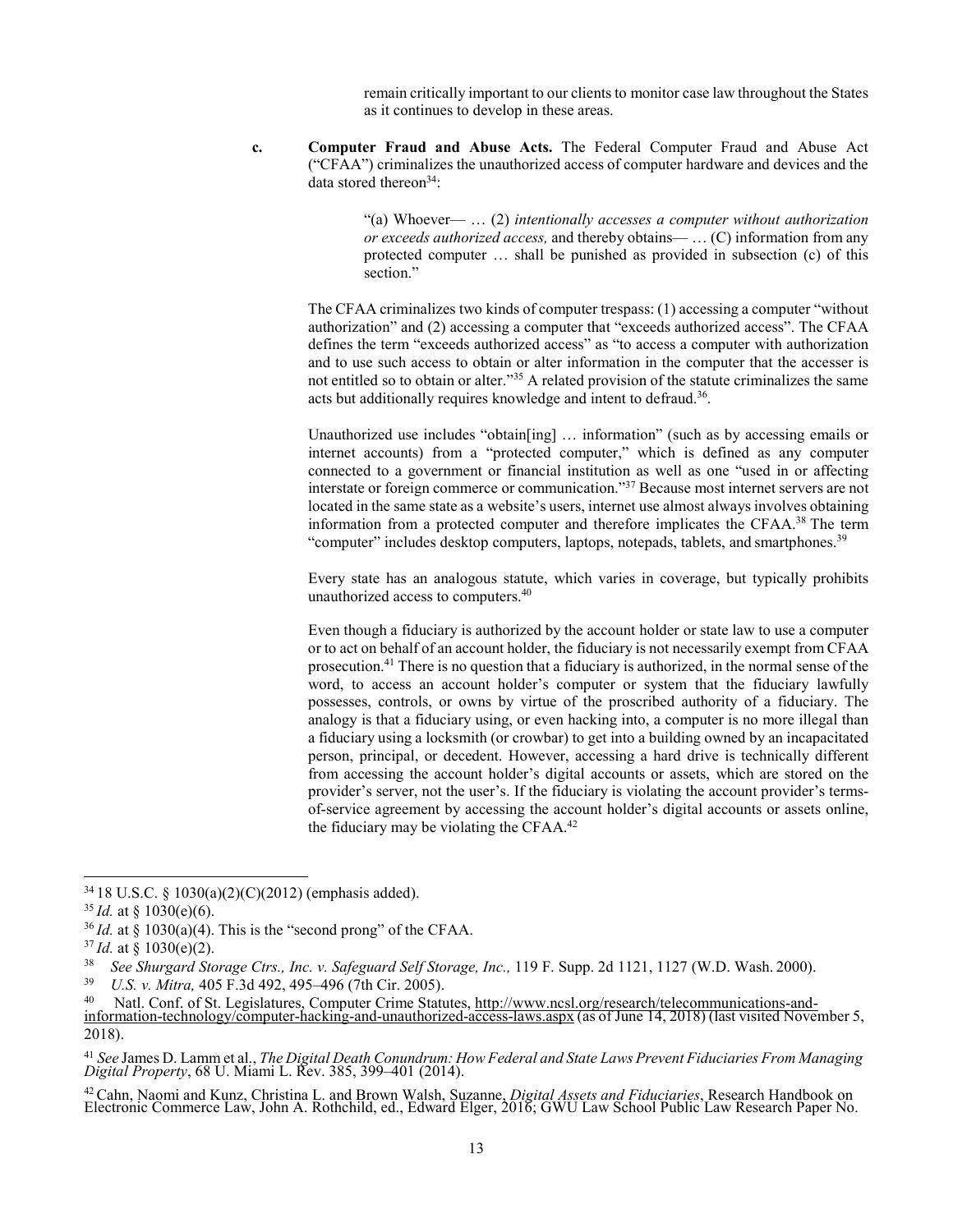#### **d. Revised Uniform Fiduciary Access to Digital Assets Act**

The Revised Uniform Fiduciary Access to Digital Assets Act (hereafter, "Revised  $UFADAA")<sup>43</sup>$ , gives fiduciaries limited, but much needed, access to digital assets, while taking into account the privacy and contractual rights of account holders and compliance with federal and state privacy laws.

Just as with traditional assets, in order to access digital assets held by third-party service providers, in general, fiduciaries first must provide a written request, a copy of the will, trust or power of attorney, and information linking the digital account to the customer (*i.e.*, the decedent or incapable person).

Revised UFADAA's limited default authority over electronic communications content will penalize those who fail to plan for third-party access to their online accounts and digital assets. Likewise, advisors who fail to discuss digital assets and access with their clients will be hard pressed to explain that oversight.

Sections 15(d) and (e) of Revised UFADAA confirm that a fiduciary is an authorized user of the decedent, protected person, principal or settlor's property under applicable CFAA rules and confirms that a fiduciary with authority over devices can access digital assets and files on it and is an authorized user. This clearly authorizes fiduciaries to access private keys stored on electronic devices.

Even when a cryptocurrency owner uses an online wallet instead of storing keys offline in cold storage, access to the account likely will be delayed. Virtual currency wallet/exchange companies are understandably concerned with fraud and theft. Coinbase, the largest commercial online exchange and wallet provider, has posted procedures, requiring a death certificate, last will, probate certificate, government-issued photo ID of the fiduciary, and a letter of instruction before fiduciary access will be granted.<sup>44</sup>

No virtual currency wallet service, as yet, has created online tools (which are akin to designations) by which the user can grant third-party access.

## **2. Transfers, Trust Funding, Custody and Titling**

**a. Trust Funding.** Ordinarily, it's easy to transfer control over most assets to a trust—not so with virtual currency. There is no legal impediment to funding a trust with virtual currency, but most trustees and many traditional asset custodians are not willing to accept it at this time. One way to transfer the virtual currency to the trustee is to send the virtual currency to the trustee's online wallet account. Another would be to have the Grantor transfer his or her private key to a secure physical device, transfer the device to the trustee, and document the transfer. The former probably will be easier than the latter for a trustee who is not technology-savvy.

Coinbase presently does not support trust accounts.<sup>45</sup> That may be changing as corporate fiduciaries and Coinbase, explore new custody services. For example, Coinbase recently obtained a Limited Purpose Trust Company License from the New York Banking Departmen[t.46](#page-17-3) While this type of license allows Coinbase to act as a trustee in New York,

<sup>2015-18;</sup> GWU Legal Studies Research Paper No. 2015-18. Available at SSRN: [http://ssrn.com/abstract=2603398](http://ssrn.com/abstract%3D2603398) (last visited November 5, 2018).

<span id="page-17-0"></span><sup>&</sup>lt;sup>43</sup> Natl. Conf. of Comm'rs. on Unif. St. Laws, Revised Uniform Fiduciary Access to Digital Assets Act (2015).

<span id="page-17-1"></span><sup>44</sup> *See* [https://support.coinbase.com/customer/en/portal/articles/2321225-how-do-i-gain-access-to-a-deceased-family](https://support.coinbase.com/customer/en/portal/articles/2321225-how-do-i-gain-access-to-a-deceased-family-member-s-coinbase-account-)[member-s-coinbase-account-](https://support.coinbase.com/customer/en/portal/articles/2321225-how-do-i-gain-access-to-a-deceased-family-member-s-coinbase-account-) (last visited November 5, 2018).

<span id="page-17-2"></span><sup>45</sup> *See* https://support.coinbase.com/customer/en/portal/articles/2798697-can-i-create-a-coinbase-account-in-the-name-of-a- [trust-](https://support.coinbase.com/customer/en/portal/articles/2798697-can-i-create-a-coinbase-account-in-the-name-of-a-trust-) (last visited November 5, 2018).

<span id="page-17-3"></span><sup>46</sup> *See* https://blog.coinbase.com/coinbase-custody-receives-trust-charter-from-the-new-york-department-of-financial- [services-532c92797215](https://blog.coinbase.com/coinbase-custody-receives-trust-charter-from-the-new-york-department-of-financial-services-532c92797215) (last visited November 5, 2018).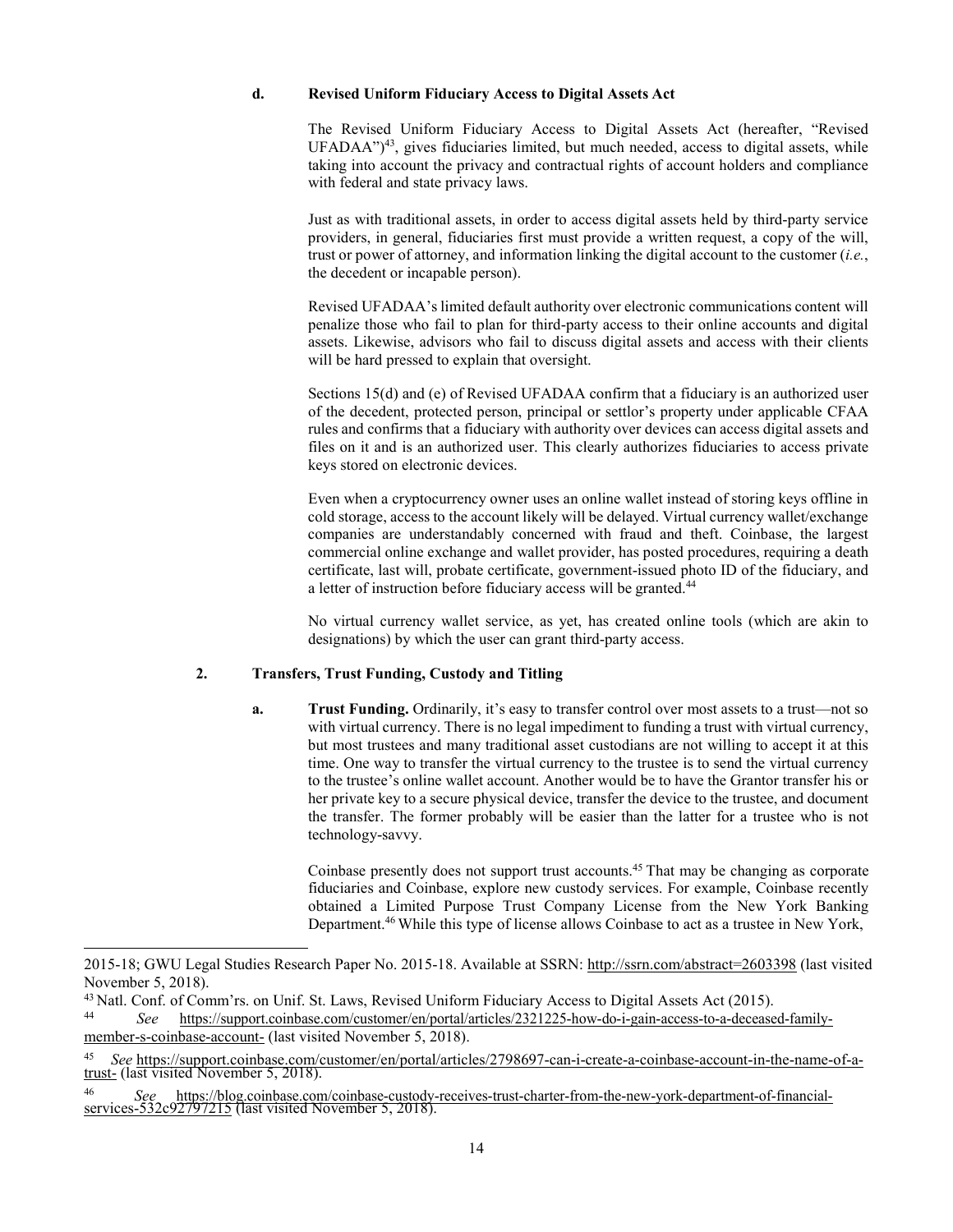Coinbase obtained it in order to act as a "qualified custodian" under the Securities and Exchange Commission's custody rule, which obligates investment advisers to maintain client funds and securities with a "qualified custodian." Apparently, itsimmediate goal was to provide cryptocurrency custody services for hedge funds, but not act as a New York trustee.

- **b. UTMA Accounts**. The Uniform Transfers to Minors Act ("UTMA") defines "custodial property" as any interest in property transferred to a custodian under the Act, so any type of property, including virtual currency, is covered and can become custodial property.<sup>4</sup>
- **c. 529 Plan Accounts**. IRC § 52[948](#page-18-1) requires that contributions to its college savings accounts be made in "cash", and that the qualified tuition program be established and maintained by the state**. [49](#page-18-2)** So, unless the state treasurer's investment options include cryptocurrency investments, virtual currency cannot be held in a 529 account.
- **d. UTODSRA Accounts**. The Uniform Transfer on Death Security Registration Act  $("UTODSRA")<sup>50</sup>$ , enacted in all states except Texas and Louisiana, applies to a security, which is defined as "a share, participation, or other interest in property, in a business, or in an obligation of an enterprise or other issuer, and includes a certificated security, an uncertificated security, and a security account."<sup>51</sup> This definition is derived from  $\S$  8-102 of the Uniform Commercial Code ("UCC") and includes shares of mutual funds and other investment companies.<sup>52</sup> Thus, UTODSRA only applies to tokens which are securities within the meaning of UCC  $\S$  8-102.
- **e. Joint Transfer-on-Death Accounts**. Normally, payable-on-death and survivorship joint bank accounts are described in the state banking laws, which will not only specify ownership at death but also will clarify that the accounts are not testamentary transfers subject to the statute of wills. Absent a statutory provision that applies to a cryptocurrency account, then, it is likely that a pay-on-death designation will not satisfy the state statute of wills and therefore will fail.<sup>53</sup>

## **3. Fiduciary Duties**

- **a. Uniform Prudent Investor Act.** The Uniform Prudent Investor Act ("UPIA")<sup>54</sup> was approved in 1994 and is enacted in 44 states (but not in Florida, Georgia, Kentucky, Louisiana, New York and Pennsylvania). The UPIA specifies a trustee's duties to manage trust assets, eliminating all categoric restrictions on investments, so it does not mention virtual currency or any other type of asset class.<sup>55</sup> Trustees must comply with the act unless excused in the trust.<sup>56</sup> The UPIA reflects one of the main themes of modern investment practice: sensitivity to the risk/return curve.<sup>57</sup>
	- **(1) Prudent Investor Rule.** A trustee shall invest and manage trust assets as a prudent investor would, by considering the purposes, terms, distribution

<span id="page-18-0"></span> $47$  UTMA  $\S$  1(6).

<span id="page-18-1"></span><sup>&</sup>lt;sup>48</sup> References to "IRC  $\S$ " are to sections of the Internal Revenue Code of 1986, as amended (the "IRC" or the "Code"). 49 IRC § 529.

<span id="page-18-2"></span>

<span id="page-18-3"></span><sup>50</sup> Natl. Conf. of Comm'rs. on Unif. St. Laws, Uniform Transfer on Death Security Registration Act (1998).

<span id="page-18-4"></span><sup>51</sup> UTODSRA, § 1(9).

<span id="page-18-5"></span><sup>52</sup> UTODSRA, § 1(9), Comment.

<span id="page-18-6"></span><sup>53</sup>*See*, *e.g.*, Uniform Probate Code § 2-502 for the requirements of a valid will.

<span id="page-18-8"></span><span id="page-18-7"></span><sup>54</sup> Natl. Conf. of Comm'rs. on Unif. St. Laws, Uniform Prudent Investor Act (1994).

<sup>55</sup> UPIA, § 2(e).

<span id="page-18-9"></span><sup>56</sup> UPIA, § 1(b).

<span id="page-18-10"></span><sup>57</sup> UPIA, Prefatory Note.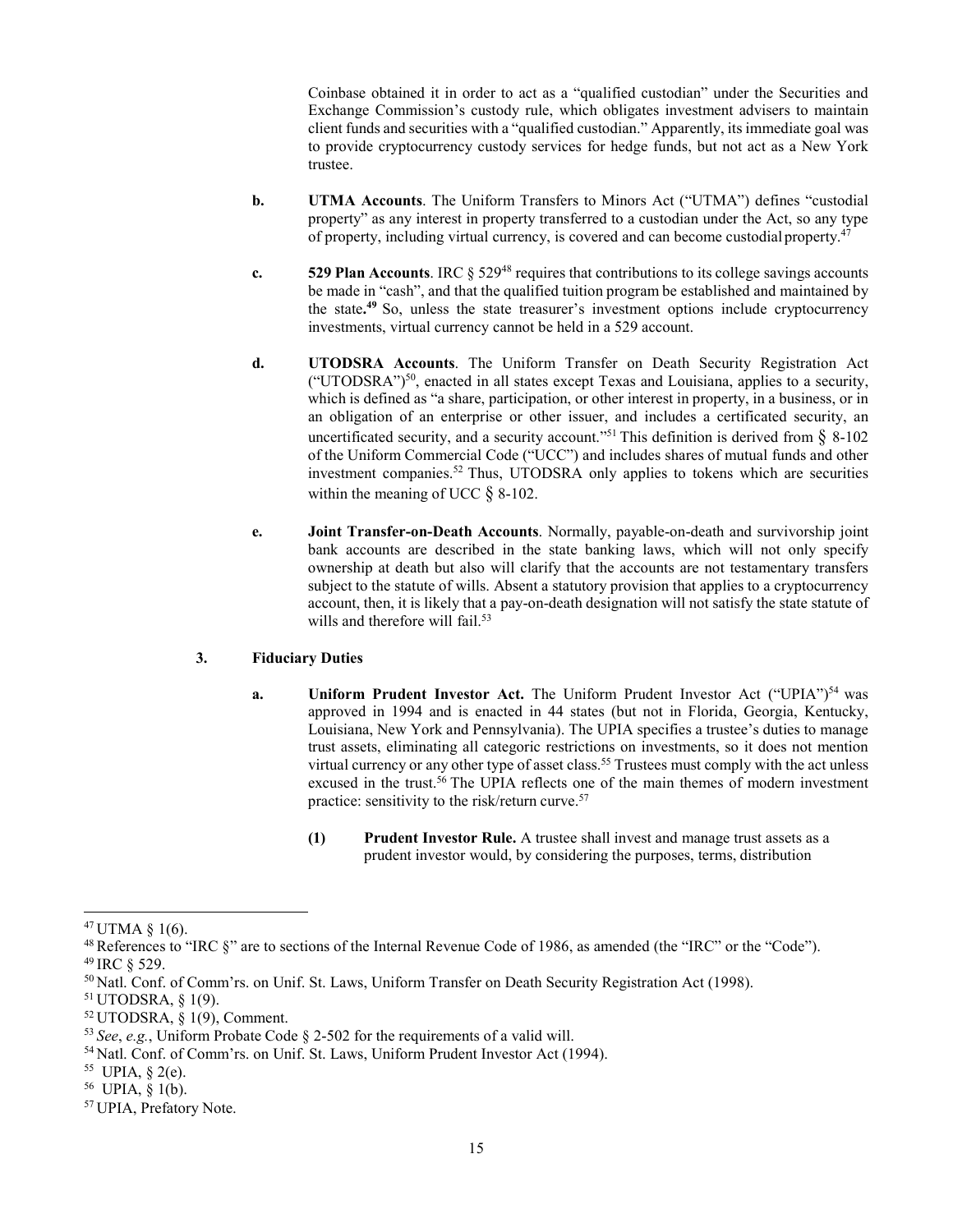requirements, and other circumstances of the trust. In satisfying this standard, the trustee shall exercise reasonable care, skill, and caution.<sup>58</sup>

- **(2) Management.** Under the UPIA, "management" includes the duty to monitor the trust investments.<sup>59</sup>
- **(3) Duty to Diversify.** "A trustee shall diversify the investments of the trust unless the trustee reasonably determines that, because of special circumstances, the purposes of the trust are better served without diversifying". [60](#page-19-2)
- **b. Uniform Prudent Management of Institutional Funds Act.** The Uniform Prudent Management of Institutional Funds Act ("UPMIFA") <sup>61</sup> was approved in 2006 and is enacted in all states except Pennsylvania.
	- **(1)** Like UPIA, UPMIFA applies prudent investor standards for the management and investment of charitable funds and for endowment spending.<sup>62</sup>
	- **(2)** As under UPIA, there are no prohibited investment classes under UPMIFA, so institutions generally may invest in any kind of property or type of investment, unless prohibited by law other than UPMIFA.<sup>63</sup> However, their duties under UPMIFA require institutions to dispose of unsuitable assets.
	- **(3)** While in theory a gift instrument or the governing instruments of an institution can modify most of UPMIFA's duties, the charitable purpose doctrine limits the extent of the modification.<sup>64</sup>
	- **(4)** UPMIFA requires institutions to diversify investments, unless due to special circumstances the purposes of the fund are better served without diversification.<sup>65</sup>
	- **(5)** In making decisions about whether to acquire or retain an asset, the institution should consider its mission, its current programs, and the desire to cultivate additional donations from a donor, in addition to factors related more directly to the asset's potential as an investment.<sup>66</sup>

#### **B. Importance of Planning and Proper Drafting**

**1. Discussion.** It is vitally important to ask clients if they own cryptocurrency and to ask fiduciaries and family members if a there is any evidence or reason to suspect that the decedent or incapable person owned any cryptocurrency. Typically, a lawyer cannot provide adequate estate planning advice without sufficient information regarding the nature, value, and manner in which the client's assets are held[.67](#page-19-9) Under the heading "Importance of Facts", the fifth edition of the ACTEC Commentaries on the Model Rules of Professional Conduct states:

<span id="page-19-0"></span><sup>58</sup> UPIA, § 2 a.

<span id="page-19-1"></span><sup>&</sup>lt;sup>59</sup> UPIA, § 2, Comment. "Subsections (a) through (d) apply both to investing and managing trust assets. 'Managing' embraces monitoring, that is, the trustee's continuing responsibility for oversight of the suitability of as the trustee's decisions respecting new investments."

<span id="page-19-3"></span><span id="page-19-2"></span> $60$  UPIA, § 3.

<span id="page-19-4"></span><sup>61</sup> Natl. Conf. of Comm'rs. on Unif. St. Laws, Uniform Prudent Management of Institutional Funds Act (2006).

<span id="page-19-5"></span> $62$  UPMIFA,  $§$  3.

<span id="page-19-6"></span><sup>63</sup>*Id.*

<span id="page-19-7"></span><sup>64</sup> UPMIFA, § 3, Comment.

<span id="page-19-8"></span><sup>65</sup> UPMIFA, § 3.

<span id="page-19-9"></span><sup>66</sup>*Id.*

<sup>67</sup> Model Rules of Professional Conduct 1.1: Competence; the ACTEC Commentary on Model Rules of Professional Conduct 1.1, including annotations.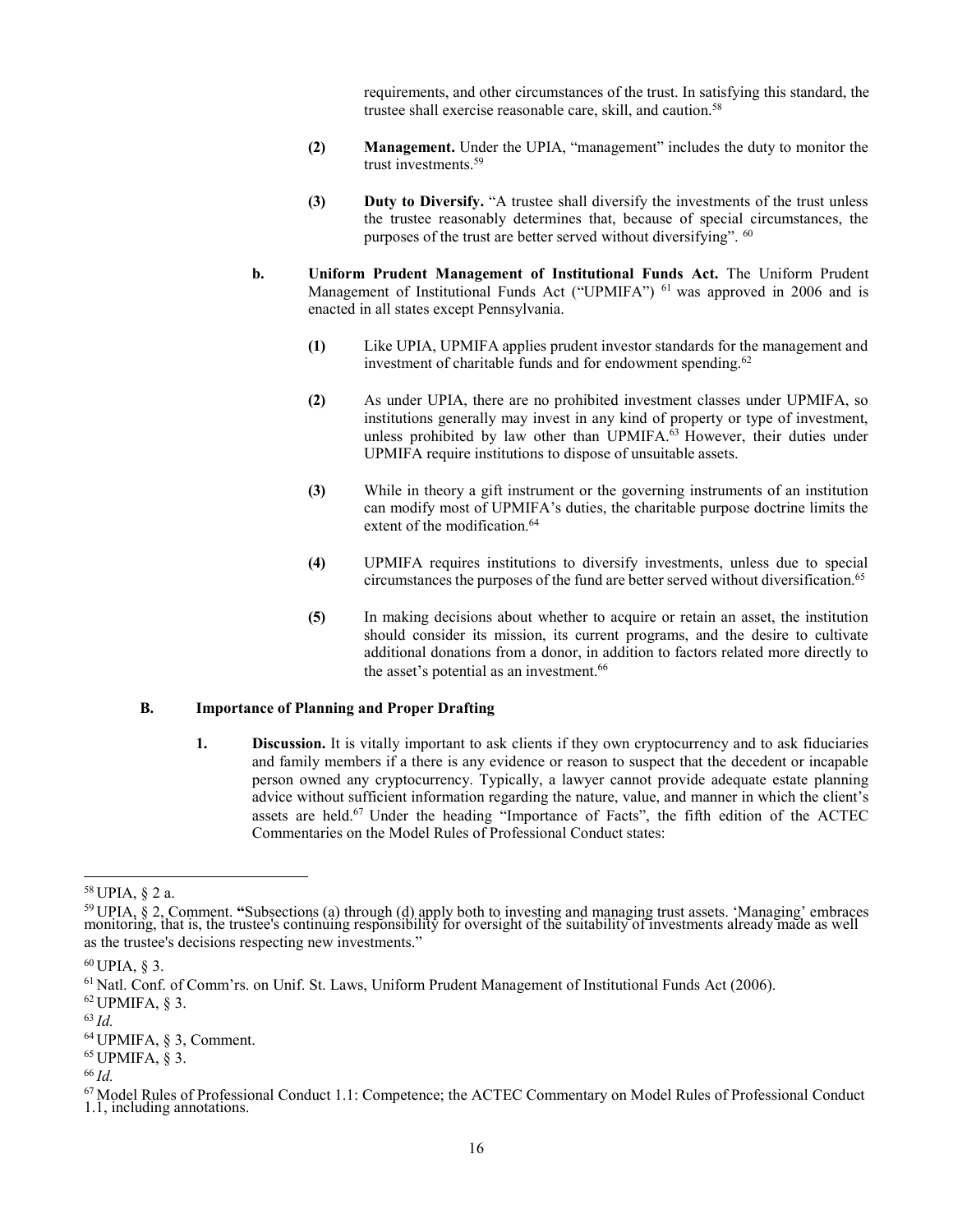"A lawyer who is engaged by a client in an estate planning matter should inform the client of the importance of giving the lawyer complete and accurate information regarding relevant matters such as the ownership and value of assets and the state of beneficiary designations under life insurance policies and employee benefit plans.["68](#page-20-0)

While it seems unlikely that a cryptocurrency owner will fail to provide for access to his or her private keys, we all know that some people steadfastly avoid considering their own mortality. It is incumbent on the estate planner to ask about cryptocurrency and discuss access to it. Access can be provided through a technology-based plan, multi-signature wallets, or a smart contract triggered by death, for example. Or, access can be provided through a non-technology-based plan that relies on private key information that is printed and stored offline in a safe deposit box or another secure location. For those with large holdings, it would be far better to convince the client to identify a trustee or corporate custodian willing to provide custodial services, assuming one is available.

- **2. Education.** Family members may not understand that without access to the private key, there is no one who can be compelled by court order to turn the asset over to the fiduciary and that cryptocurrency cannot become unclaimed property. Conversely, if the owner has provided his or her private key and file information to someone other than the fiduciary, probate by computer (the modern version of probate by truck) may be a risk.
- **3. Forms and Authority.** Although access provisions sometimes have little to no utility, estate planning documents still should address authority over cryptocurrency, in addition to the dispositive provisions that apply to it.
	- **a.** Trustees who will be asked to retain the cryptocurrency for some reason will probably want to use a directed trustee for this purpose, although it may not be prudent to continue to hold cryptocurrency in a trust.
	- **b.** At a minimum, documents should include clear authority to retain the cryptocurrency and exonerate the fiduciary for doing so.

## **C. Taxation and Reporting**

## **1. General Observations**

- **a.** Cryptocurrencies are a new and, until recently, unprecedented form of property (or money, depending on one's perspective). But its novelty does not necessarily call for new legal principles. On the contrary, cryptocurrencies are merely "new in the instance." The question is how existing legal principles, including tax and reporting rules, apply to them.
- **b.** That cryptocurrencies do not call for new law is indeed how Treasury and the IRS have approached them, as discussed below.
- **c.** A recurring theme in how to treat cryptocurrency is that the application of general principles to cryptocurrency depends on how it is characterized. For example, is it currency or property? Is it tangible or intangible? Analogies to more familiar concepts are essential to answering these quasi-ontological questions.

## **2. Cryptocurrency and Tax Fraud**

**a.** Sadly, blockchain technology, because it permits anonymous transactions, also facilitates tax fraud. Perhaps every estate tax attorney has been asked whether one can give valuable tangible property to children just before death so that nobody will know about it. Cryptocurrency makes similar fraud easy and difficult to detect through anonymous

<span id="page-20-0"></span><sup>68</sup> ACTEC Commentaries on the Model Rules of Professional Conduct (2016), pp. 15-16.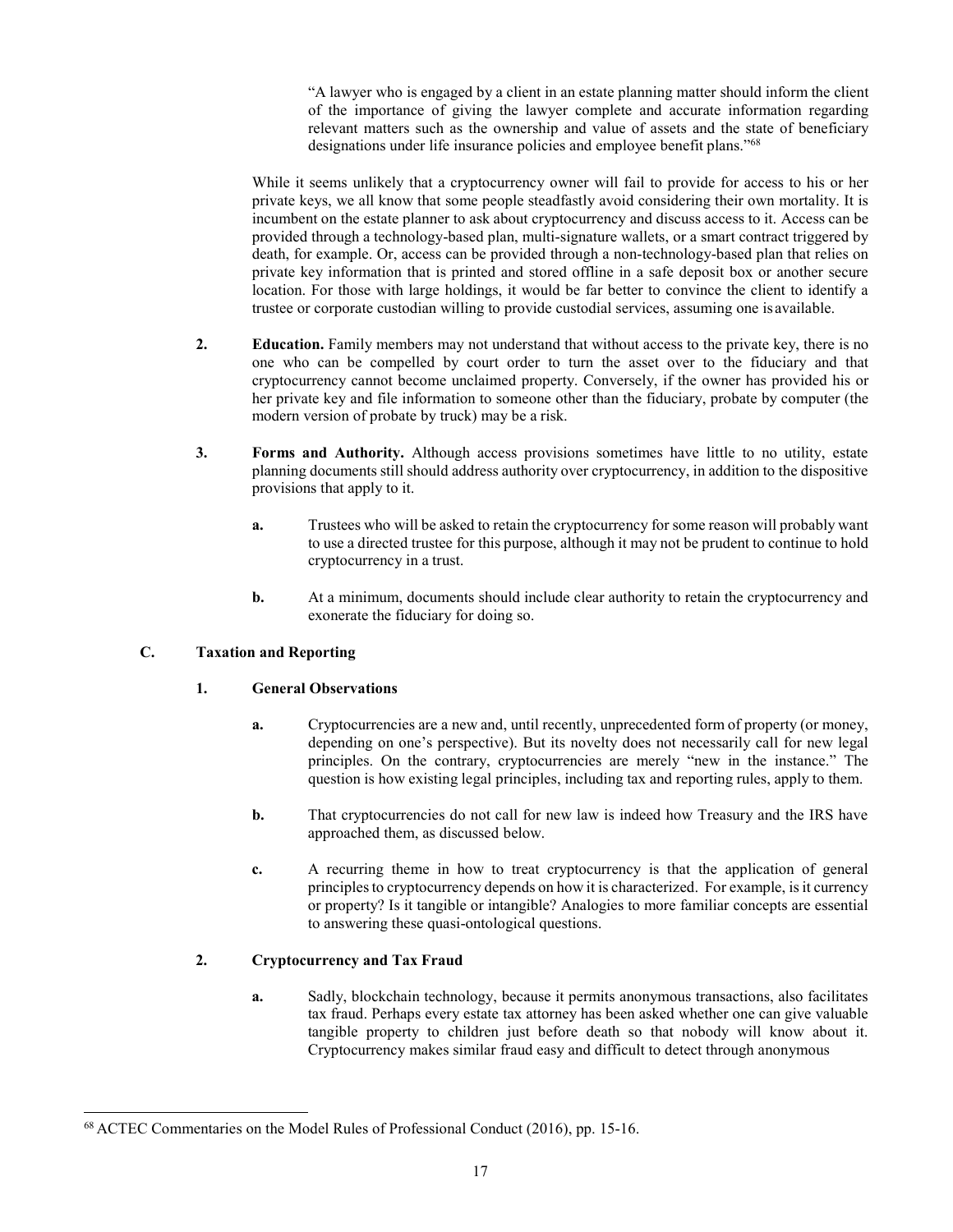transfers on the blockchain. Other frauds involve failing to report gain, compensation, and other income.

**b.** The IRS has successfully obtained information on Coinbase customers using a John Doe summons. *U.S. v. Coinbase, Inc., et al..*, 120 AFTR 2d 2017-6671 (U.S. Dist. Ct. N.D. CA 2017). In the litigation, the IRS revealed that fewer than a thousand taxpayers reported cryptocurrency gain or loss in each of 2014 and 2015.<sup>69</sup> Stepped-up tax enforcement efforts will continue.

## **3. Notice 2014-2[170](#page-21-1)**

- **a.** Notice 2014-21remains, as of the date this outline was written, the only formal guidance issued by Treasury or the IRS on the taxation of virtual currency. However, further guidance may be issued in the near future.<sup>71</sup>
- **b.** Five members of Congress, including Kevin Brady, Chairman of the Committee of Ways and Means, recently wrote a letter to Acting IRS Commissioner Kautter "strongly urg[ing] the IRS to expeditiously issue more robust guidance clarifying taxpayers' obligations" when using virtual currencies.<sup>[72](#page-21-3)</sup>
- **c.** In general, the approach of Notice 2014-21 is to apply "existing general tax principles" to virtual currency transactions. Notice 2014-21 does not suggest that new rules, such as in the form of regulations issued pursuant to IRC § 7805 (which grants Treasury authority "to prescribe all needful rules and regulations for the enforcement" of the Code), are necessary or will be forthcoming.
- **d.** Definition of "virtual currency" and "convertible virtual currency."
	- **(1)** Notice 2014-21 defines "virtual currency" as a "digital representation of value that functions as a medium of exchange, a unit of account, and/or a store of value." It does not have "legal tender status in any jurisdiction."

It is unclear what the effects would be if a foreign jurisdiction *did* begin to accept cryptocurrency as legal tender. Conceivably, the foreign currency rules of IRC §§ 985-89 then could apply.

- **(2)** Virtual currency that has an equivalent in real currency (*i.e.*, the coin and paper money of the United States or any other jurisdiction) or that acts as a substitute for real currency, is "convertible."
- **(3)** An example of a *non*convertible virtual currency is the virtual money used in online roleplaying games. For example, in the game Pokémon Go, players acquire Pokécoins. Pokécoins, once acquired (including by paying real currency to the creators of the game), cannot be converted into real currency and therefore are not convertible virtual currency.
- **(4)** Notice 2014-21 only addresses the tax consequences of convertible virtual currencies. When the Notice refers to virtual currency in its guidance, it refers

<span id="page-21-0"></span><sup>69</sup> *Id.*; *see also* Roberts, *Only 802 Told The IRS About Bitcoin*, Fortune (March 19, 2017), available at <http://fortune.com/2017/03/19/irs-bitcoin-lawsuit/> (last visited November 5, 2018).

<span id="page-21-1"></span> $^{70}$  Notice 2014-21, I.R.B. 2014-16 (April 14, 2014), www.irs.gov/irb/2014-16 IRB#NOT-2014-21 (last visited November 5, 2018).

<span id="page-21-3"></span><span id="page-21-2"></span><sup>71</sup> Foster, *Guidance on Cryptocurrency Issues Possible This Year*, Tax Notes Today (June 26, 2018).

<sup>&</sup>lt;sup>72</sup> *See* https://waysandmeansforms.house.gov/uploadedfiles/letter\_irs\_virtual\_currencies.pdf (September 19, 2018) (last visited [November 5,](https://waysandmeansforms.house.gov/uploadedfiles/letter_irs_virtual_currencies.pdf) 2018).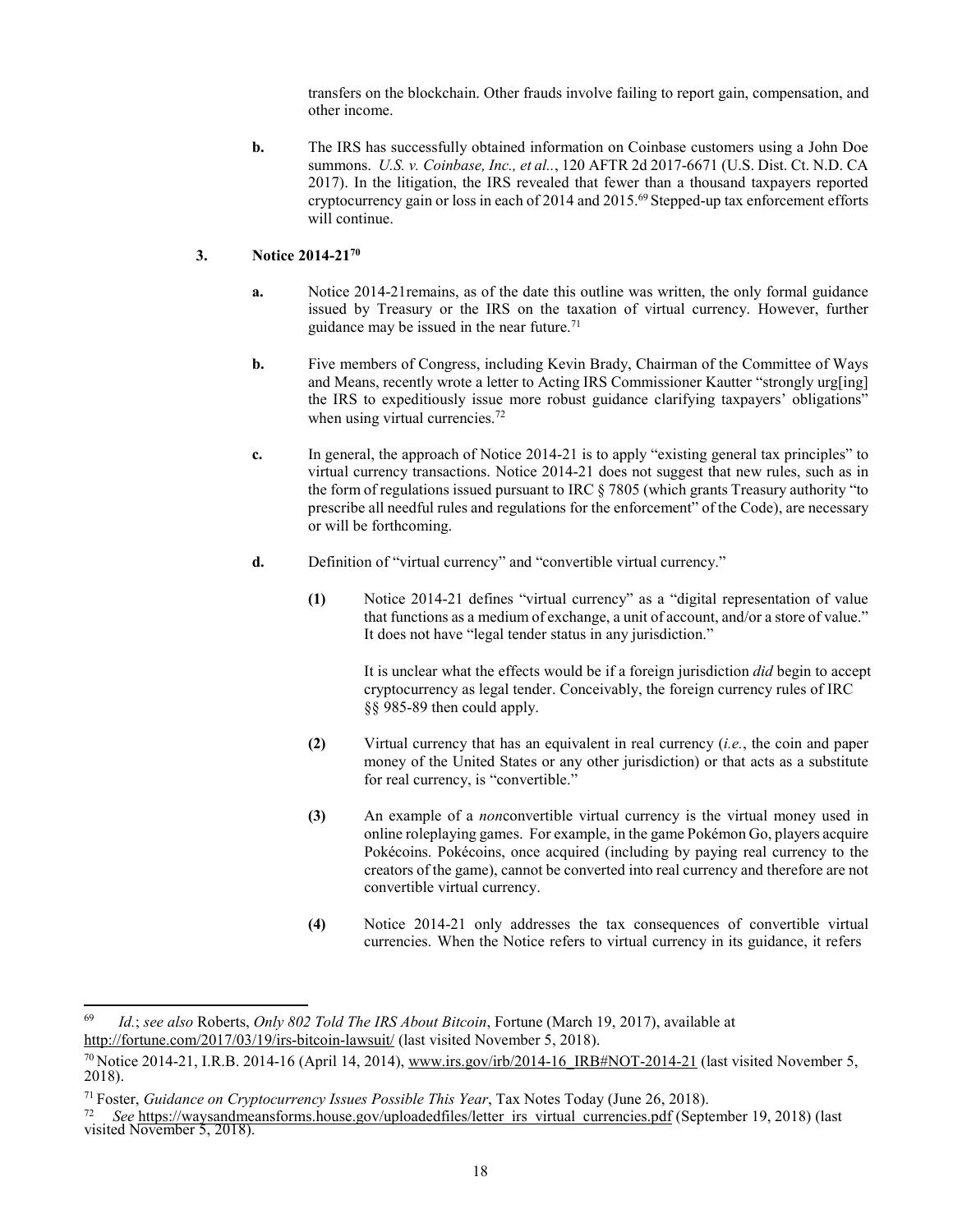only to convertible virtual currency (as does this outline, except where otherwise noted).

#### **e. General Rule of the Notice**

Notice 2014-21 confirms that virtual currency is treated as property and that general tax principles applicable to property transactions apply to virtual currency transactions.

### **f. Other Issues Addressed by Notice 2014-21**

- **(1) No foreign currency gain or loss (and thus no** *de minimis* **gain exception).** Virtual currency cannot generate foreign currency gain or loss.
	- **(a)** Under IRC § 988(e), individuals may exclude up to \$200 of foreign currency gain (per transaction) if it was disposed of in a personal transaction, such as in connection with a vacation abroad. Under Notice 2014-21, this exclusion does not apply to gains from the disposition of virtual currency.
	- **(b)** In other words, although not explicitly stated in Notice 2014-21, the IRS will not allow a *de minimis* exclusion of virtual currency gain.
	- **(c)** Commenters, including the American Bar Association and the American Institute of CPAs, have called for a *de minimis* exception. However, it does not appear that Treasury currently has the authority to grant one under the Code.

### **(2) Gross income on receipt, basis, and gain or loss on exchange**

- **(a)** Not surprisingly, if a taxpayer receives virtual currency in payment for goods and services, the taxpayer must include in gross income the fair market value of the virtual currency as of the date received.
- **(b)** The basis of the virtual currency received is equal to its fair market value as of the date received.
- **(c)** Fair market value is determined by converting virtual currency into dollars at the exchange rate listed on a virtual currency exchange (such as Coinbase), "in a reasonable manner that is consistently applied."
- **(d)** If a taxpayer exchanges virtual currency for other property, the taxpayer may have gain or loss, depending on the fair market value of the property received versus the basis of the virtual currency exchanged.
- **(e)** Whether gain or loss is ordinary or capital depends on whether the virtual currency is a capital asset.

"Capital asset" is defined in IRC § 1221. Generally, all property is a capital asset unless it meets one of the exceptions listed in IRC § 1221(a). Inventory, for example, or property held primarily for sale to customers in the ordinary course of trade or business, is not a capital asset. The exceptions in IRC § 1221(a) are construed broadly and the general definition is construed narrowl[y.73](#page-22-0)

Classification of property as a capital asset has two consequences under the Code. First, under I.R.C. §§ 1211(b) and 1212(b), losses on the sale

<span id="page-22-0"></span><sup>73</sup> *Corn Products Refining Company v. Comm'r*, 350 U.S. 46 (1955).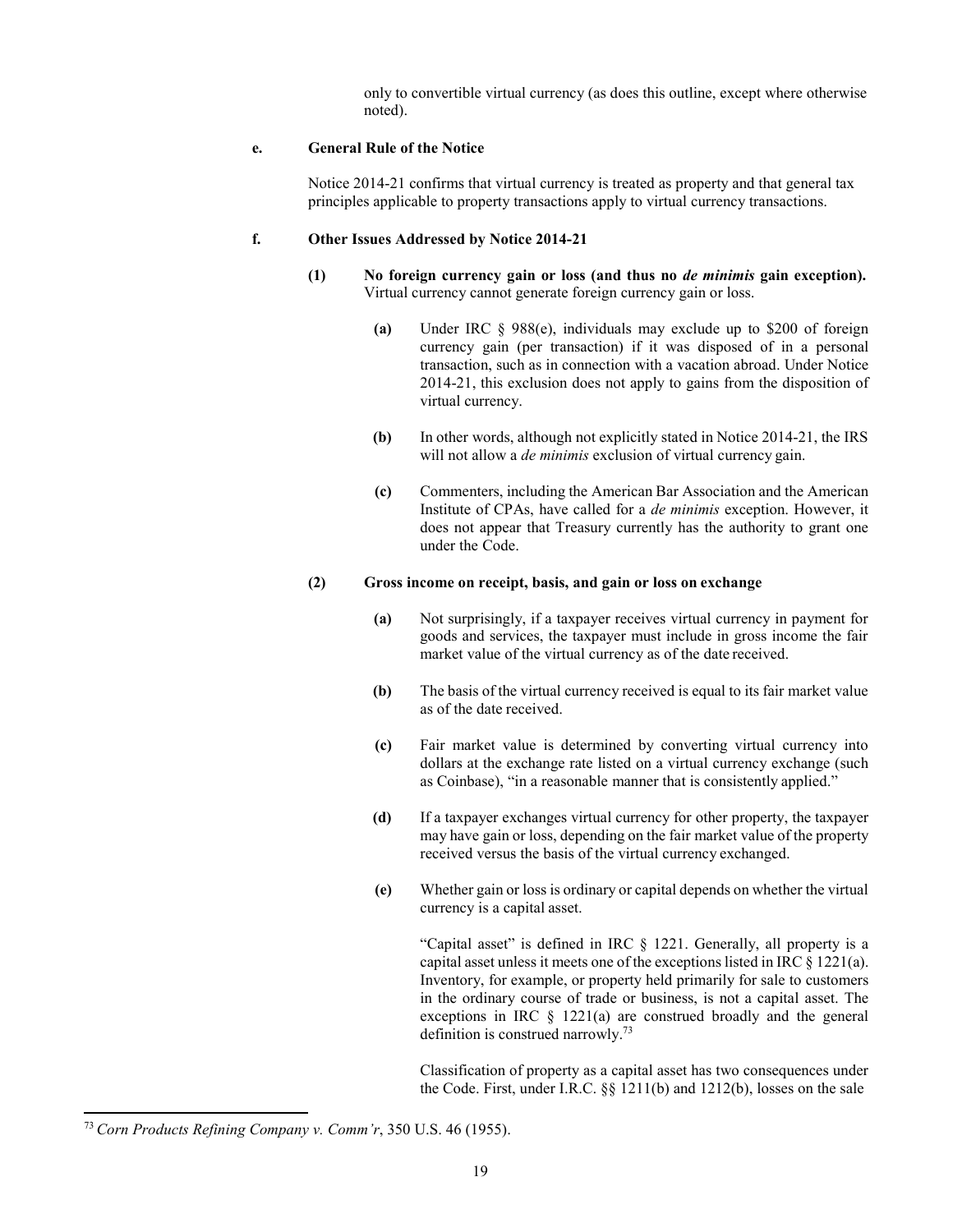of a capital asset, in the case of the individual, may only offset up to \$3,000 of ordinary income, with the excess carried over to future years. Second, if a capital asset is held for more than one year, gain from its sale may qualify for a lower rate under IRC  $\S$  1(h).

**(f)** A taxpayer who "mines" virtual currency (*i.e.*, receives virtual currency in exchange for running a computer to validate transactions and maintain a public ledger) has gross income equal to the fair market value of the mined virtual currency on the date of receipt.

## **(3) Employment Tax Issues**

- **(a)** Individuals engaged in the trade or business of mining virtual currency (other than as an employee) are subject to self-employment tax in addition to income tax.<sup>74</sup> The rates of tax are a combined 15.3% of the Social Security wage base (\$128,400 in 2018). For amounts in excess of the Social Security wage base, the tax is 2.9%, plus an extra 0.9% for amounts above \$200,000 (\$250,000 for joint filers; \$125,000 for married taxpayers filing separately)[.75](#page-23-1)
- **(b)** The fair market value of any virtual currency that is received for services performed as an independent contractor is self-employment income subject to self-employment tax.
- **(c)** Wages paid by an employer in the form of virtual currency are subject to income tax withholding, Federal Insurance Contributions Act ("FICA") withholding, and Federal Unemployment Tax Act ("FUTA") withholding, as well as reporting requirements.

#### **(4) Other Reporting and Withholding Issues**

- **(a)** A payment made in the form of virtual currency is subject to information reporting to the same extent as a payment made in property. Notice 2014- 21 gives as an example a payment of fixed or determinable income using virtual currency with a value of  $$600$  or more.<sup>76</sup>
- **(b)** A payment made in the ordinary course of business to an independent contractor using virtual currency with a value of \$600 or more must be reported on Form 1099-MISC.
- **(c)** Payments made in virtual currency are subject to back-up withholding to the same extent as other payments made in property if the payee's identification number is not obtained.

## **(5) Miscellaneous**

- **(a)** Third-party settlement organizations may be subject to informational reporting. Virtual currency and real currency transactions are aggregated.
- **(b)** Notice 2014-21 confirms that taxpayers, including those who engage in virtual currency transactions, may be subject to various penalties for failure to comply with tax laws.

<span id="page-23-0"></span><sup>74</sup>*See* IRC § 1401 et seq.

<span id="page-23-1"></span><sup>75</sup> IRC § 1401(b).

<span id="page-23-2"></span><sup>76</sup>*See* IRC § 6041(a).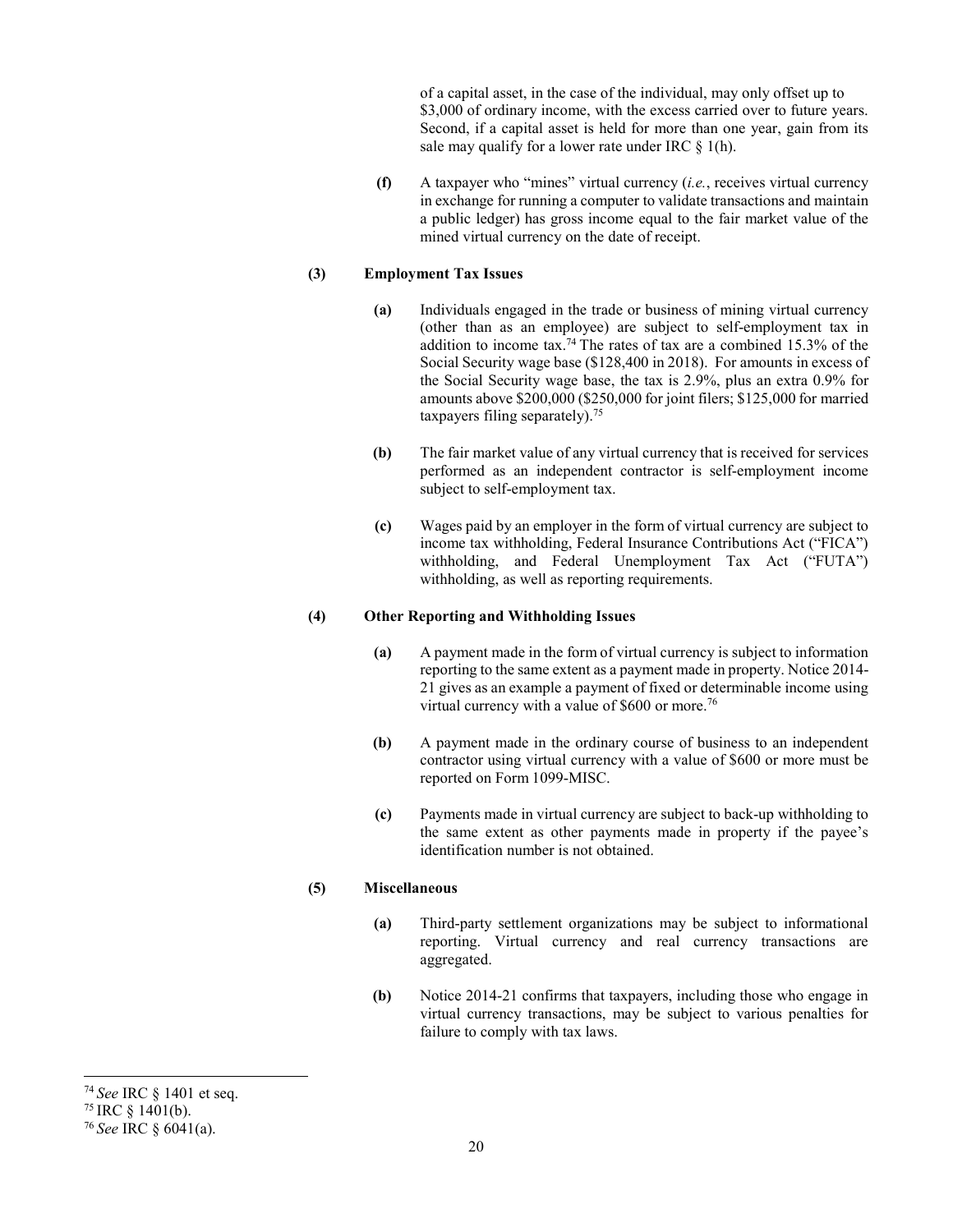## **4. Foreign Reporting Requirements**

- **a.** Private keys can be held in a foreign jurisdiction. Likewise, cryptocurrency can be held through exchanges located offshore. Consequently, foreign cryptocurrency holdings may be subject to reporting as foreign account and asset holdings on Form 114 (Report of Foreign Bank and Financial Accounts) ("FBAR") and/or under Section 6038D (Form 8983). For example, an account with a foreign cryptocurrency exchange should be subject to FBAR reporting.
- **b.** A wallet located abroad should not by itself cause a foreign financial institution ("FFI") or nonfinancial foreign entity ("NFFI") to exist for purposes of the Foreign Account Tax Compliance Act ("FATCA").
	- **(1)** Under Treas. Reg. § 1.1471-5(d) and Treas. Reg. § 1.1471-1(b)(80), FFIs and NFFIs are both categories of "entities." An "entity" for FATCA purposes is a person other than an individual[.77](#page-24-0) A "person" includes an individual, trust, estate, partnership, association, company, corporation, and persons acting in a fiduciary capacity[.78](#page-24-1)
	- **(2)** Mere ownership, even co-ownership, does not create a separate entity[.79](#page-24-2) Mere agency does not create a person.<sup>80</sup>
	- **(3)** Under the foregoing principles, FATCA reporting and withholding requirements should not apply to mere ownership of a wallet located abroad.

## **5. Tax Consequences of Nonconvertible Virtual Currency**

- **a.** Nonconvertible virtual currency is virtual currency that has no equivalent in real currency (*i.e.*, the coin and paper money of the United States or any other jurisdiction) and that does not act as a substitute for real currency. *See* above example of Pokécoins from the Pokémon Go game as nonconvertible virtual currency.
- **b.** The tax consequences of transactions involving nonconvertible virtual currencies have received much less attention than transactions involving Bitcoin and other convertible cryptocurrencies. *See* Notice 2014-21, I.R.B. 2014-16 (April 14, 2014) (declining to offer guidance on nonconvertible virtual currencies).
	- **(1)** In almost all cases, the purchase of nonconvertible virtual currency will be a personal expense that is nondeductible under IRC § 262.
	- **(2)** Perhaps, however, an individual who is a professional gamer could in some cases write off the cost of acquiring nonconvertible virtual currency as a business expense under IRC § 162.
	- *(3)* A taxpayer engaged in the unlawful buying and selling of nonconvertible virtual currency still may have gross income from the unlawful activity. Under *Comm'r v. Tellier*, 383 U.S. 687 (1966), expenses incurred in an unlawful activity still may be deductible, unless deductions are denied by legislation or they fall within a "sharply limited and carefully defined" public policy exception.<sup>81</sup>

<span id="page-24-0"></span><sup>77</sup> Treas. Reg. § 1.1471-1(b)(80).

<span id="page-24-1"></span><sup>78</sup> Treas. Reg. § 1.1471-1(b)(100); I.R.C. § 7701(a)(1); Treas. Reg. § 301.7701-6(a).

<span id="page-24-3"></span><span id="page-24-2"></span><sup>79</sup> Treas. Reg. § 1.7701-1(a)(2).

<span id="page-24-4"></span><sup>80</sup> Treas. Reg. § 301.7701-6(b)(2).

<sup>81</sup> *Cf*. IRC § 162(c) (denying deductions for certain illegal bribes and other payments); IRC § 162(q) (denying deductions for certain sexual harassment settlement payments subject to a nondisclosure agreement).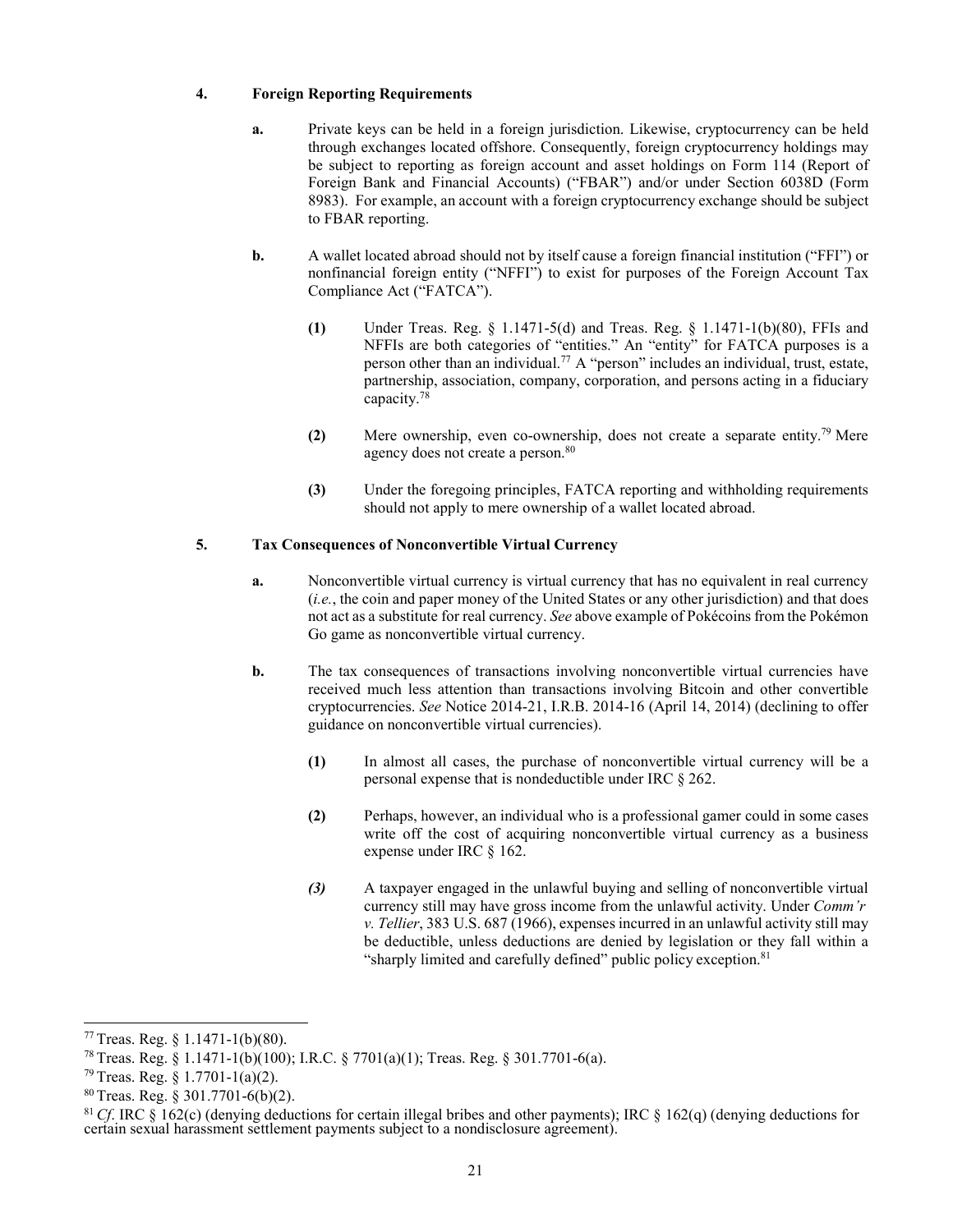#### **6. Tax Issues Not Addressed in Notice 2014-21**

- **a.** Notice 2014-21 provides some helpful guidance but leaves many issues unaddressed.
- **b.** Is cryptocurrency tangible property?
	- **(1)** Notice 2014-21 provides that virtual currency is treated as "property" for tax purposes, but is silent on whether it should ever be treated as tangibleproperty.

An underlying assumption of Notice 2014-21 may be that virtual currency is *not*  tangible. In particular, Notice 2014-21 concludes that miners of virtual currency realize income as virtual currency is received from the mining activity. An alternative approach, which Notice 2014-21 apparently rejects, would be to require gross income inclusion only when the mined currency is sold, with expenses capitalized rather than deducted.<sup>82</sup>

- **(2)** As discussed at various points below, whether virtual currency is tangible property can have significant effects. Tangible personal property, for example, is subject to the following rules:
	- **(a)** The transfer by a noncitizen nonresident of tangible personal property with a situs in the United States is subject to gift or estate tax.<sup>83</sup>
	- **(b)** The income tax deduction for a charitable contribution of tangible personal property is generally limited to basis.<sup>84</sup>
	- **(c)** A contribution which consists of a future interest in tangible personal property is not deemed made until any non-charitable intervening use has expired.<sup>85</sup>
	- **(d)** For gift tax valuation purposes, tangible personal property, if nondepreciable, qualifies for a special exception to the IRC  $\S 2701(a)(2)(a)$ zero valuation rule for interests retained by the transferor (or applicable family member) in the case of transfers to or for the benefit of members of the transferor's famil[y.86](#page-25-4)
- **(3)** At first blush, it may seem that a thing so abstract and conceptually elusive as cryptocurrency could never be considered "tangible" like a kitchen blender or a Barbie doll. (Then again, "money" is an elusive concept, yet is often considered tangible. *See* Gen. Couns. Mem. 36860 (Sept. 24, 1976).)
- **(4)** Yet cryptocurrency has features that make it highly similar to tangible personal property.<sup>87</sup>
	- **(a)** In order to acquire cryptocurrency, one must possess the private key to a public address. The public address is an alphanumeric series of numbers and letters. The private key also is a series of numbers and letters. Everyone can see the public address, but only someone who knows the

<span id="page-25-0"></span><sup>&</sup>lt;sup>82</sup> Cf. IRC § 263A(b) (generally applying uniform capitalization rules to tangible personal property produced by the taxpayer).

<span id="page-25-1"></span><sup>83</sup>*See* Treas. Reg. § 20.2104-1(a)(2); IRC §§ 2501(a)(2), 2511(a); Treas. Reg. § 25.2511-3(b)(1).

<span id="page-25-3"></span><span id="page-25-2"></span> $^{84}$  IRC § 170(e)(1)(B)(i).

<span id="page-25-4"></span> $85$  IRC § 170(a)(3).

<span id="page-25-5"></span> $86$  IRC  $\frac{2702(c)(4)}{c}$ .

<sup>87</sup> *See generally* Raskin, *Realm of the Coin: Bitcoin and Civil Procedure*, 20 Fordham J. of Corporate & Financial Law 969 (2015).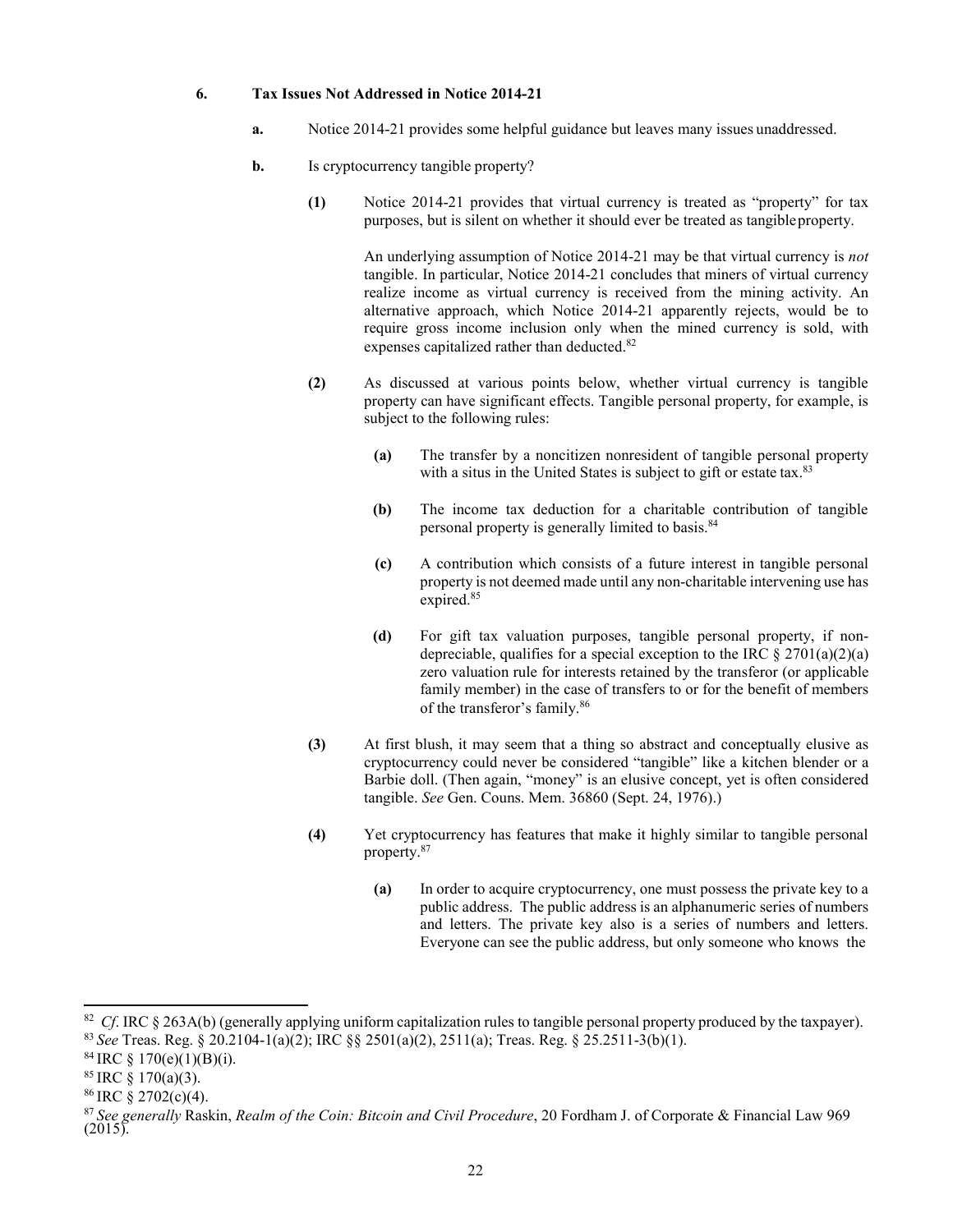private key can transfer the units of cryptocurrency associated with that address.

- **(b)** The owner of the private key must take pains to prevent it from becoming known. After all, only persons who know the private key paired with the public address can actually use the units of cryptocurrency associated with that address. Like a hundred dollar bill lying on a sidewalk, if a private key becomes known, the first person who gets it can exploit it for himself or herself, such as converting it into dollars.
- **(c)** A public address is like an unbreakable and immovable but transparent safe. Everyone in the world can see what's in it (*i.e.*, how many units of cryptocurrency it has) but only the person who possesses the private key can access the contents. To everyone else, the contents are totally inaccessible.
- **(d)** In fact, strictly speaking, it is not possible to own Bitcoin or other units of cryptocurrency. A unit of cryptocurrency is simply an entry on a ledger that is accessible to all. The only thing it is possible to own is a *private key* that enables the holder to send cryptocurrency from one address to another.
- **(e)** A private key, once again, is a series of numbers and letters. One way to possess a private key is simply to memorize the numbers and letters. This is known among crypto-enthusiasts as a "brain wallet."
- **(f)** Brain wallets, however, have significant downsides. The most obvious is that one could lose the private key due to memory lapse or death.
- **(g)** Consequently, most participants in cryptocurrency instantiate their private keys in physical form. It is common, for example, to write the private key down on a piece of paper. This is known as a "paper wallet". Other possibilities are to store the private key on a computer hard drive, a phone, or a specially designed piece of hardware. This was described above as a "cold wallet" or "cold storage."
- **(h)** Whatever type of wallet is selected, it necessarily has a *physical location*. Many wallets can be touched, handled, and moved around as much as a kitchen blender or a Barbie doll. In other words, the private key is tangible personal property.
- **(5)** The tangible character of cryptocurrency is demonstrated in other ways.
	- **(a)** In shutting down the online black market Silk Road, the FBI was able to "seize[] approximately \$18 million worth of Bitcoins" owned by Silk Road mastermind Ross William Ulbright. *U.S. v. Ulbright*, (15-1815-cr) (2nd Cir. May 31, 2017). How were the Bitcoins seized? The answer is by taking possession of Ulbright's laptop, which contained his Bitcoin wallets and, with them, the private keys.
	- **(b)** Satoshi Nakamoto defines Bitcoin in a manner that implicitly confirms that it is tangible property. In particular, Satoshi writes:

"We define an electronic coin as a chain of digital signatures. Each owner transfers the coin to the next by digitally signing a hash of the previous transaction and the public key of the next owner and adding these to the end of the coin. A payee can verify the signatures to verify the chain of ownership."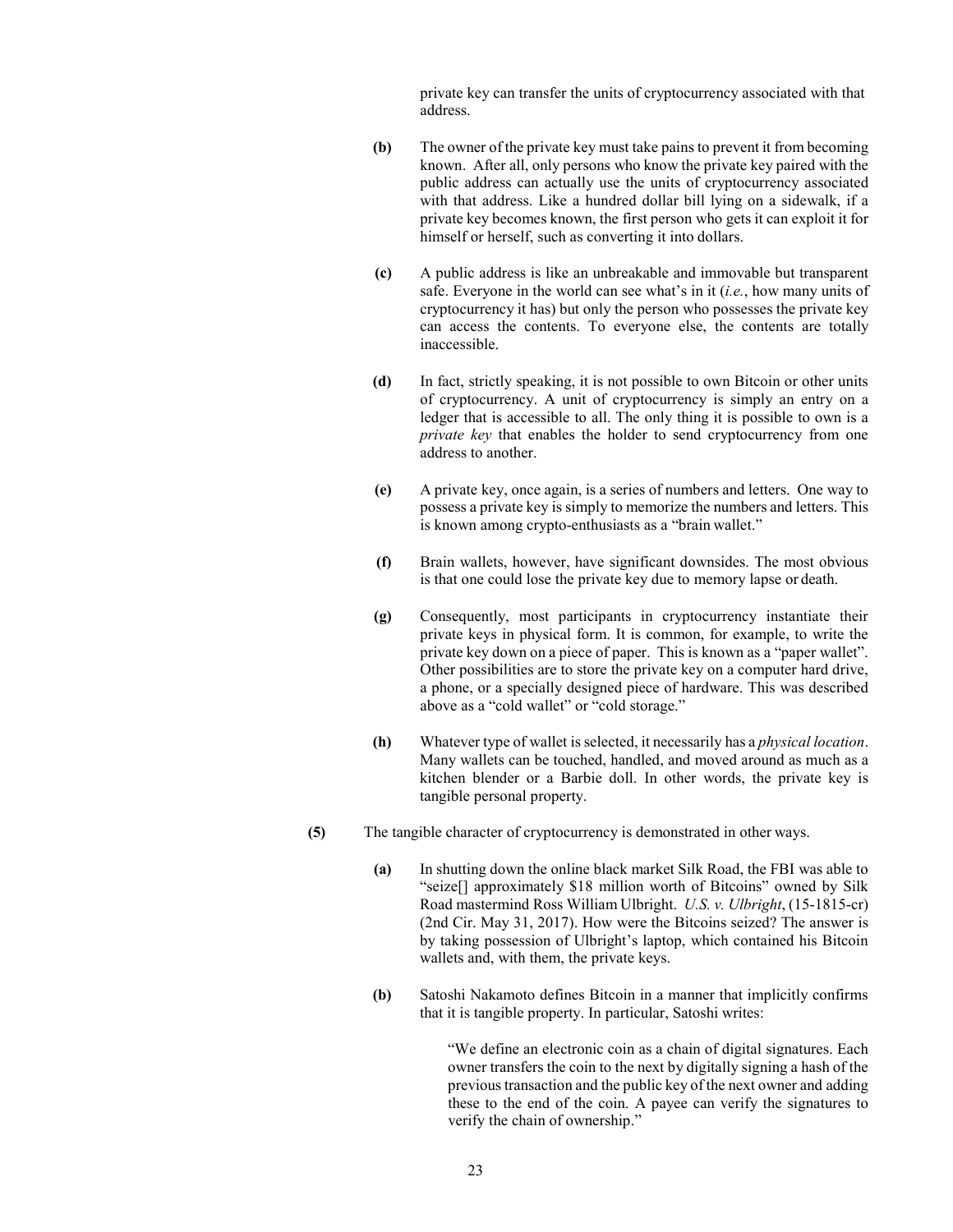The "chain of digital signatures" is publicly distributed. It does not belong to anyone. Owners of private keys, however, can initiate transactions by digitally signing a hash. To access the coin, one must possess the private key.

- **(c)** One way to transfer cryptocurrency to another person is to physically deliver the wallet. For example, if a private key is instantiated on a piece of paper (*i.e.*, a paper wallet), the person holding the paper wallet can deliver it to another. The transfer works mechanically in the same way as a transfer of any other form of tangible property.
- **(6)** Cryptocurrency transfers like tangible personal property transfers.
	- **(a)** There are several ways to transfer cryptocurrency.
	- **(b)** One way, as noted, is to physically deliver the wallet containing a private key. For example, a person holding a paper wallet can deliver it to another.
	- **(c)** Indeed, it is possible to hold cryptocurrency in a form resembling a physical coin. The most well-known is perhaps the Casascius coin, which was manufactured by crypto-enthusiast Mike Caldwell before the Treasury Department's Financial Crimes Enforcement Network (FinCEN) sent him a letter warning that his activities constituted regulated money transmission. Each physical coin contains a piece of paper with a private key.
	- **(d)** A second way is to use the private key to initiate a transaction on the distributed ledger and cause units of the cryptocurrency to be sent to a different public address. This type of transfer enriches the holder of the private key to the recipient address. The recipient holder stores the private key in a wallet which, again, is typically in physical, tangible form.
	- **(e)** Query whether an incremental enrichment of a piece of tangible property is itself a transfer of tangible property. By analogy, diamonds are rated in part based on clarity; the clearer the diamond, the more valuable it is. Suppose it were possible to transfer clarity from one diamond to another. Would that be a transfer of tangible property? In a sense the answer is yes, because an increase in clarity is a change to the physical characteristics of the recipient diamond. The owner swaps on upgrades a less clear diamond for a clearer one. A cryptocurrency transaction works the same way; essentially the recipient in a cryptocurrency transaction gets an upgrade to his or her wallet. It is possible to conceive ofthe transaction, in turn, as an upgrade to his or her tangible property.
	- **(f)** Another way to transfer cryptocurrency is to use a cryptocurrency exchange, such as Coinbase. When cryptocurrency is transferred to the public address of a Coinbase user, Coinbase holds the private key, but the user does not.
	- **(g)** To keep the private keys of their users' public addresses secure, Coinbase employs a "cold-storage technology." Despite the forbidding term "coldstorage technology," all it means is that Coinbase stores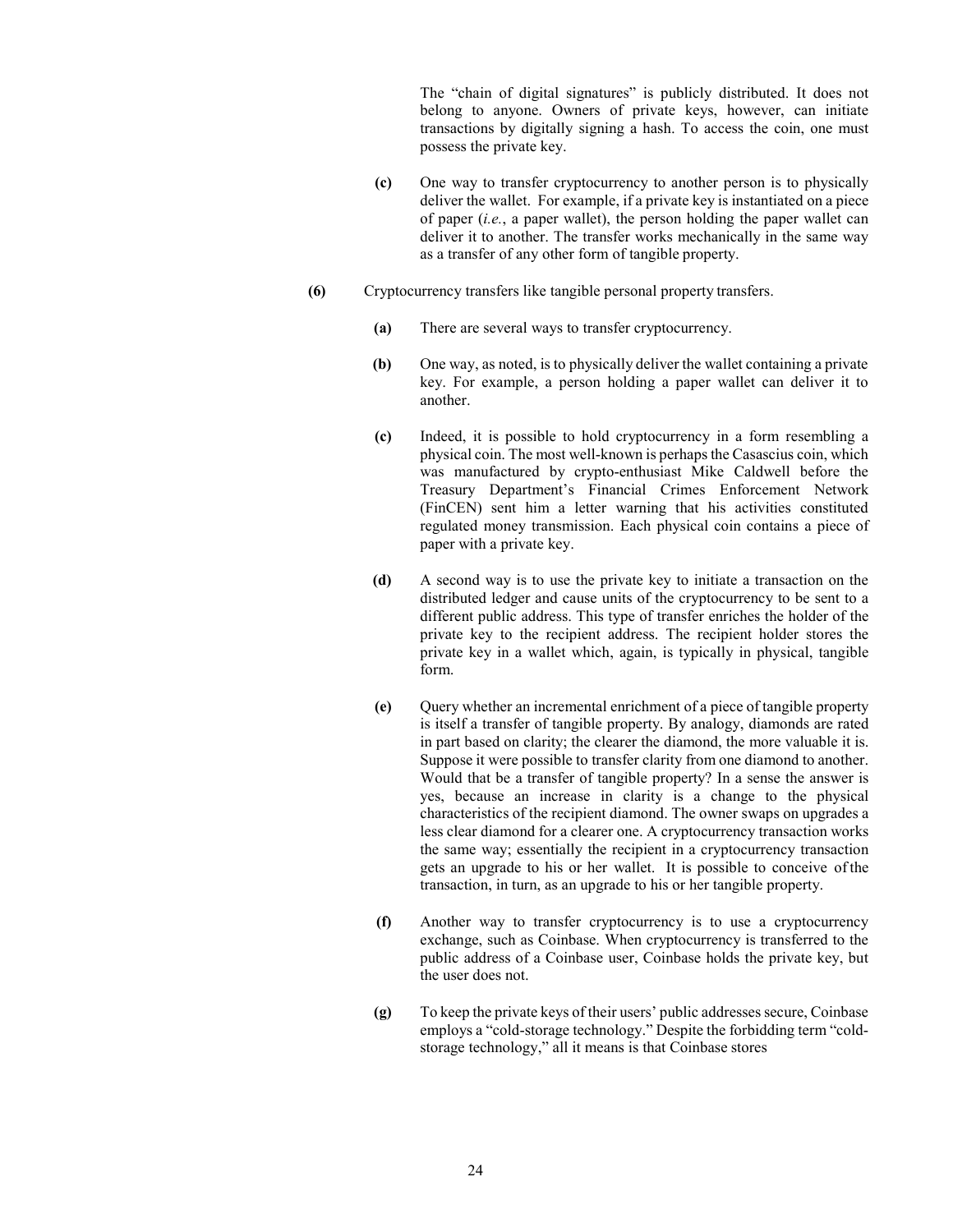private keys in paper form "in safe deposit boxes and vaults around the world.["88](#page-28-0)

**(h)** Thus, Coinbase customers cannot access their private keys, which explains why Coinbase transactions can take more time than transactions of, say, publicly traded securities. As the Coinbase user agreement provides:

> "Coinbase securely stores all Digital Currency private keys in our control in a combination of online and offline storage. As a result, it may be necessary for Coinbase to retrieve certain information from offline storage in order to facilitate a Digital Currency Transaction in accordance with your instructions, which may delay the initiation or crediting of such Digital Currency Transaction for 48 hours or more. You acknowledge and agree that a Digital Currency Transaction facilitated by Coinbase may be delayed.["89](#page-28-1)

- **(i)** A Coinbase account perhaps is best conceived as a bailment. Coinbase customers entrust their private keys to Coinbase, which holds them for customers in order to facilitate exchanges of cryptocurrency.
- **(j)** If an exchange such as Coinbase is a bailment, and ownership of cryptocurrency is essentially ownership of an item of tangible property (*i.e.*, the paper wallets that Coinbase stores in its vaults), then the bailor (*i.e.*, the customer), is the owner of tangible property in the possession of a bailee (*i.e.*, Coinbase). In this view, transactions consummated through Coinbase are transactions involving tangible property.
- **(k)** Coinbase is essentially in the business of holding valuable slips of paper in secure storage facilities for its customers. The slips of paper ultimately belong to the customers even if the system cannot function unless the private keys are hidden. As Coinbase explains, "it's not feasible to provide the private keys to individual wallet addresses; doing so would prevent us from taking advantage of our secure cold-storage technology to protect your funds.["90](#page-28-2)

#### **c. Wealth Transfer Tax Issues**

Notice 2014-21 says nothing about estate, gift, and generation-skipping transfer tax issues, apart from the general principle that virtual currency is treated as property for tax purposes. These issues are discussed separately below.

#### **d. Charitable Income Tax Deduction Issues**

Notice 2014-21 also says nothing about IRC  $\S$ § 170 and 642(c) charitable income tax deductions, apart from the general principle that virtual currency is treated as property for tax purposes. These issues are discussed separately below.

<span id="page-28-0"></span><sup>88</sup>*See* <https://www.coinbase.com/security?locale=en-US> (last visited November 5, 2018).

<span id="page-28-2"></span><span id="page-28-1"></span><sup>&</sup>lt;sup>89</sup> See [https://www.coinbase.com/legal/user\\_agreement?locale=en-US](https://www.coinbase.com/legal/user_agreement?locale=en-US) (last visited November 5, 2018).

<sup>90</sup>*See* <https://support.coinbase.com/customer/portal/articles/1526452-where-can-i-find-the-private-keys-for-my-wallet-> (last visited November 5, 2018).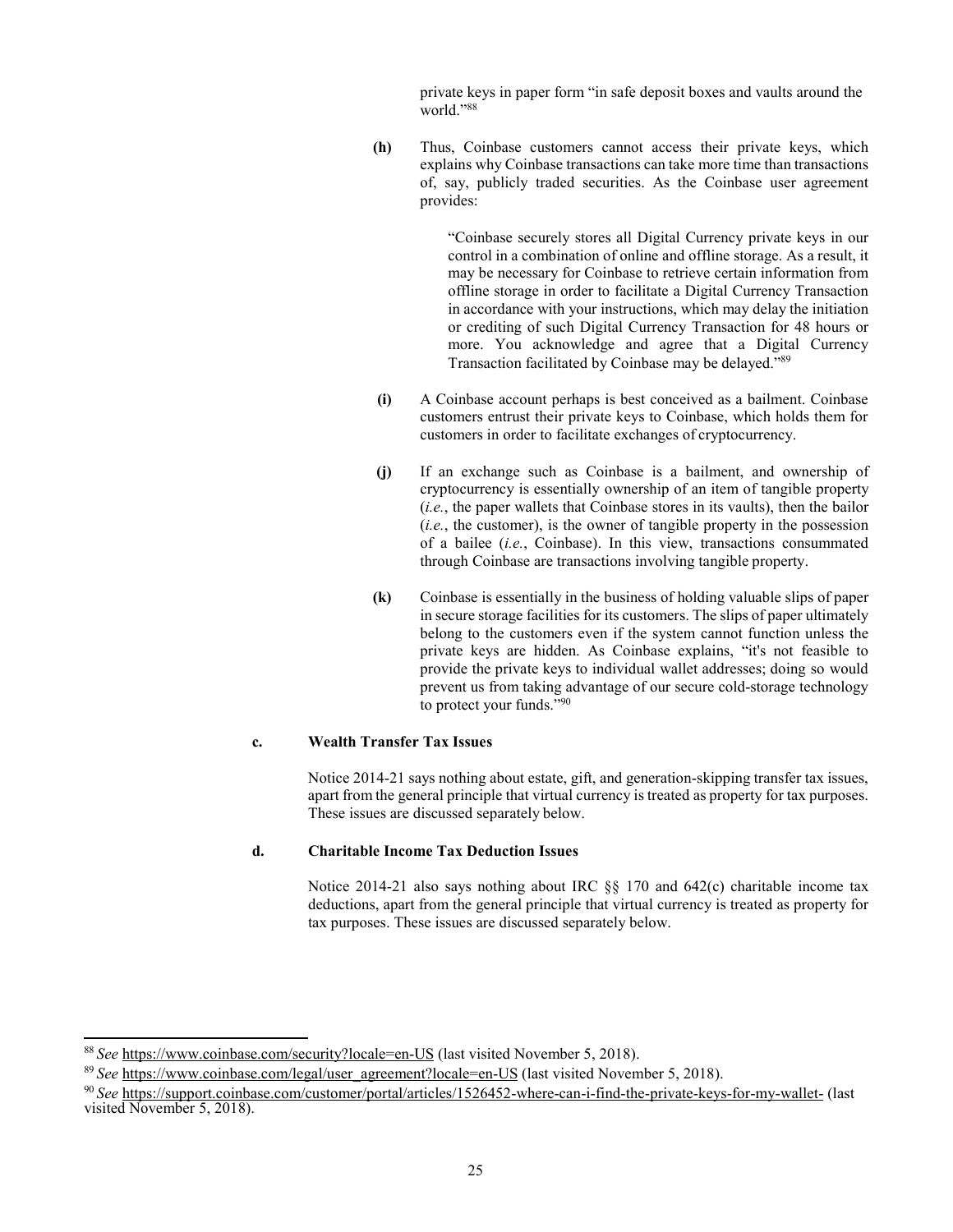#### **e. Issues Where Confirmation of the Correct Tax Treatment Would Be Helpful**

#### **(1) Mining Expenses Deducted as Incurred**

- **(a)** Presumably, expenses incurred when mining for virtual currency will be deducted as incurred, given that, under Notice 2014-21, gross income is realized as virtual currency is received.
- **(b)** The alternative approach would be to require mining costs to be capitalized until the virtual currency is disposed.<sup>91</sup>
- **(c)** If virtual currency is properly characterized as tangible personal property, then perhaps capitalization is the better treatment.<sup>92</sup>

#### **(2) IRC § 1031 Like-Kind Exchanges**

- **(a)** Under IRC § 1031, for exchanges completed before January 1, 2018, it was possible to defer recognition of gain on the exchange of property held in a trade or business or for investment if the property received was of like kind (and also was held in a trade or business or for investment). Like-kind exchange treatment should be available in the case of pre-2018 exchanges of cryptocurrency for cryptocurrency of like kind.
- **(b)** For exchanges completed after December 31, 2017, P.L. 115-97, also known as the Tax Cuts and Jobs Act, only allows IRC § 1031 like-kind exchange treatment for exchanges of real property. Thus, for post-2017 exchanges, the question of when like-kind exchange treatment is available for cryptocurrency transactions is moot.

#### **(3) Businesses of Buying and Selling Virtual Currency to Customers**

Some may be in the business of buying and selling virtual currency to customers. For them, virtual currency is inventory and not a capital asset under IRC §  $1221(a)$ . They also should be subject to uniform capitalization rules of IRC  $\&$ 263A.

## **(4) Installment Sale Treatment**

As with the sale of other forms of property, a sale of virtual currency for at least one payment received after the close of the taxable year of disposition should qualify for installment sale treatment under IRC § 453.

#### **(5) Retirement Account Assets**

Individual retirement accounts may hold almost any investment other than certain collectibles under IRC § 408(m). Consequently, it should be possible for an IRA to hold cryptocurrency.

#### **(6) Basis of Virtual Currency Transferred by Gift**

**(a)** If virtual currency is transferred by gift, its basis should be determined under IRC  $\S$  1015(a). IRC  $\S$  1015(a) provides that the basis of property in the hands of the donee generally is equal to its basis in the hands of the donor. However, if the fair market value of the property at the time of the gift is less than the donor's basis (*i.e.*, the property has declined in

<span id="page-29-0"></span><sup>&</sup>lt;sup>91</sup> Cf. IRC § 263A (setting forth uniform capitalization rules).

<span id="page-29-1"></span><sup>92</sup> *See* IRC § 263A(b)(1).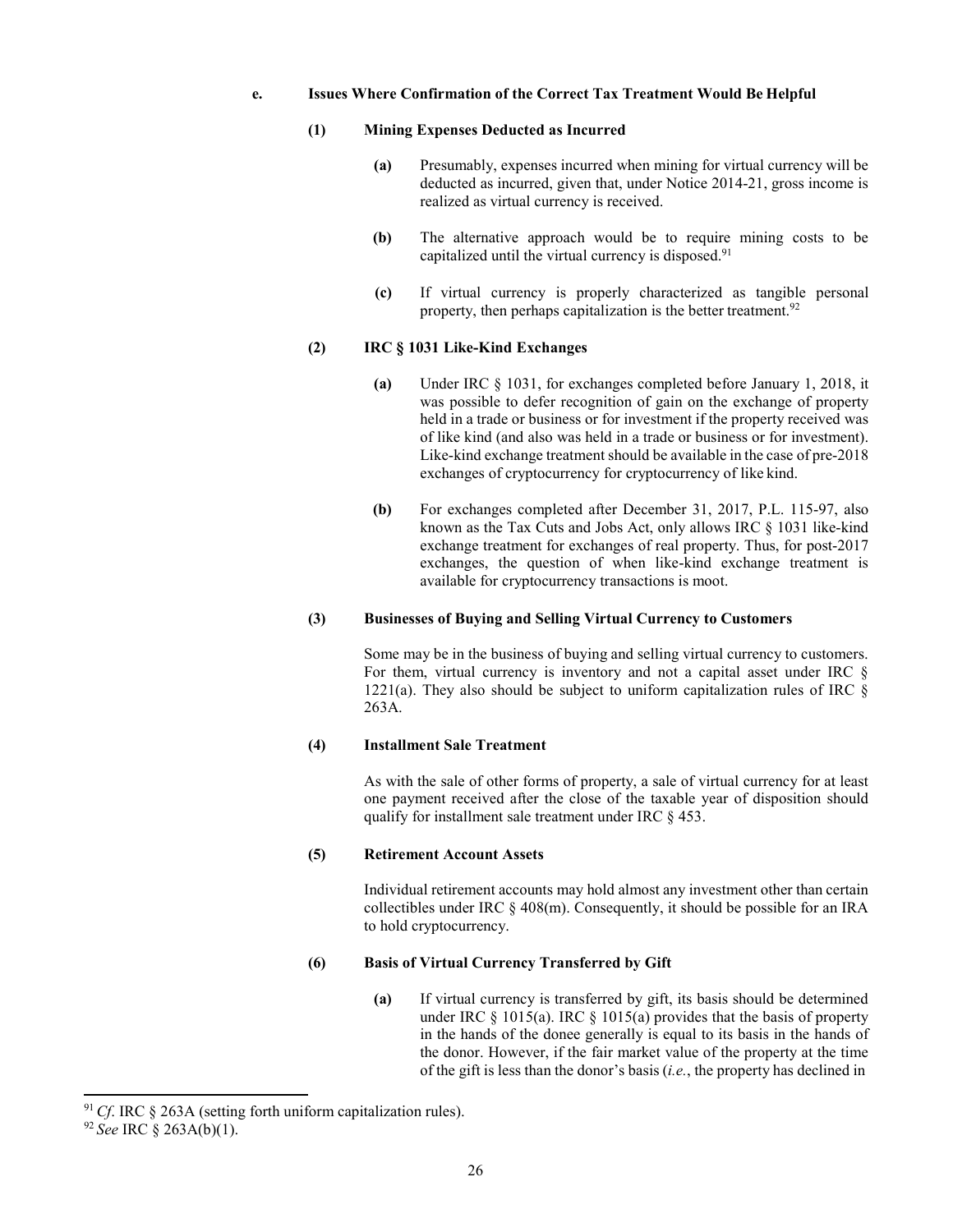value), the donee's basis is limited to the property's fair market value for purposes of determining any loss. In other words, the donee can have carryover gain but the donor may not shift unrealized loss to thedonee.

- **(b)** It is good practice, when transferring virtual currency by gift, to memorialize the donor's basis at the time of the gift through a contemporaneous memorandum. As blockchain transactions are anonymous, a contemporaneous memorandum is a good idea in general in order to identify the donor and donee.
- **(c)** If property is transferred to a grantor trust, IRC § 1015(a) cannot determine basis, as a grantor trust does not retain its vitality as a separate taxpayer.<sup>93</sup> Exactly how virtual currency can, as a matter of state law, be transferred in trust to begin with is an open question, as discussed elsewhere in this outline. It may be best to conceive of a cryptocurrency wallet as a form of tangible property, which can be held by a trustee, in trust, in the same manner as other tangible personal property.

## **(7) Non-recognition upon Contributing Cryptocurrency to a Partnership or Corporation**

- **(a)** No gain or loss generally is recognized upon the contribution of property to a corporation in exchange for shares in the corporation, provided that, immediately after the exchange, the contributing persons have 80% control of the corporation.<sup>94</sup>
- **(b)** Similarly, no gain or loss generally is recognized upon a contribution of property to a partnership in exchange for a partnership interes[t.95](#page-30-2)
- **(c)** Both of the foregoing non-recognition rules are subject to an exception if the corporation or partnership is considered an "investment company. $\frac{1}{96}$  The general purpose of the investment company exception is to prevent taxpayers from being able to diversify their appreciated stock and securities holdings tax-free.<sup>97</sup>
- **(d)** Although the term "investment company" is not defined by statute, regulations provide that a transfer will be considered a transfer to an investment company if "[t]he transfer results, directly or indirectly, in diversification of the transferors' interests" – known as the "diversification test" – and the transfer is either to a regulated investment company (a "RIC"), a real estate investment trust (a "REIT"), or to a corporation or partnership "more than 80 percent of the value of whose assets (excluding cash and nonconvertible debt obligations from consideration) are held for investment and are readily marketable stocks or securities, or interests in regulated investment companies or real estate investment trusts." Treas. Reg.  $\{1.351 - 1(c)(1)\}$ .
- **(e)** The Taxpayer Relief Act of 1997 significantly expanded the scope of the investment company exception by deeming certain assets to be "stock

<span id="page-30-0"></span><sup>93</sup> Rev. Rul. 85-13; s*ee generally* Bramwell and Vara, *Basis Of Grantor Trust Assets at Death: What Treasury Should Do?*, Tax Notes (August 6, 2018).

<span id="page-30-1"></span> $94$  IRC §§ 351(a) and 1032(a).

<span id="page-30-2"></span> $95$  IRC  $\S$  721(a).

<span id="page-30-3"></span> $96$  IRC §§ 351(e) and 721(b).

<span id="page-30-4"></span><sup>97</sup>*See*, *e.g.*, S. Rep. No. 1707, 89th Cong., 2d Sess. 61 (1966); H.R. Rep. No. 2327, 89th Cong., 2d Sess. 9 (1966).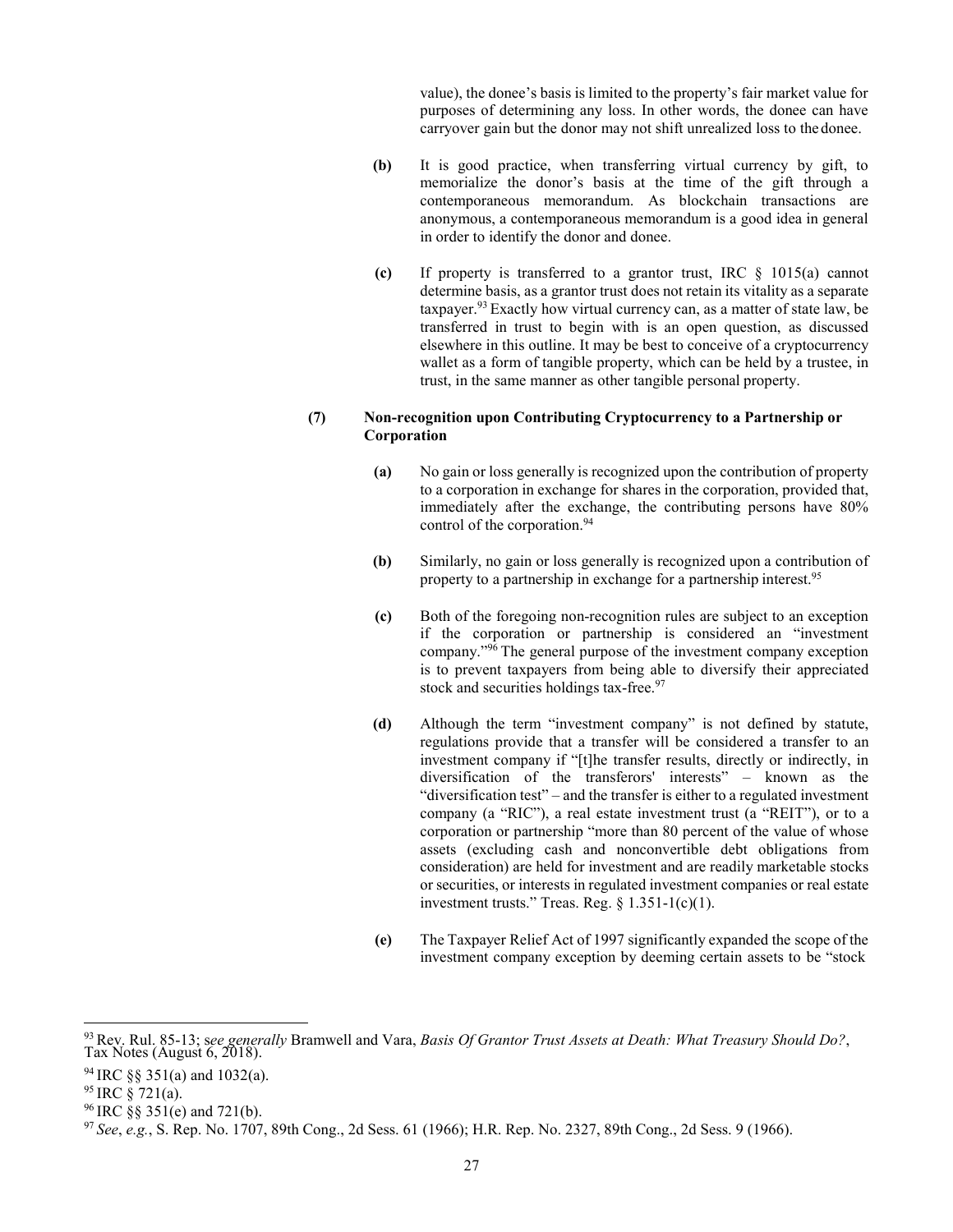and securities." These listed assets now include "money" and "foreign currency." IRC § 351(e)(1).

**(f)** Notice 2014-21 provides that virtual currency is "property." Presumably, this means that cryptocurrency is not "money" and therefore is not deemed to be "stock or securities" for IRC § 351(e) or IRC § 721(b) purposes. Thus, cryptocurrency used to fund a corporation or partnership will not count towards the 80% maximum in determining whether the investment company exception applies. However, this conclusion has not been confirmed by the IRS.

#### **f. Issues Where Treasury and/or the IRS Should Issue More Guidance**

#### **(1) Valuation based on Exchange Rates**

- **(a)** Notice 2014-21 provides that virtual currency is valued based on exchange rates on virtual currency exchanges. Taxpayers may perform the exchange rate conversion "in a reasonable manner that is consistency applied."
- **(b)** Different exchanges often have different trading prices for the same virtual currency. It would be helpful if the IRS could confirm that an average of different exchanges may be used.
- **(c)** It would be helpful if the IRS could confirm that it is acceptable to use the average of the high and low trading prices on the date of the transaction in question[.98](#page-31-0)
- **(d)** Virtual currency transactions are unique in that they come with a date and time-stamp. The time-stamp potentially permits more accurate valuation than the traditional method of averaging the high and low publicly traded quoted prices for the day of the transfer.
- **(e)** It is unclear whether different methods may be used for different virtual currencies. Likewise, it is unclear whether different methods may be used for different wallets.
- **(f)** It is unclear whether virtual currency price indexes, which aggregate prices from multiple exchanges, may be used.

#### **(2) Tracking Basis and Issuing Default or Elective Rules**

- **(a)** A significant source of uncertainty is how taxpayers who acquire virtual currency at different times and for different costs determine the basis of their virtual currency when they dispose of the virtual currency.
- **(b)** A similar problem arises when a taxpayer acquires stock in a corporation at different times and for different prices. Treas. Reg. § 1.1012-1(c) provides a default rule that the first stock acquired is deemed to be the first stock sold (first-in-first-out or "FIFO").
- **(c)** Given the time-stamps generated for each blockchain transaction, it is in principle possible to trace the basis of cryptocurrency. In practice, however, tracing can be onerous. Consequently, Treasury and the IRS

<span id="page-31-0"></span><sup>98</sup>*Cf*. Treas. Reg. § 20.2031-2(b) (requiring publicly traded securities to be valued for estate tax purposes using the average of the high and low publicly quoted trading prices on the valuation date).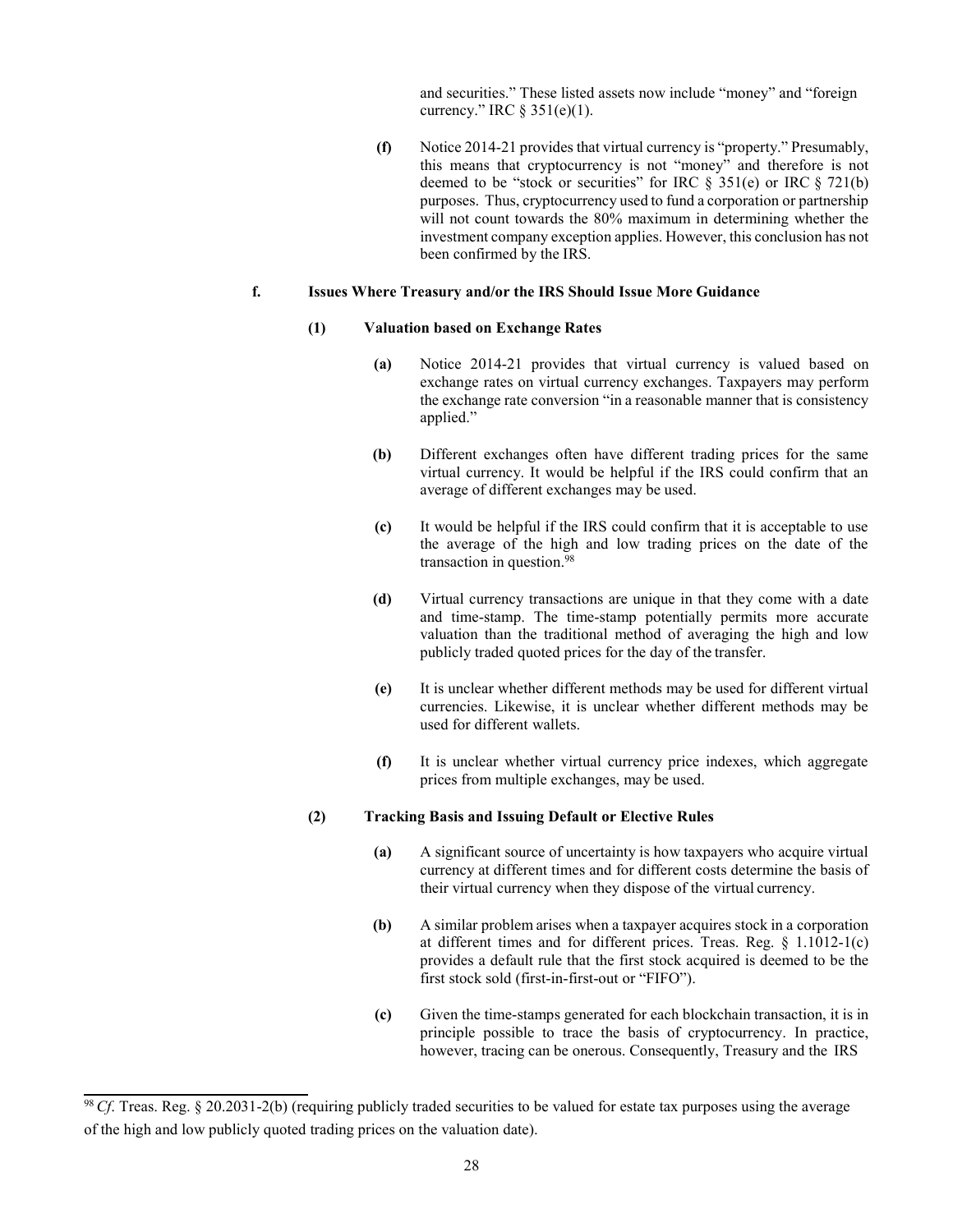should develop default and/or elective methods of identification. Possibilities include FIFO and cost averaging.

#### **(3) Losses other than from Sales or other Dispositions**

- **(a)** Question 6 of Notice 2014-21 confirms that if a taxpayer exchanges virtual currency for other property, the taxpayer may have loss if the fair market value of the property received is less than the basis of the virtual currency exchanged.
- **(b)** If a private key is stolen, a theft loss deduction should be available under IRC § 165, to the extent that the loss exceeds \$100 for each theft. IRC § 165(h)(1). The loss is deductible in the year of discovery. IRC  $\S$  165(e); Treas. Reg. § 1.165-8(a).
- **(c)** Private keys and wallets also can simply be misplaced or become inaccessible. For example, if a paper wallet is used, the paper could be lost in a fire or otherwise destroyed. Hardware wallets also can be lost or rendered inaccessible if passwords are forgotten. For a harrowing tale, *see*  this article: [https://www.wired.com/story/i-forgot-my-pin-an-epic-](https://www.wired.com/story/i-forgot-my-pin-an-epic-tale-of-losing-dollar30000-in-bitcoin/) [tale](https://www.wired.com/story/i-forgot-my-pin-an-epic-tale-of-losing-dollar30000-in-bitcoin/)[of-losing-dollar30000-in-bitcoin/](https://www.wired.com/story/i-forgot-my-pin-an-epic-tale-of-losing-dollar30000-in-bitcoin/) (last visited November 5, 2018).
- **(d)** It is unclear whether a IRC § 165 loss deduction is available if private keys are lost or become inaccessible. Under IRC § 165(c), an individual is only allowed a loss deduction for losses (1) incurred in a trade or business; (2) in any transaction entered into for profit; or (3) that arise from fire, storm, shipwreck, or other casualty, or from theft. Under IRC § 641(b), the same limitations on loss deductions apply to trusts and estates.
- **(e)** Under IRC § 165(h)(5), casualty loss deductions, with an exception for losses from a federally declared disaster, are suspended for individuals (and, for trusts and estates, under IRC  $\S$  641(b)) through 2025. It is unlikely in any event that a casualty loss deduction would be available for a lost or inaccessible private key, as an event must be "sudden, unexpected, and unusual in nature" for a loss arising from the event to be deductible as a casualty loss. Treas. Reg.  $\S$  1.165-7(a)(1).
- **(f)** If an individual's property is destroyed, it is not necessary that the loss result from a casualty event in order to be deductible, so long as the loss was incurred in a trade or business or an activity entered into for profit. Rev. Rul. 87-59 (allowing a deduction for destruction of timber by treekilling insects over a nine-month period, despite that the loss was not from a casualty); Rev. Rul. 90-61 (allowing a loss for seedling deaths from an abnormal drought, and noting that the loss "need not result from casualty to be deductible under IRC §165). Cryptocurrency normally is acquired for profit. Thus, it would seem that a loss of cryptocurrency could be deducted, even if not from a casualty event.
- **(g)** Under Treas. Reg. § 1.165-1(b), an allowable loss must be evidenced by closed and completed transactions, fixed by identifiable events, and, subject to exceptions, actually sustained during the tax year. In the casualty loss context, a loss has been allowed, and the "closed and completed transaction" requirements apparently satisfied, for the damage or destruction of an engagement ring. *See, e.g., Carpenter v. Comm'r,* T.C. Memo. 1966-228 (upholding a loss deduction for damage to a ring accidentally dropped in a garbage disposal); *cf. White v. Comm'r*, 48 T.C. 430 (1967) (upholding a loss deduction for damage to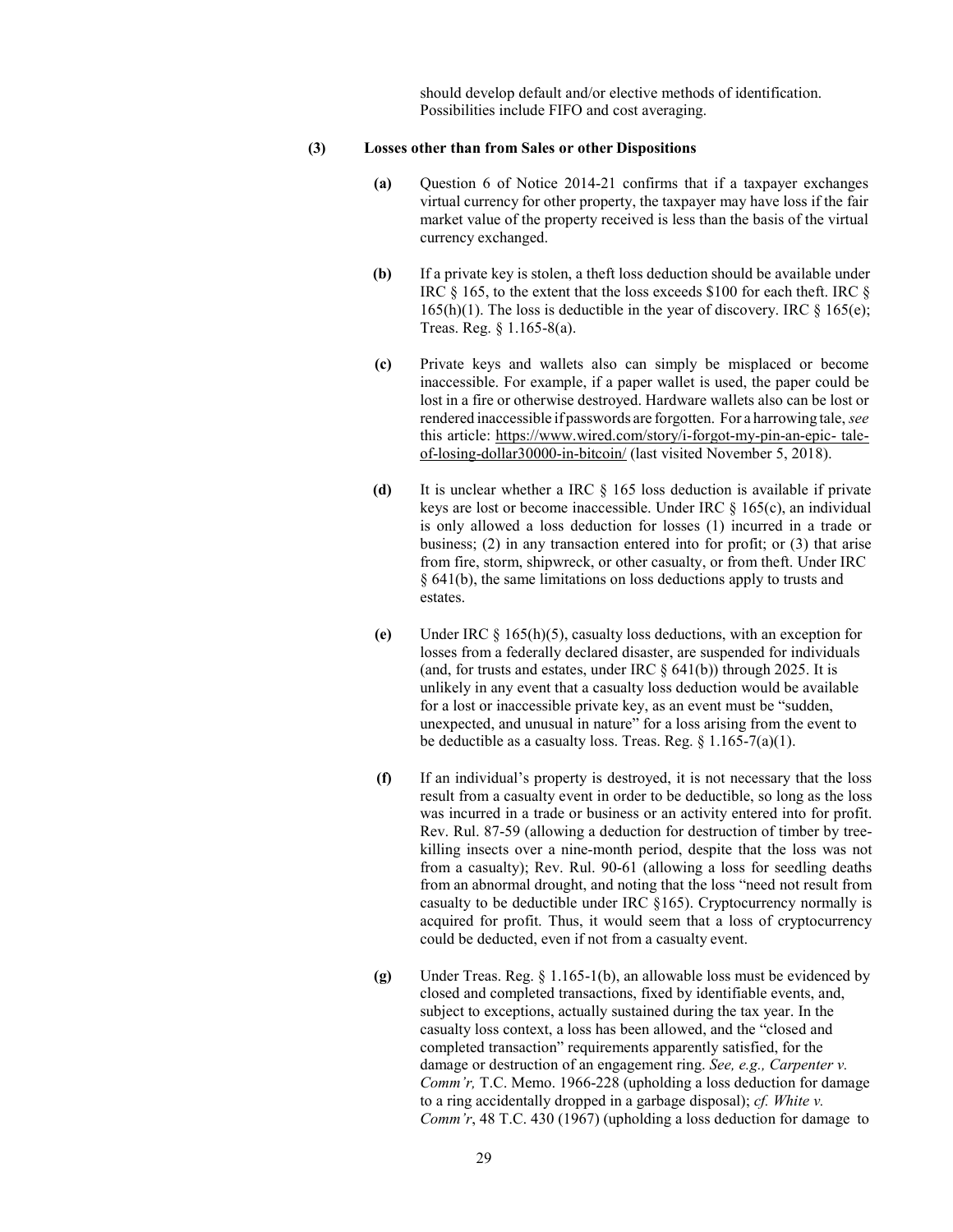a ring caused by accidentally slamming a car door on the wife's hand); but *cf. Keenan v. Bowers*, 91 F. Supp. 771 (E.D.S.C. 1950) (denying a casualty loss deduction for ring accidentally flushed down a hotel toilet).

**(h)** If a cryptocurrency private key becomes inaccessible because the password has been forgotten, or if the private key is misplaced or destroyed, it is possible, by analogy to the foregoing cases, that the "closed and completed transaction" requirements of Treas. Reg. § 1.165- 1(b) would be considered satisfied, so that the loss may be deductible.

## **(4) Wash Sales**

- **(a)** The IRC § 1091 disallowance of losses for wash sales applies only to sales or other dispositions of "stock or securities." It is uncertain whether cryptocurrency is a security for purposes of IRC § 1091. Arguably, cryptocurrency is not a security, and if so, then a loss should not be denied under IRC § 1091.
- **(b)** Even where IRC § 1091 does not apply, an actual loss must be sustained in order for a loss deduction to be allowed. *Schoenberg v. Comm'r*, 77 F.2d 446 (8th Cir. 1935) (denying a loss deduction on substance-overform grounds, even though sale and reacquisition occurred outside of the then wash-sale window, and the repurchase was made via a separate taxpayer of which taxpayer was a 70% shareholder); *Horne v. C.I.R.*, 5 T.C. 250, 255 (1945) (denying a loss deduction where taxpayer sold a commodities exchange membership certificate and then reacquired another certificate eight days later, even though the predecessor to Section 1091 was held not to apply to the membership certificates).
- **(c)** Treasury and the IRS should confirm that, under general tax principles, artificial losses will not give rise to a deduction, even where IRC § 1091 does not apply. Perhaps, by analogy to IRC § 1091, Treasury and the IRS should create a presumption that a loss is not genuine if sale and reacquisition of substantially the same cryptocurrency occurs within a certain period.
- **(d)** Future legislation also could extend IRC § 1091 to cryptocurrency transactions.

#### **(5) Hard Forks and Other Virtual Currency Events**

- **(a)** A blockchain ledger is maintained by a network of computers using open-source software. The network that verifies transactions on the ledger operates by consensus. If the consensus changes, then so does the character of the blockchain.
- **(b)** Each time a blockchain changes character, a potential taxable event occurs, as discussed below.
- **(c)** Types of blockchain changes include:
	- **(i) Soft Forks.** A soft fork is a modification or software upgrade of an existing blockchain. Similar to an upgrade in a word processing or other software, the new, modified chain still recognizes the old chain as valid.
	- **(ii) Hard Forks (also referred to as "chain splits").** A hard fork occurs when one network decides to maintain a second ledger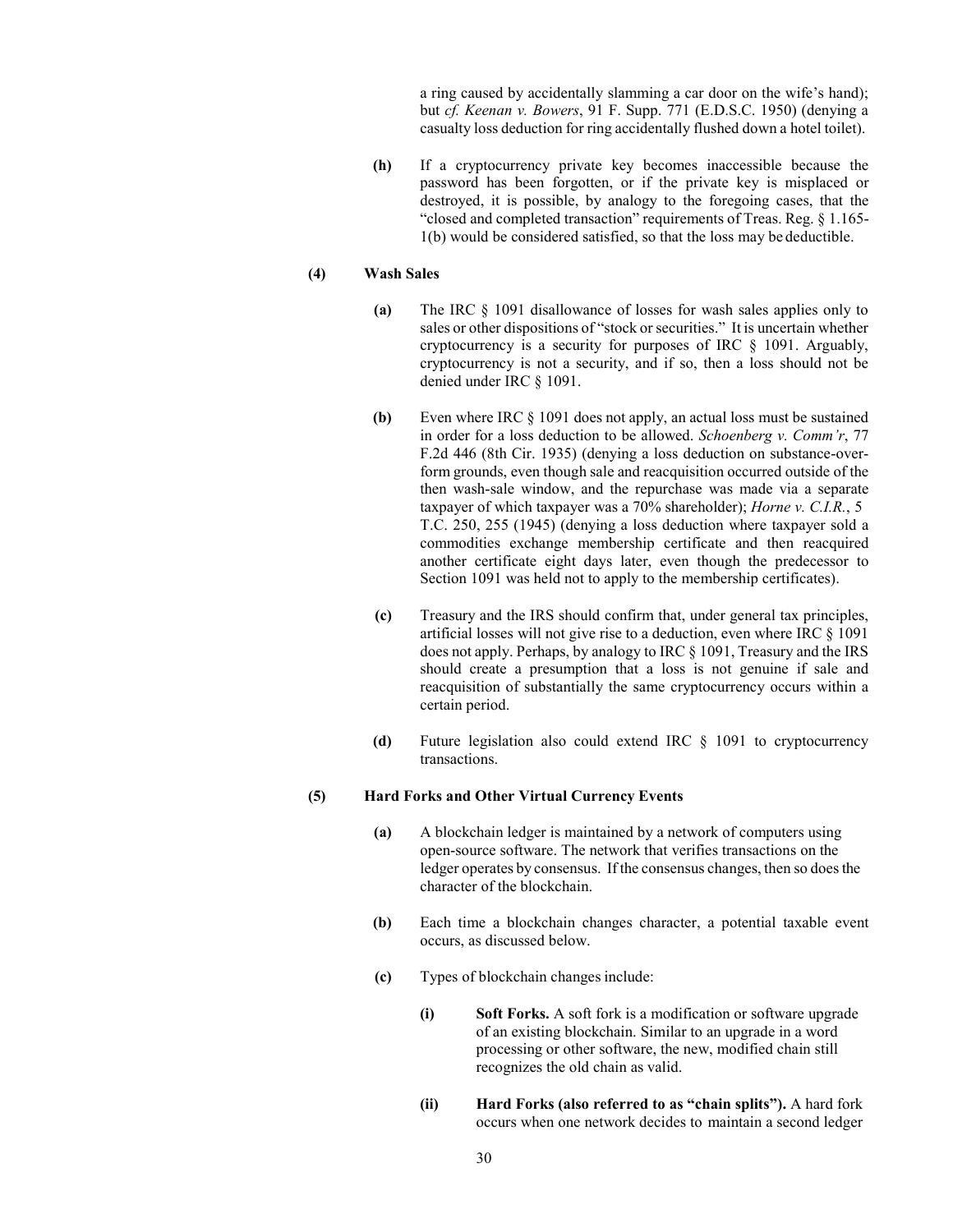derived from the original ledger, while the original ledger continues to be maintained by a separate network. Holders of cryptocurrency on the original ledger have the option of staying on the old blockchain or transferring to the new one.

- **(iii) Airdrops.** The term "airdrops" refers to the distribution of new cryptocurrency to all holders of an existing cryptocurrency.
- **(iv) Giveaways.** Giveaways are transfers of cryptocurrency to those who create an account.
- **(v) Token Swaps.** Token swaps are decisions by developers of a virtual currency to move to an entirely new protocol, so that existing holders must move to the new protocol or else forfeit their cryptocurrency.
- **(d)** Under the foundational case of *Comm'r v. Glenshaw Glass*, 348 U.S. 426, 431 (1955), "gross income" includes all "undeniable accessions to wealth, clearly realized, and over which the taxpayers have complete dominion." It seems that airdrops and giveaways, because they are bonuses or rewards, should be included in gross income under this *Glenshaw Glass* standard.
- **(e)** A hard fork, because it creates the option to use a new forked blockchain, also is arguably an accession to wealth under *Glenshaw Glass*. Determining the amount of any gross income, however, is difficult. It is unclear at the time of the hard fork how valuable the new blockchain will be; indeed, arguably, the value is initially zero given that the new blockchain is untested and has no discernible value, whether on an exchange or otherwise.
- **(f)** If a hard fork occurs, it is unclear when the realization event occurs (or if the hard fork triggers a realization event to begin with). For example, if one holds cryptocurrency indirectly through an account on an exchange such as Coinbase, a realization event may not occur until the exchange opts to recognize the new blockchain. On the other hand, perhaps the ability to withdraw from the exchange constructively causes the account holder to have access to the new blockchain.
- **(g)** An argument also can be made that a hard fork is not a realization event at all. In this view, the creation of a new blockchain is a change in the form of property rather than a realization of income. The birth of young from pregnant livestock, for example, is not thought to be a realization event. *Gamble v. Comm'r*, 68 T.C. 800 (1977), *acq*. 1986-1 CB 80; *cf. Eisner v. Macomber*, 252 U.S. 189 (1920) (holding that a stock dividend is not income); IRC § 305(a) ("Except as otherwise provided in this section, gross income does not include the amount of any distribution of the stock of a corporation made by such corporation to its shareholders with respect to its stock.").
- **(h)** An analogy can be drawn between a hard fork and a nontaxable corporate reorganization. However, the relevant Code sections (IRC §§ 355 and 368) do not apply.
- **(i)** A significant bitcoin hard fork occurred in 2017 when Bitcoin split into Bitcoin (BTC) and Bitcoin Cash (BTH). To date, the IRS has not issued guidance on the appropriate treatment of this hard fork event.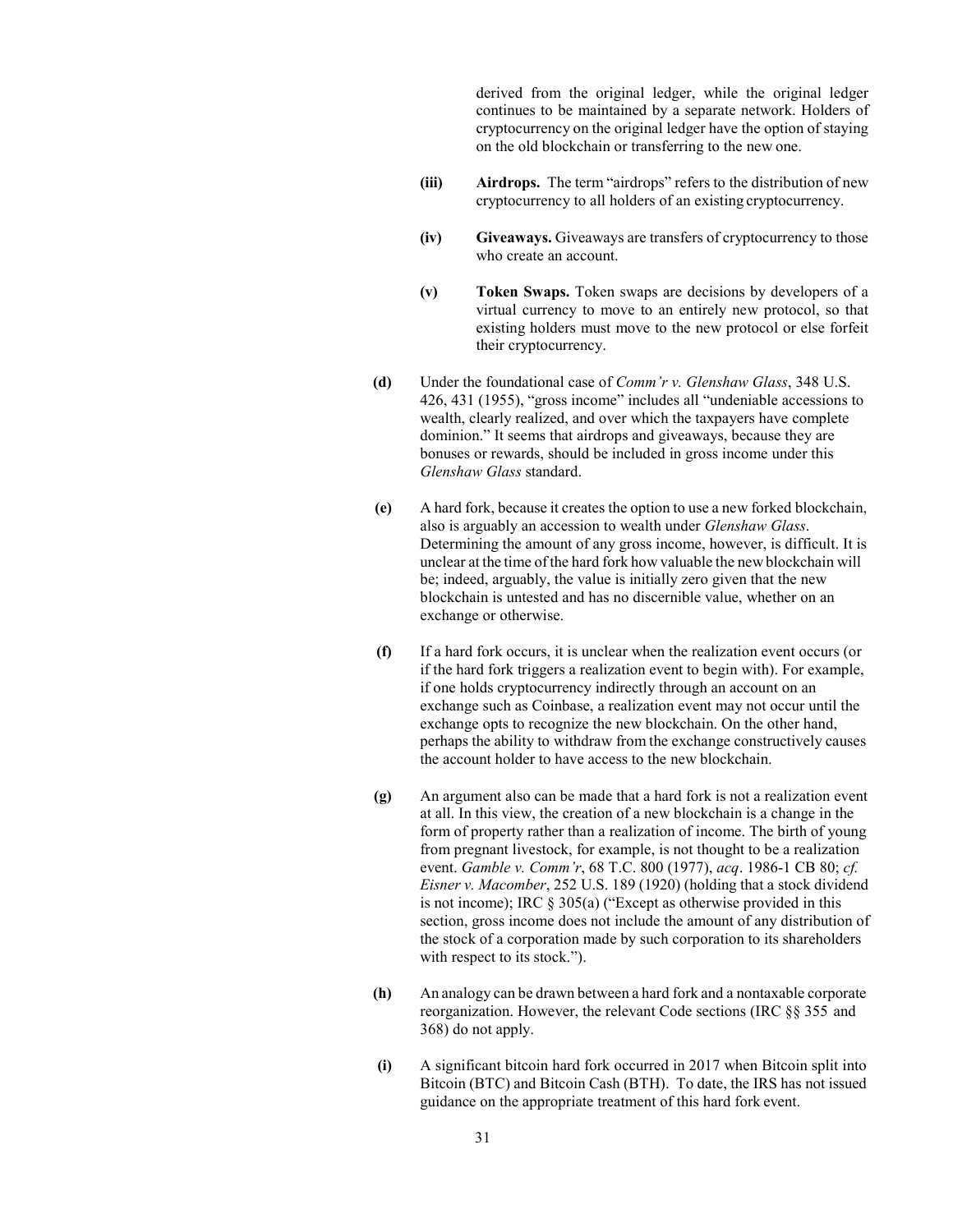**(j)** Token swaps appear to be dispositions triggering gain or loss under IRC § 1001. Perhaps Treasury or the IRS will adopt a more favorable rule, however. If the taxpayer does not acquire cryptocurrency in the new blockchain in time, and the taxpayer's old cryptocurrency becomes worthless, a loss deduction may be available under IRC § 165. IRC § 165 loss deduction rules are discussed in further detail above.

### **(6) Tax Accounting for Dealers of Cryptocurrency**

Some commentators propose that dealers may be able to make a mark-to-market election under IRC § 475 for tax accounting purposes.

### **(7) Basis of Virtual Currency Acquired from a Decedent**

- **(a)** IRC § 1014(a) generally provides that the basis of property acquired or passing from a decedent is equal to its fair market value at the decedent's death, or the alternate valuation date if an alternate valuation date election is made under IRC § 2032.
- **(b)** A decedent's ability to initiate blockchain transactions using his or her private keys passes to whoever becomes entitled to the decedent's wallets at death. The wallet should be considered the property that is acquired or passes from the decedent.
- **(c)** A wallet typically contains multiple private keys. In that case, each private key should obtain a separate basis under IRC § 1014(a). In this view, the wallet is not one item of property but many items for IRC § 1014(a) purposes.
- **(d)** Wallets may be subject to valuation discounts to reflect security risk, as discussed below. Any discount reduces IRC § 1014 basis.

## **7. Wealth Transfer Tax Issues**

## **a. General Observations**

- **(1)** Notice 2014-21 does not explicitly address the gift, estate, and generationskipping transfer ("GST") tax consequences of virtual currencytransactions.
- **(2)** The approach of Notice 2014-21 is to apply "existing general tax principles" to transactions involving virtual currency. Under this approach, existing estate, gift, and GST tax principles apply to virtual currency transactions as much as to any other transactions.
- **(3)** The core announcement of Notice 2014-21 that virtual currency is "treated as property" for U.S. tax purposes – resolves few, if any, gift, estate, or GST tax issues. Wealth transfer taxes are taxes on certain transfers of property. *See* IRC  $\S$   $\S$  2103(a); 2501(a)(1); 2612. That virtual currency is property simply confirms that transfers of virtual currency may be subject to wealth transfer tax.

## **b. Gift Tax Issues**

## **(1) Gifts Where the Donor Retains a Second Copy of the Same Private Key**

**(a)** As discussed, it is possible to cause a cryptocurrency transfer by delivering physical possession of a wallet containing a private key. Suppose, however, that the donor has retained a second copy of the same private key on a different wallet. There are three possible theories for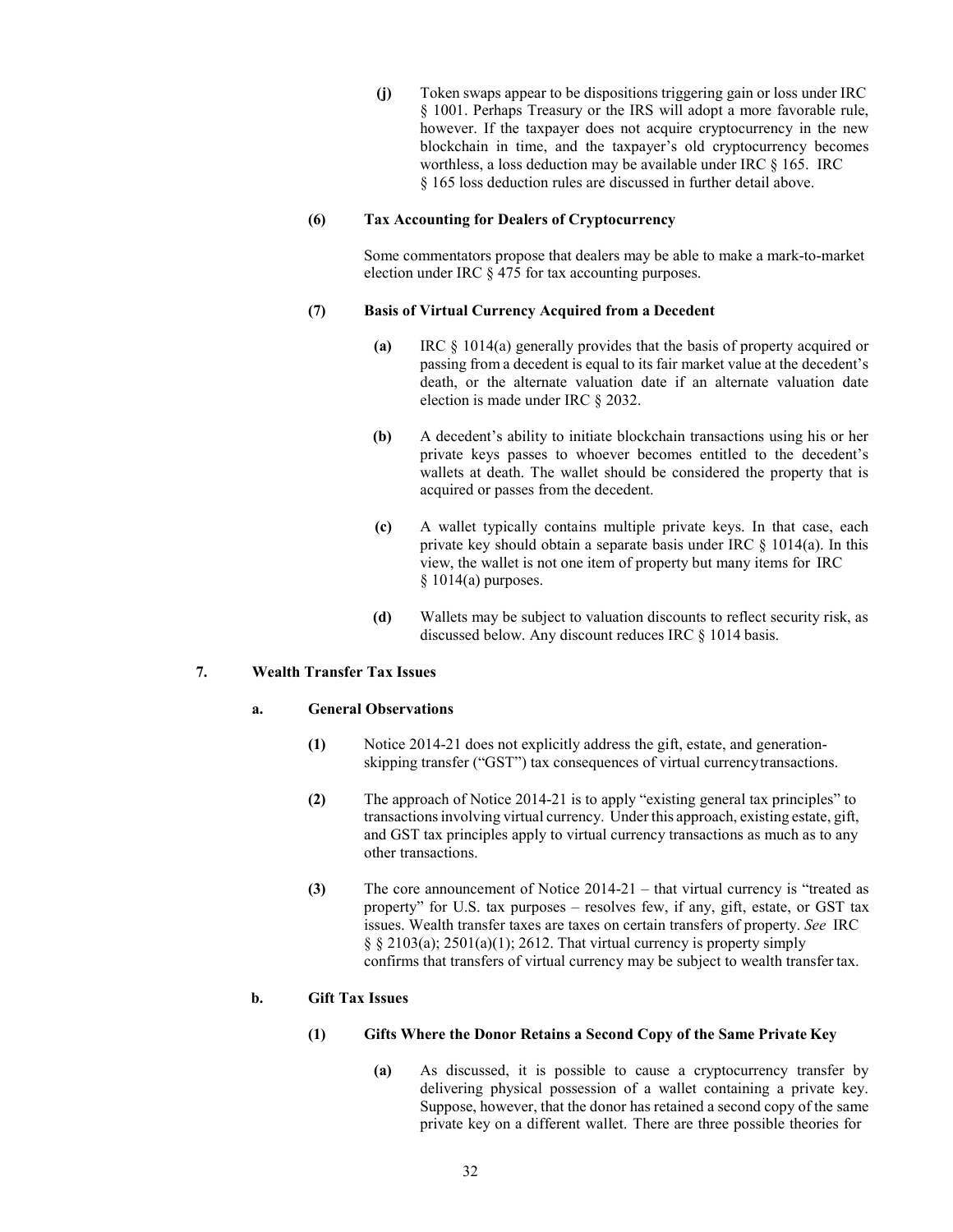analyzing the gift in this case, but none of the theories seems fully satisfactory.

- **(b)** The first theory is that the gift is incomplete. Treas. Reg. § 25.2511-2(b) provides that a gift is complete for gift tax purposes "when the donor has so parted with dominion and control as to leave in him no power to change its disposition, whether for his own benefit or for the benefit of another." *See also Estate of Sanford v. Comm'r*, 308 U.S. 39 (1939). According to the incomplete gift theory, by retaining a second copy of the private key, the donor has retained dominion and control over the property transferred, as the donor could, following the transfer, initiate a cryptocurrency transaction using the retained copy of the private key, and thereby deprive the donee of the wealth associated with the private key. The gift would not be complete until the donor either surrenders the second copy of the private key or the donee initiates a transaction using the private key and puts the cryptocurrency beyond the reach of the donor.
- **(c)** The second theory is that the donor has made a completed gift subject to a retained interest. The donor does, after all, relinquish control and dominion over one private key. At a minimum, that key then gives the donee the ability to initiate a cryptocurrency transaction. Thus, in this view, the gift may be complete to at least some extent.
- **(d)** Under the completed-gift-with-retained-interest theory, if the gift is made to or for the benefit of a member of the donor's family within the meaning of IRC  $\S 2704(c)(2)$ , it may be subject to special valuation rules under IRC § 2702. This is because the retained copy of the private key may be treated as a retained life interest for IRC § 2702 purposes. Treas. Reg. § 25.2702-4. As the retained interest is not a qualified interest within the meaning of IRC § 2702(b), it would be valued at zero under IRC § 2702(a)(2)(A).
- **(e)** If the retained interest theory is correct, but the gift is not subject to IRC § 2702 (*e.g.*, for example, because the gift is not to a member of the donor's family), the donor's retained interest still is disregarded if it is "not susceptible of measurement on the basis of generally accepted valuation principles." Treas. Reg. § 25.2511-1(e); *see also Robinette v. Helvering*, 318 U.S. 184 (1943). It may be that the value of the retained interest in such a case – essentially, the ability to use the private key before the donor does – cannot be measured. Thus, just as if IRC § 2702 applied to cause the retained interest to be valued at zero, the value of the gift would be equal to the entire value of the cryptocurrency controlled by the private key.
- **(f)** Note that, under the completed-gift-with-retained-interest theory, there is a potential for doubling of the wealth transfer taxation. Suppose that, under Treas. Reg.  $\S 25.2511-1(e)$ , the donor makes a gift equal in value to the entire value of the cryptocurrency controlled by the private key. The donor still retains the second copy of the private key, which may also be subject to gift or estate tax when it is later transferred.
- **(g)** The third and final theory is that the retention by the donor or anyone else, for that matter – of a second copy of the same private key is reflected in the value of the gift. In this view, the donor has, by relinquishing possession of one copy of a private key, made a complete disposition *of that copy*. There is no retained interest or retained control over the transferred copy. The value of the gift instead reflects a security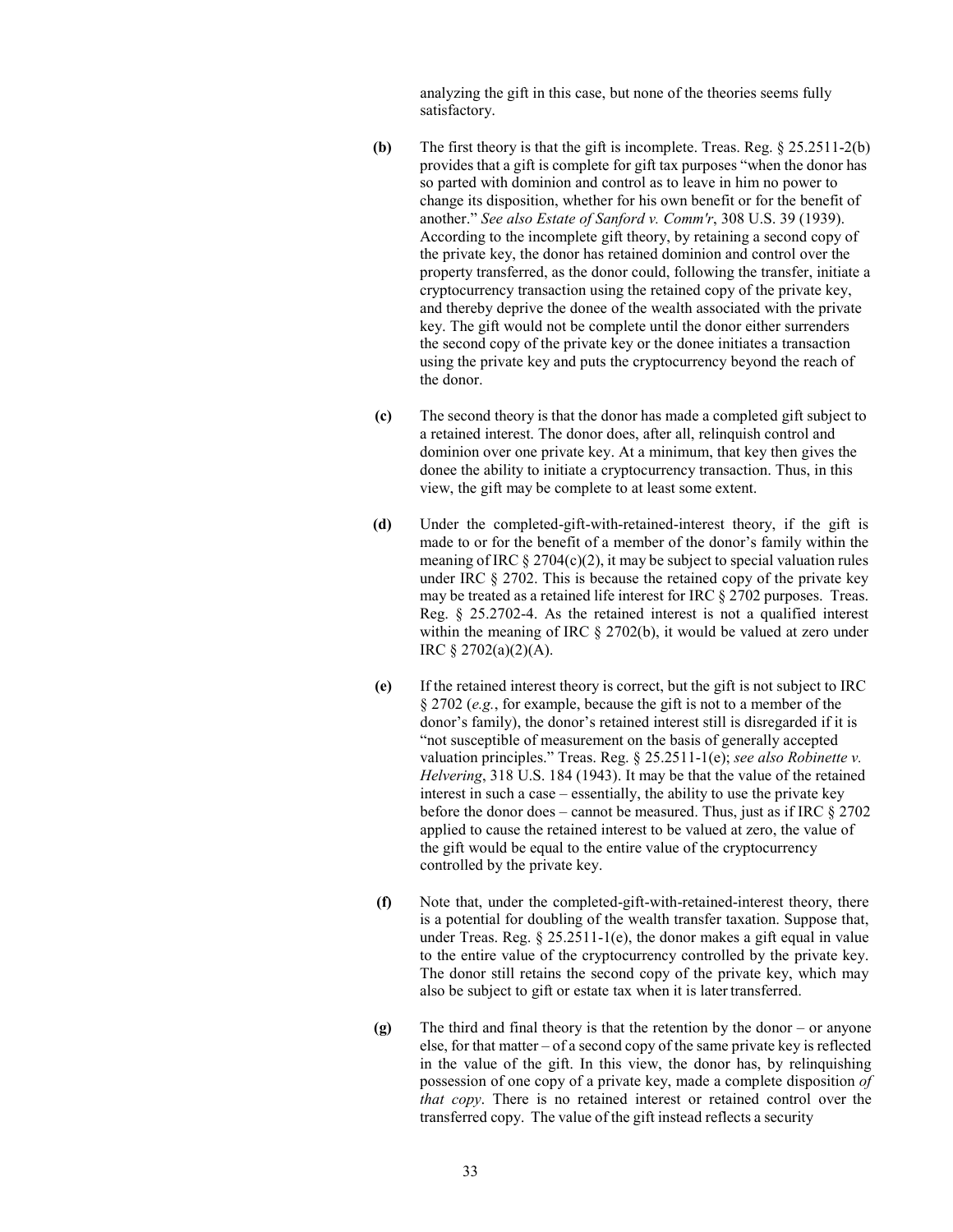risk discount for the possibility that there could be another person who holds a copy of the same private key.

- **(h)** If the last theory is correct, the results for wealth transfer tax planning with cryptocurrency are explosive. To illustrate, suppose that Father holds two paper copies of a private key associated with \$1 million of cryptocurrency. Father gives one copy to Daughter. Clearly, the gift to Daughter (assuming it is complete and Father is not considered to have retained an interest) is worth less than \$1 million at the time of the gift. After all, Father could cause Daughter's copy to become worthless simply by initiating a transaction before she does. Perhaps the "security discount" of a poorly secured wallet is 50% or more. If so, Father can make a gift for U.S. gift tax purposes of \$500,000 or less. Daughter can nevertheless realize a full \$1 million of value.
- **(i)** *See* below for more on security risk discount planning with cryptocurrency.
- **(j)** In principle, there is a fourth theory of how the gift should be treated: the IRS could treat a gift of private key, with a copy of the same key retained by the donor, as an "open transaction" that is not completed until either the donor or the donee uses the private key to initiate a new transaction. In *Estate of DiMarco v. Comm'r*, 87 T.C. 653 (1986), however, the Tax Court refused to apply the open transaction doctrine in the gift tax context. The IRS subsequently revoked the ruling that had adopted an open transaction analysis. Rev. Rul. 92-68 (revoking Rev. Rul. 81-31). Thus, it does not seem that an open transaction approach is viable. *See generally*, Gans, Blattmachr & Bramwell, *Estate Tax Exemption Portability: What Should the IRS Do? And What Should Planners Do in the Interim?*, 42 Real Prop., Prob. & Tr. J. 413 at n. 44 (2007);*cf.* Gans, *Gift Tax: Valuation Difficulties and Gift Completion*, 58 Notre Dame L. Rev. 493 (1983).

#### **(2) Ensuring a Gift of Cryptocurrency Is Complete**

- **(a)** As discussed above, there are difficult, unresolved issues with gifts of wallets, including whether a gift of a wallet is complete.
- **(b)** To ensure a completed gift of a wallet, if that is the goal, the donor can represent that he or she has not retained any copies of the private keys (or memorized them), and promise to surrender immediately any others that come into his or her possession.
- **(c)** A gift made by a blockchain transaction also should be considered a completed gift, assuming that the donor does not have a private key to the donee's address. It still is good practice to memorialize the transfer in a contemporaneous instrument whereby the donor represents that he or she does not have the private key to the donee's address. As blockchain transactions are anonymous, it is good practice in any event to memorialize the parties to the transaction when making a transfer by gift.
- **(d)** If the same individual is both the donor and the trustee of a trust that receives the cryptocurrency gift, some practitioners may be concerned that the gift is incomplete, as the donor retains the power to initiate any cryptocurrency transaction. As a long as the transfer is made to an irrevocable trust, the terms of which do not give the donor a power of disposition, the gift should be considered complete. The anonymity of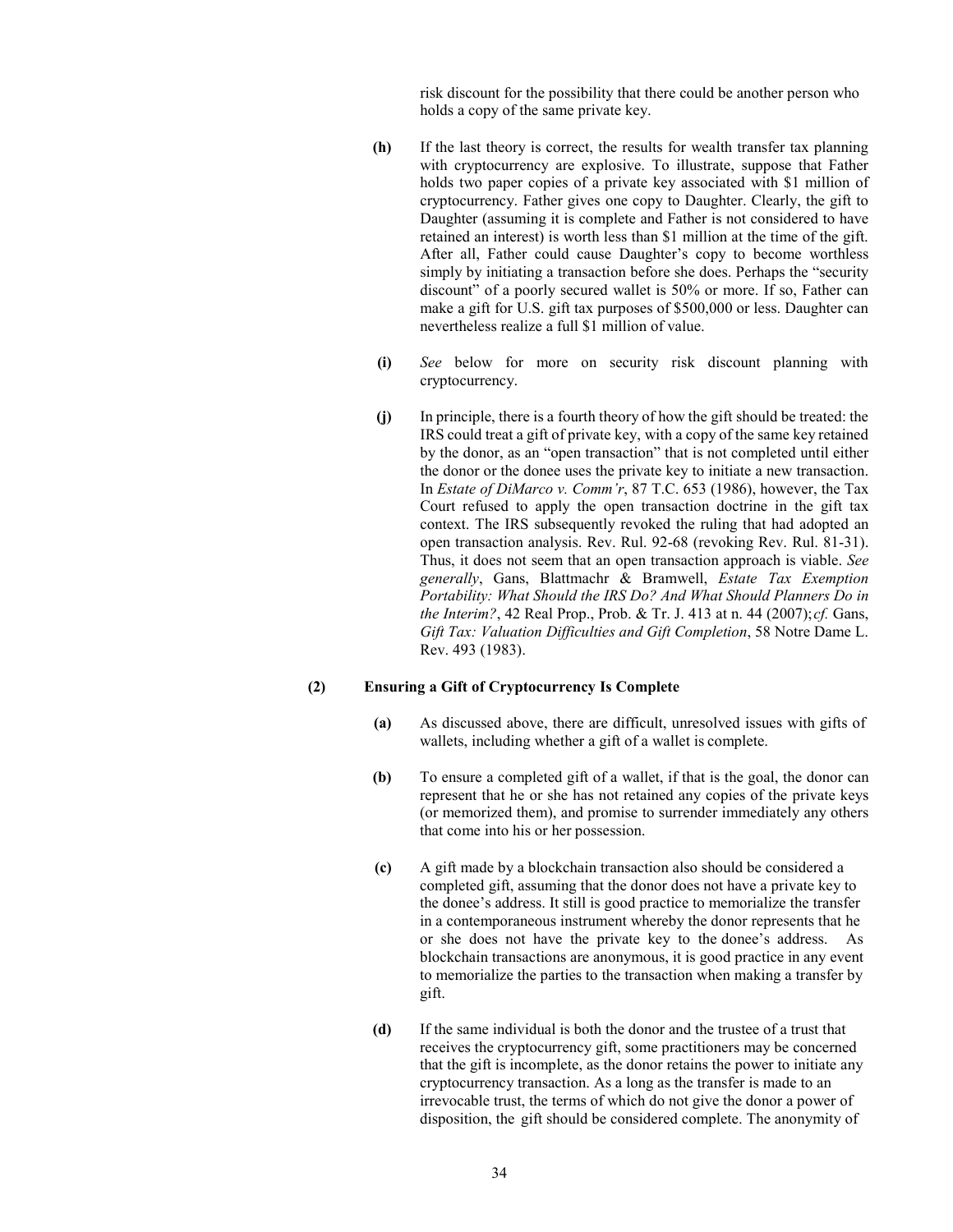blockchain transactions makes a breach a fiduciary duty more difficult to detect, but that in itself should not prevent a completed gift.

- **(e)** Those practitioners who are concerned about completed gift issues may nevertheless prefer not to permit the donor to serve as both the donor and the trustee of a trust.
- **(f)** As discussed above, customers of a digital currency exchange, such as Coinbase, do not even have access to the private keys, which Coinbase holds securely for their customers. A transfer using Coinbase, therefore, should not create any incomplete gift issues, as the donor has no power to interfere with the donee's use of his or her cryptocurrency received via Coinbase.

## **(3) General Valuation**

- **(a)** Notice 2014-21, as discussed, provides that if virtual currency is listed on an exchange and the exchange rate is established by market supply and demand, the fair market value of virtual currency is determined"for U.S. tax purposes" by converting the virtual currency into dollars at the exchange rate, "in a reasonable manner that is consistently applied."
- **(b)** Presumably, the position in Notice 2014-21 on valuation also would apply for U.S. gift and estate tax purposes.
- **(c)** Note that, because the conversion of virtual currency into dollars may be made at the exchange rate in "any reasonable manner that is consistently applied," the high/low averaging method that applies to publicly traded securities does not need to be used, although presumably it may beused. Treas. Reg. § 25.2512-2(b)(1) (requiring publicly traded securities to be valued using the average of the high and low publicly quoted trading prices on the date of the gift).
- **(d)** It is possible that cryptocurrency should be valued at a security discount, as discussed below.

## **(4) Security Discount Planning with Cryptocurrency**

- **(a)** Suppose Father holds two copies of the same private key, both stored in the form of paper wallets.
- **(b)** Under the willing-buyer-willing-seller test, "[t]he value of the property isthe price at which such property would change hands between a willing buyer and a willing seller, neither being under any compulsion to buy or to sell, and both having reasonable knowledge of relevant facts." Treas. Reg. § 25.2512-1(a).
- **(c)** A willing buyer who is aware of the existence of a second copy of the same private key presumably would pay less for one copy. After all, the value of one copy is only as good as the holder's ability to outrace the other holder to exploit the value of the private key.
- **(d)** Now suppose that Father simultaneously gives one copy of the private key to Son and the second copy to Daughter. The two copies should not be aggregated for valuation purposes. *Cf.* Rev. Rul. 93-12 (holding that, where the donor makes a gift of 20% of the shares in the same corporation to each of five children, the gifts are not aggregated for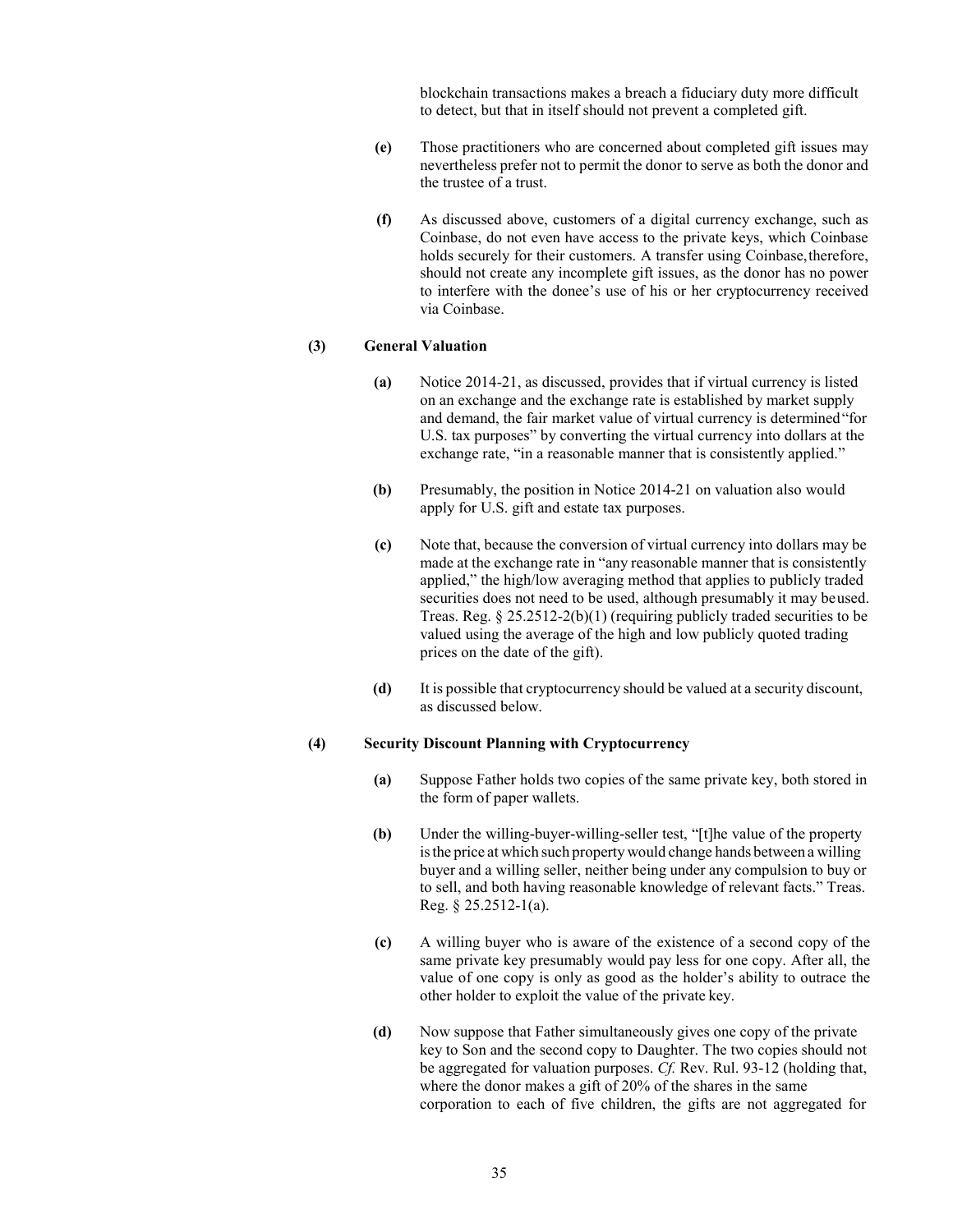valuation purposes and each gift may qualify for a discount for lack of control).

**(e)** Thus, it seems that multiple copies of private keys could be used as a discount planning device. That Son and Daughter may be able to agree on the use of the private key (*e.g.*, by splitting the cryptocurrency between them), and thereby together receive the entire value of the private key, should not deprive Father of valuation discounts. *Cf*. *Estate of Bright*, 658 F.2d 999, 1001 (5th Cir. 1981); *Propstra v. U.S.*, 680 F.2d 1248 (9th Cir. 1982) (rejecting the "unity of ownership" principle of valuation).

#### **(5) Cryptocurrency GRATs**

- **(a)** A grantor retained annuity trust ("GRAT") works best if the grantor retains an interest for a short period, such as two years (or locks in performance via a substitution of other assets), and the GRAT is funded with volatile assets. If the assets fail to earn returns in excess of the IRC § 7520 rate, they are returned to the grantor in the form of annuity payments. By contrast, if the assets substantially outperform the IRC § 7520 rate, property passes free of gift and estate tax, so long as the grantor survives the fixed term. To maximize short-term upside, more volatility within the GRAT is better. *See* Blattmachr, Bramwell and Zeydel, *Drafting and Administration to Maximize GRAT Performance*, Probate and Property, Vol. 20, No. 6 (November/December 2006).
- **(b)** Cryptocurrencies are volatile and therefore may make good candidates for a GRAT program. For an excellent article on cryptocurrency GRATs, see Birdsall and Taback, *The Bitcoin GRAT*, Trusts & Estates (July 1, 2014).

## **(6) Non-depreciable Cryptocurrency GRITs**

- **(a)** Tangible personal property, if non-depreciable, qualifies for a special exception to the IRC  $\S 2701(a)(2)(a)$  zero-valuation rule for interests retained by the transferor (or applicable family member) in the case of transfers to or for the benefit of members of the transferor'sfamily. IRC  $$2702(c)(4).$
- **(b)** The IRC § 2702(c)(4) exception applies in the case of a retained term interest in tangible property, if "the nonexercise of rights under [the term interest] would not have a substantial effect on the valuation of the remainder interest."
- **(c)** Treasury regulations clarify that this exception is limited to tangible property for which no deduction for depreciation or depletion would be allowed, if the property were used in a trade or business or held for the production of income. Treas. Reg. § 25.2702-2(c)(2).
- **(d)** As an example, the regulations cite a trust funded exclusively with a painting. Treas. Reg.  $\S$  25.2702-2(c)(2). Other examples of nondepreciable tangible property might include jewelry, other types of artwork, or vacant land. *See* 136 Cong. Rec. S15,682 (Oct. 10, 1990).
- **(e)** A cryptocurrency wallet is an item of tangible property. It is also not subject to wear and tear and is non-depreciable. Thus, it seems that it is possible to avoid IRC § 2702 by making an irrevocable transfer of a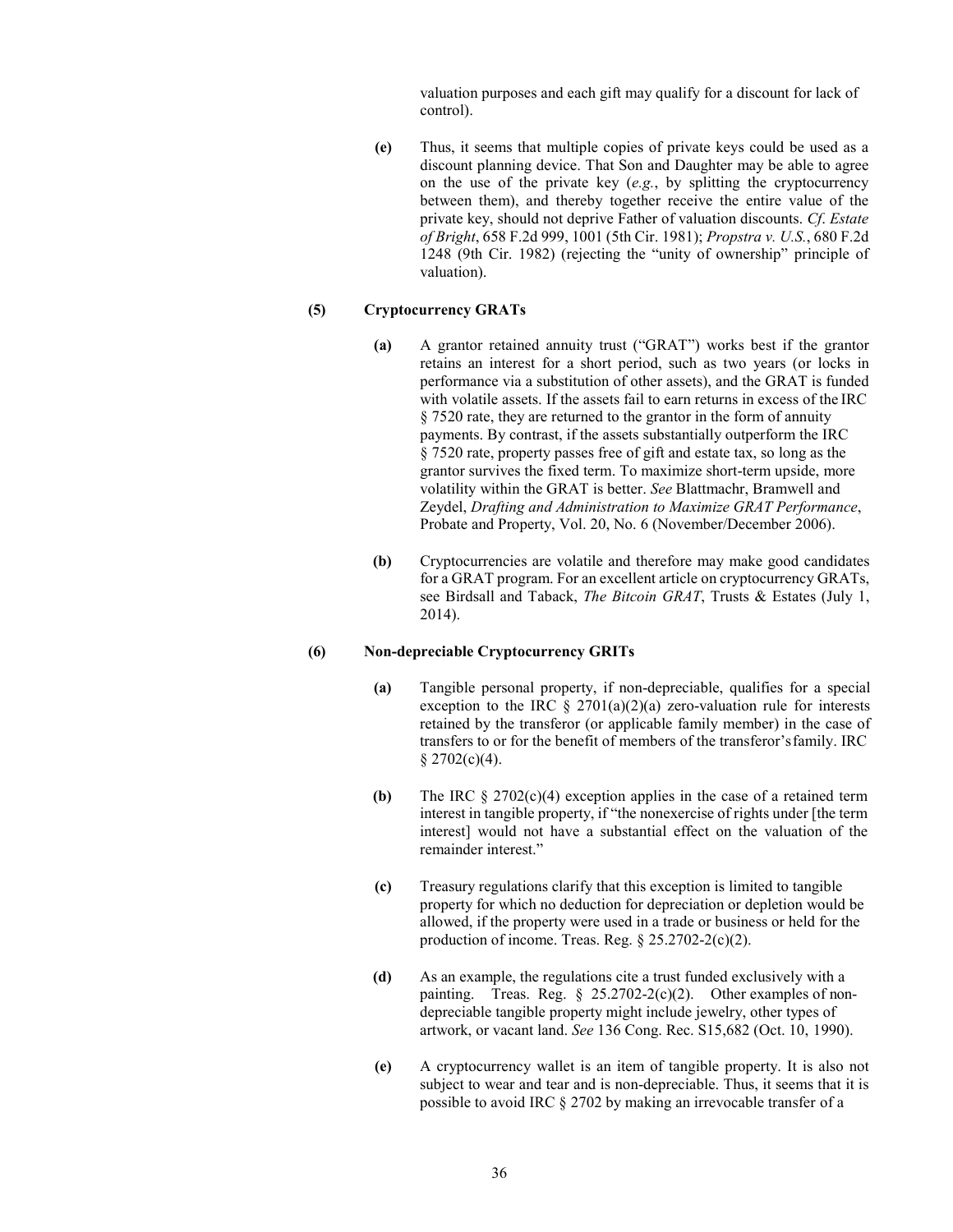cryptocurrency wallet but retaining the right to the use of the wallet for a period of years.

- **(f)** If a grantor retained income interest trust or "GRIT" is funded with nondepreciable tangible property meeting the requirements of IRC  $\S 2702(c)(4)$ , then the value of the term interest, for gift tax purposes, is the value that the term holder "establishes as the amount for which such interest could be sold to an unrelated third party." IRC  $\S 2702(c)(4)$ .
- **(g)** The holder must be able to reasonably establish the value of the term interest. Treas. Reg. § 25.2702-2(c)(1). Comparable rental values or sales are the best evidence of the value of the term interest, whereas "[l]ittle weight is accorded appraisals in the absence of such evidence." Treas. Reg.  $\S 25.2702 - 2(c)(3)$ . In addition, the value the retained interest cannot be determined based on the rental value of a comparable item for a period shorter than the term of the GRIT. Treas. Reg. § 25.2702- 2(d)(2), Example 7. Thus, an individual who hopes to reduce the value of his or her gift to a tangible property GRIT must provide evidence of the rental value of comparable property or the prices at which term interests in similar property have exchanged hands.
- **(h)** The value of a given amount of cryptocurrency after a fixed term conceivably could be determined using data from futures markets for cryptocurrency. With that value determined, it should be easy to determine the value of the retained interest.
- **(i)** Thus, it may be possible to avoid IRC § 2702 and create a GRIT funded with a cryptocurrency wallet.

#### **(7) Gifts of Cryptocurrency by Nonresident Aliens**

- **(a)** The gift tax does not apply to transfers of intangible property by a nonresident who is not a citizen of the U.S. IRC  $\S 2501(a)(2)$ . The gift tax does, on the other hand, apply to transfers of tangible property situated in the U.S. at the time of transfer. Treas. Reg. § 25.2511-3(a)(1).
- **(b)** The IRS takes the position that currency is tangible property potentially subject to U.S. gift tax if transferred by a nonresident alien. Gen. Couns. Mem. 36860 (Sept. 24, 1976); *cf*. Treas. Reg. § 25.2511-3(b)(4)(iv) (providing that currency is not a debt obligation for gift tax situs purposes). Even a check drawn on a U.S. bank historically has been considered a gift of currency located in the U.S. Gen. Couns. Mem. 36860 (Sept. 24, 1976).
- **(c)** As discussed above, cryptocurrency has features which suggest that it is tangible property. It perhaps resembles tangible property more strongly than fiat currency, most of which is held electronically. Even paper currency purports to be nothing more than a note or evidence of credit from the Federal Reserve (*i.e.*, an intangible debt obligation).
- **(d)** If a nonresident alien wishes to make a gift of cryptocurrency, the prudent course is to make sure that neither the donor's nor the donee's wallet is physically located in the United States. This precaution is similar to standard planning with gifts of currency.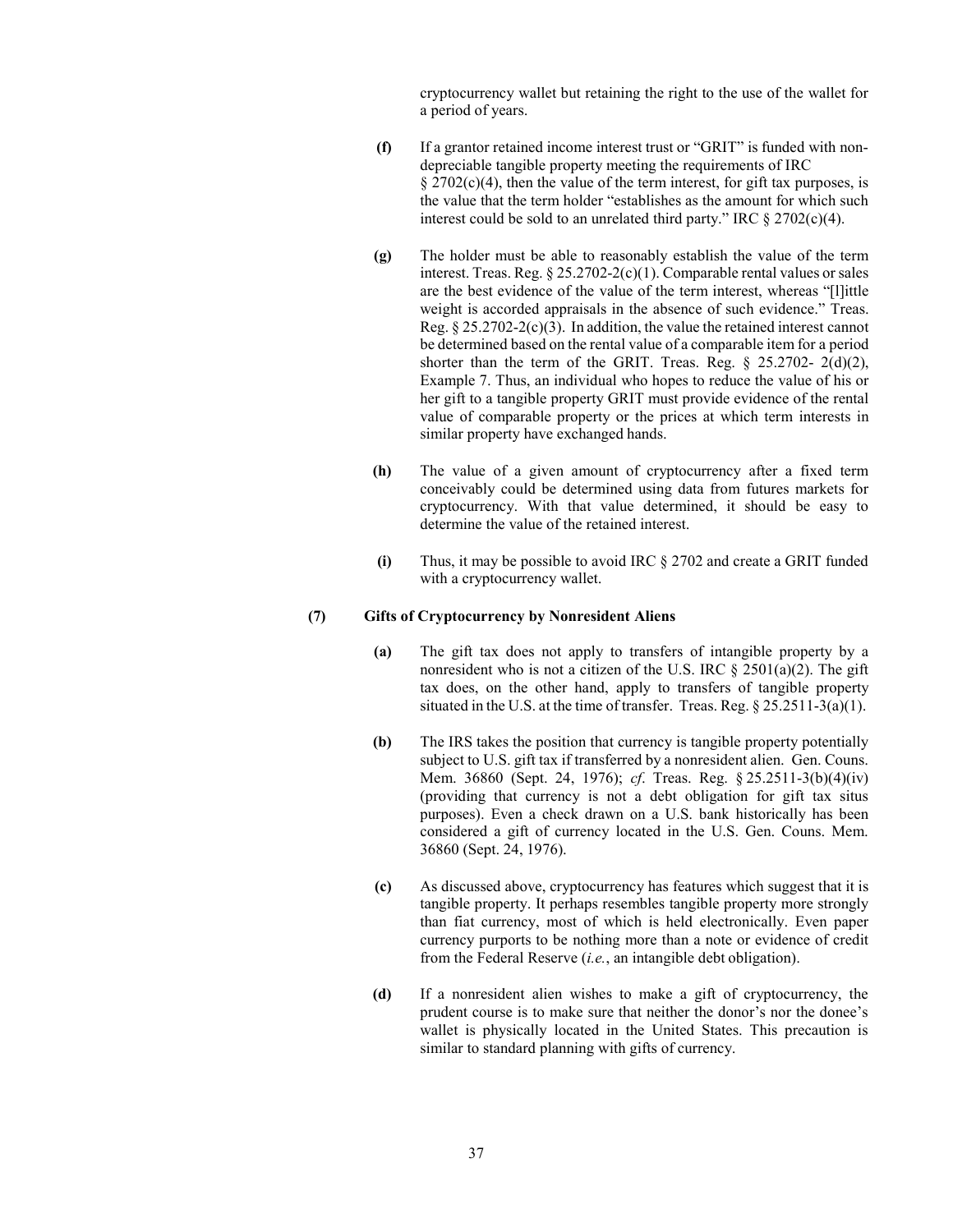#### **c. Estate Tax Issues**

#### **(1) Gross Estate Inclusion of Brain Wallets**

As discussed above, it is possible to store private keys in one's memory rather than instantiate them in physical form. Under existing technology, however, your memory dies with you. Thus, it seems that a private key stored in a brain wallet is lost at death and therefore is not included in the gross estate. *Cf. Helvering v. Safe Deposit & Trust Co.*, 316 U.S. 56 (1942) (holding that property was not included in the decedent's gross estate under the predecessor to IRC § 2033, where the decedent had no interest in the property "at the time of his death").

## **(2) Wallets Lost or Stolen Post-Mortem**

- **(a)** A wallet (other than a brain wallet) possessed by a decedent at his or death is includible in the decedent's gross estate under IRC § 2033.
- **(b)** Frequently, however, a wallet will be lost after the decedent's death. This may happen, for example, if a hardware or paper wallet is accidentally discarded. It also is possible to lose access to a hardware wallet.<sup>99</sup>
- **(c)** A wallet may be lost before the value of the wallet can be determined. In that case, it may be unclear what value to assign to the wallet on an estate tax return.
- **(d)** If a wallet is lost, it is unclear whether an offsetting casualty deduction may be claimed under IRC § 2054. See discussion above of whether an income tax loss deduction is available for misplaced or inaccessible cryptocurrency wallets.
- **(e)** Given the overlap between IRC  $\S$  2054 and IRC  $\S$  165(c)(3) casualty loss provisions, the two Sections generally are read together. *Estate of Meriano v. Comm'r*, 142 F.3d 651 (3d Cir. 1998); *see also Estate of Heller v. Comm'r*, 147 T.C. No. 11 (2016) (citing *John P. White v. Comm'r*, 48 T.C. 430 (1967)). If a wallet is destroyed, depending on the circumstances of the destruction, it is possible that a deduction under IRC § 2054 would be allowed.
- **(f)** IRC § 2054 also will allow a deduction if a wallet is lost in a theft. Whether a theft has occurred is defined by the jurisdiction in which the loss has occurred. *Meriano v. Comm'r*, 142 F.3d 651 (3d Cir. 1998).
- **(g)** No IRC § 2054 deduction is available for losses occurring after distribution to the distributee. Treas. Reg. § 20.2054-1.
- **(h)** If an entity owning cryptocurrency suffers a theft or a casualty loss occurs, an IRC § 2054 deduction may be available to the estate that holds an interest in that entity. *See Estate of Heller v. Comm'r*, 147 T.C. No. 11 (2016).
- **(i)** If a wallet is included in the gross estate, but there is no offsetting deduction under IRC § 2054 or otherwise, an estate tax may beimposed on assets that the beneficiaries do not receive.

<span id="page-41-0"></span><sup>99</sup>*See* <https://www.wired.com/story/i-forgot-my-pin-an-epic-tale-of-losing-dollar30000-in-bitcoin/> (last visited November 5, 2018).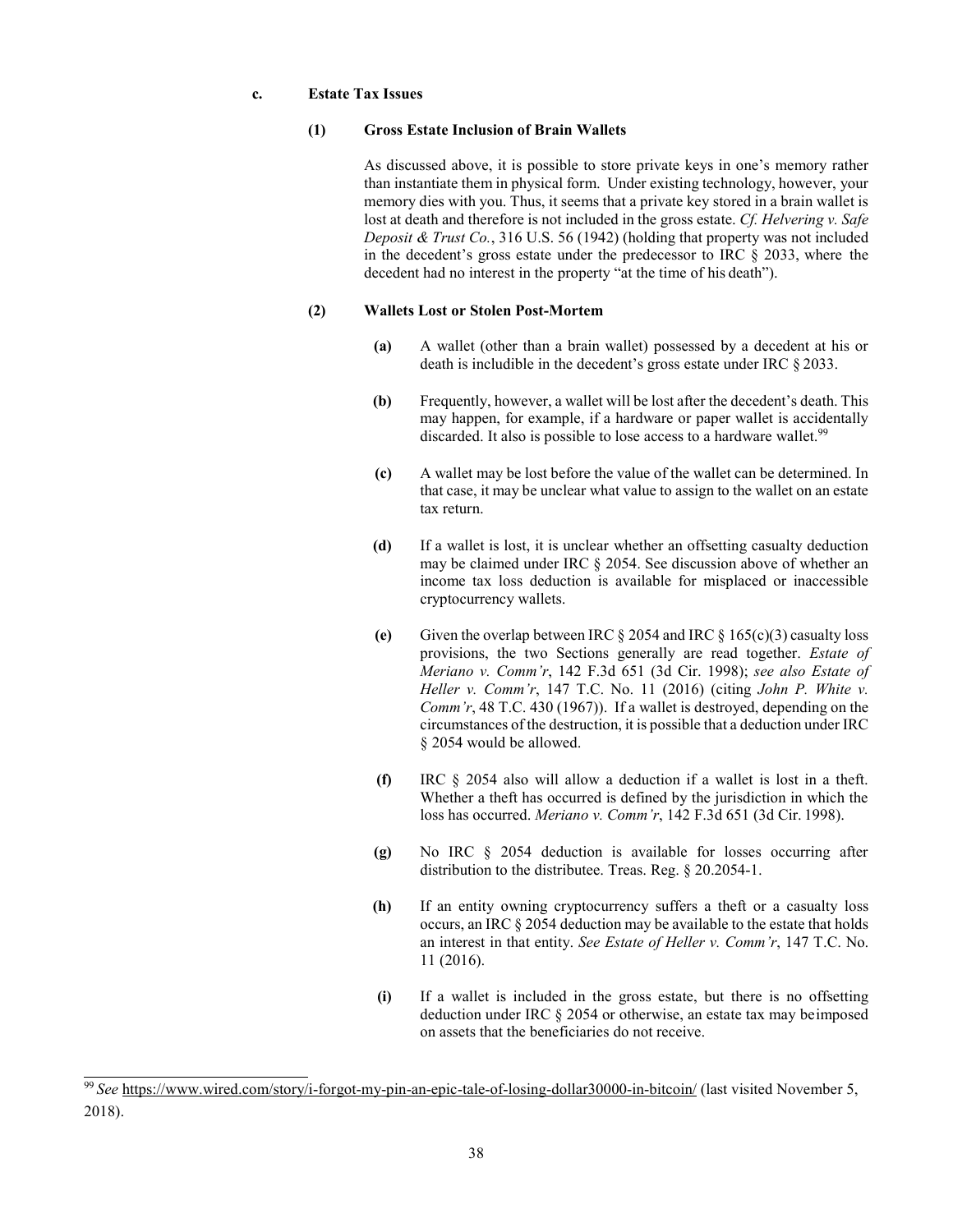- **(j)** If no estate tax deduction is taken or available, it still may be possible to claim an income tax loss deduction. IRC  $\S$  642(g). See discussion above of whether an income tax loss deduction is available for misplaced or inaccessible cryptocurrency wallets.
- **(k)** If a wallet is misplaced within six months after the date of death, it is unclear whether the loss can be considered a "disposition" of the cryptocurrency that qualifies for alternate valuation date treatment under IRC § 2032 at the time of the wallet is misplaced. If a private key is rendered inaccessible because the password is forgotten, for example, then a lower valuation may be available for the alternate valuation date six months after the decedent's date of death.

#### **(3) Valuation**

- **(a)** Notice 2014-21, as previously discussed, providesthat if virtual currency is listed on an exchange and the exchange rate is established by market supply and demand, the fair market value of virtual currency is determined "for U.S. tax purposes" by converting the virtual currency into dollars at the exchange rate, "in a reasonable manner that is consistently applied."
- **(b)** Presumably, the position in Notice 2014-21 on valuation also would apply for U.S. gift and estate tax purposes.
- **(c)** Note that, because the conversion of virtual currency into dollars may be made at the exchange rate in "any reasonable manner that is consistently applied," the high/low averaging method that applies to publicly traded securities does not need to be used, although presumably it may beused. Treas. Reg. § 20.2031-2(b)(1) (requiring publicly traded securities to be valued using the average of the high and low publicly quoted trading prices on the date of the gift).
- **(d)** It is possible that cryptocurrency should be valued at a security discount, as discussed above in connection with gift tax valuation.
- **(e)** It also is possible that a decedent's cryptocurrency should be valued at a discount for lack of access. Ownership of cryptocurrency consists of having access to private keys associated with public addresses. It may not always be possible to access the private keys on a decedent's wallet, even if one has physical possession of the wallet. To take the simplest example, a decedent may have stored paper wallets in a safe, but the combination to the safe may have died with the decedent. The safe and its contents could, perhaps, be valued at a discount to reflect the time, expense, and possible inability to access the contents.
- **(f)** If an estate has physical possession to a wallet but cannot access the wallet's contents, it may not be possible to determine value at all. The value of the wallet seems quite unknowable. It may be that the estate should report only a *de minimis* value. *Cf*. Rev. Rul. 67-370 (holding that the value of a remainder interest that could be revoked by settlor is affected by "its possible curtailment or complete divestment").
- **(g)** Treasury and the IRS should issue guidance on the proper reporting and valuation of missing or inaccessible wallets.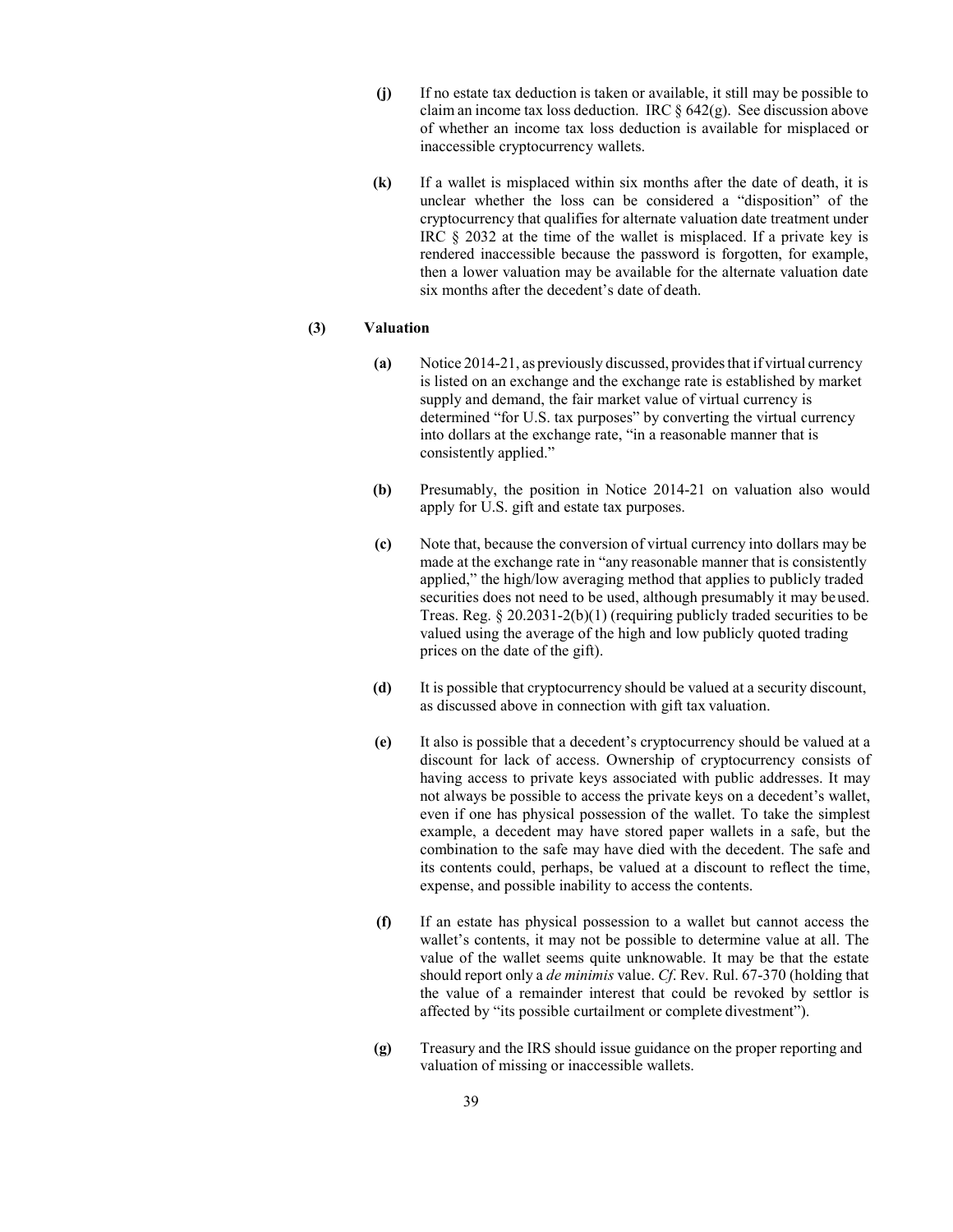## **(4) Estate Tax Situs Issues for Nonresident Alien Decedents**

- **(a)** A nonresident alien decedent is subject to U.S. estate tax on property which at the time of death is situated (or deemed situated) within the United States. IRC §§ 2101(a); 2103; 2106(a).
- **(b)** Tangible property located in the U.S. is considered to be situated in the U.S. Treas. Reg. § 20.2104-1(a)(2). As discussed above, cryptocurrency has features which suggest that it might be tangible property. To avoid estate tax on cryptocurrency, a nonresident alien decedent's wallet should not be located in the U.S. at death. Nor should a nonresident noncitizen make a transfer of cryptocurrency located in the U.S. at the time of the transfer, if the property transferred will be pulled back into the gross estate, in which case the property will be deemed to have a U.S. situs at the decedent's death. IRC § 2104(b).
- **(c)** The situs for U.S. estate tax purposes of cryptocurrency held in a "web wallet" hosted by a U.S. exchange, such as Coinbase, has not yet been determined. A nonresident alien's account could be considered intangible property situated in the U.S., as the Coinbase account represents a right to private keys physically held by the U.S. exchange. *Cf.* Treas. Reg. § 20.2104-1(a)(4).
- **(d)** Treasury and the IRS should clarify the situs of cryptocurrency held in a web wallet.

#### **(5) Toggling Planning with Cryptocurrency**

- **(a)** Given very high estate tax exclusion amounts, almost all wealthy individuals should, when making irrevocable transfers for estate tax planning purposes, make it possible for the transferred property to be pulled back into the gross estate. *See generally* Bramwell and Madden, *Toggling Gross Estate Inclusion On and Off*, Estate Planning, Vol. 44, No. 3 (March 2017).
- *(b)* Toggling planning is especially important with cryptocurrency gifts. The reason is that cryptocurrencies are volatile. Bitcoin, for example, could conceivably be displaced entirely by future improved blockchain technology and drop to zero in value. In that case, it is wise to take steps to effectively restore estate tax exclusion at death by causing transferred cryptocurrency to be pulled back into the donor's gross estate. *See id.*

## **8. Charitable Income Tax Deduction Issues**

#### **a. Substantiation and Valuation**

- **(1)** As blockchain transactions are anonymous, with any charitable gift of cryptocurrency it is a good practice to document the gift with a contemporaneous memorandum identifying the donor and donee. The memorandum could be combined with a contemporaneous written acknowledgement meeting the requirements of IRC  $\S 170(f)(8)(B)$ .
- **(2)** If a charitable income tax deduction of more than \$5,000 is claimed for a contribution of property, the taxpayer generally must obtain a "qualified appraisal." IRC § 170(f)(11)(C); Treas. Reg. § 1.170A-16(d)(1)(ii); *see also* Form 8283 and instructions available at [https://www.irs.gov/forms-pubs/about](https://www.irs.gov/forms-pubs/about-form-8283)[form-8](https://www.irs.gov/forms-pubs/about-form-8283)283 (last visited November 5, 2018).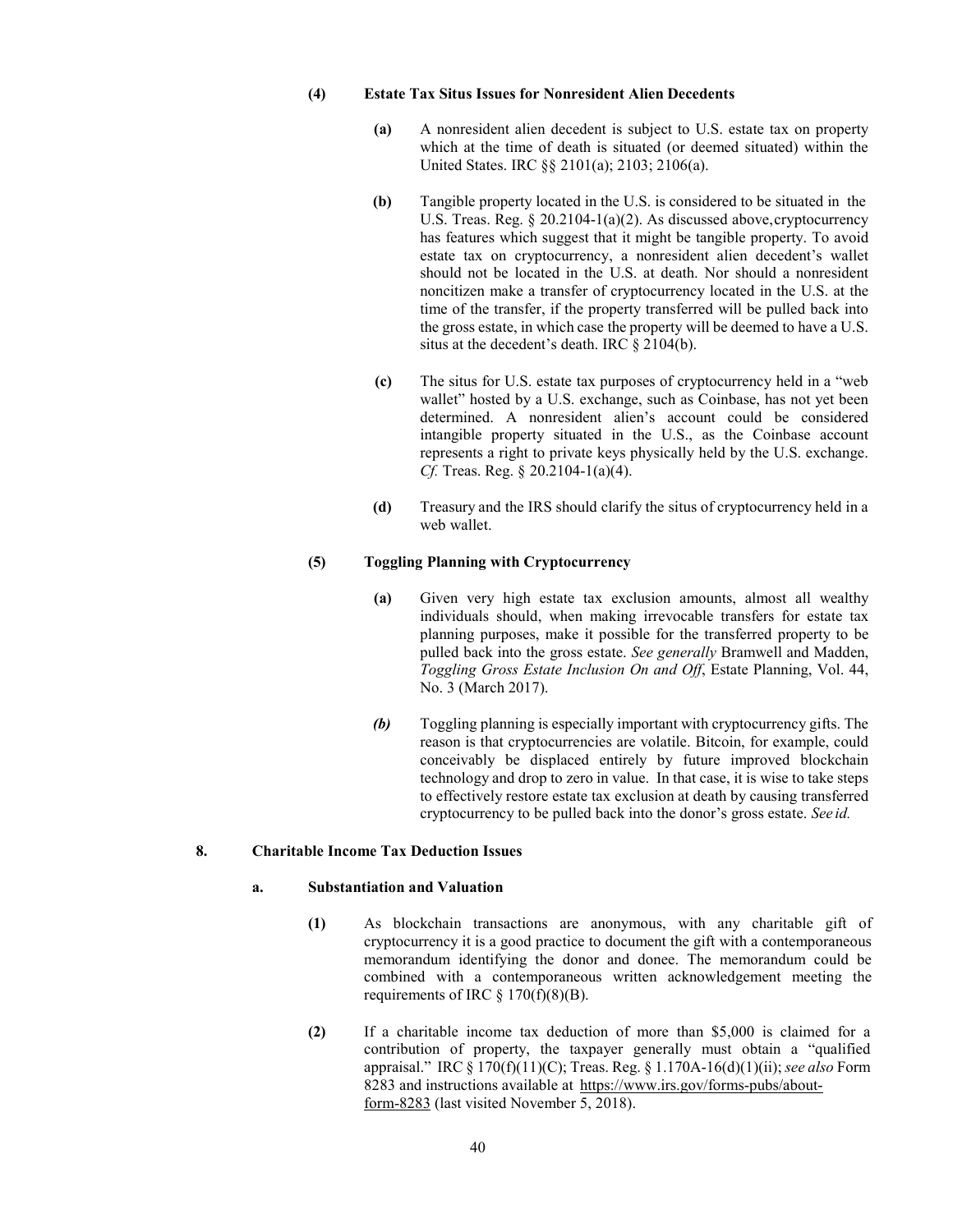- **(3)** The requirement of a qualified appraisal does not apply to a gift of publicly traded securities. Treas. Reg. § 1.170A-16(d)(2)(i).
- **(4)** There is no exception, however, for cryptocurrency, which does not meet the definition of "publicly traded security." *See* Treas. Reg. § 1.170A-13(c)(7)(xi). Consequently, charitable donors of cryptocurrency should obtain a qualified appraisal (and meet other substantiation requirements) in order to claim a charitable income tax deduction under IRC § 170.
- **(5)** However, the price of cryptocurrency often is readily available from exchanges. Treasury and the IRS should permit an exception to the qualified appraisal requirements in the case of gifts of cryptocurrency whose prices are available from exchanges.
- **(6)** As discussed, cryptocurrency may be subject to security risk discounts. Donors should take steps to minimize any discounts, by representing that the donor has not retained copies of the donee's private keys.

#### **b. Split-Interest Rules**

- **(1)** Charitable deductions are generally denied if a donor transfers less than his or her entire interest in property to charity. IRC  $\S$ § 170(f)(3)(A); 2055(e)(2); 2522(c)(2).
- **(2)** If a donor makes a charitable gift of a private key but retains a copy of the same private key, a deduction could be denied under these rules. Even if a deductionis not denied, the valuation of the gift may be discounted to reflect the security risk of another person using the other copy of the private key.

#### **c. Charitable Income Tax Consequences if Cryptocurrency is Tangible Property**

- **(1)** As discussed above, cryptocurrency has features which suggest that it might be tangible property. For example, if cryptocurrency is transferred to charity by handing over physical possession of a wallet holding a private key, then the charitable gift likely is of tangible property.
- **(2)** If cryptocurrency is tangible, then the following consequences would follow:
	- **(a)** The charitable income tax deduction would be limited to basis, as the contribution would not (except in, perhaps, some highly unusual cases) be for a related use, as required by IRC  $\S 170(e)(a)(B)(i)(I)$ .
	- **(b)** If the gift is to a charitable remainder trust, no deduction would be allowed until the cryptocurrency is sold. IRC § 170(a)(3); *see* PLR 9452026.
- **(3)** Treasury and the IRS should issue guidance on whether and in what circumstances cryptocurrency is considered tangible property for purposes of IRC § 170.

#### **d. Income Tax Charitable Deduction for Trusts and Estates**

**(1)** IRC § 642(c) generally allows a charitable income tax deduction to an estate or trust for any amount of gross income which, pursuant to the terms of the governing instrument, is paid for charitable purposes described in IRC § 170(c). The deduction for a set-aside of gross income is not available to trusts created on or before October 9, 1969. The deduction is in lieu of the IRC § 170(a) deduction available to individuals. IRC  $\S$  642(c)(1).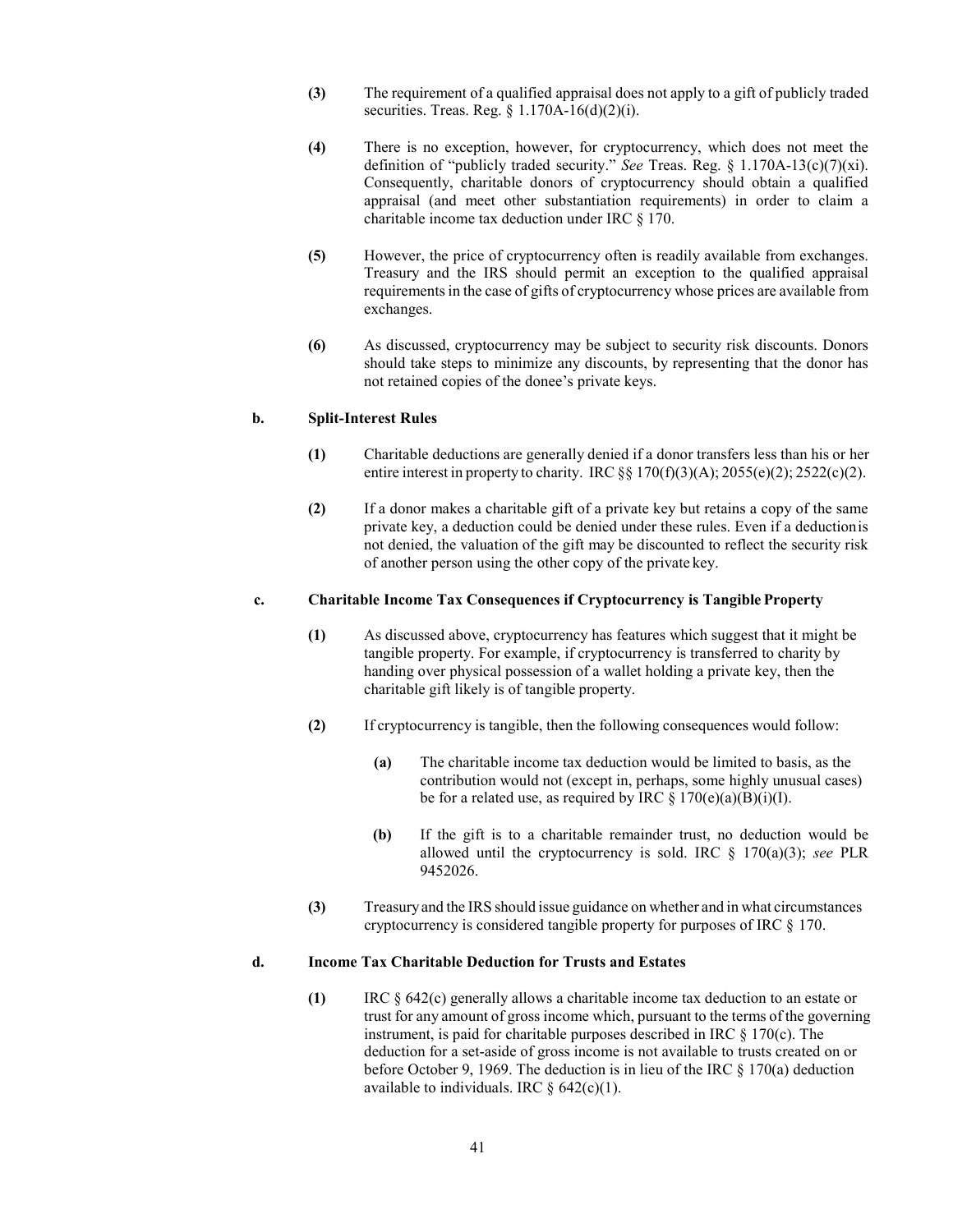- **(2)** The "gross income" requirement normally prevents a contribution of the full fair market value of the property from being deductible under IRC § 642(c). *Green v. U.S.*., 880 F.3d 519 (10th Cir. 2018). If the property was acquired from gross income, however, a deduction may be allowed to the extent of basis. *Id.*  Consequently, as cryptocurrency is treated by the IRS as "property" under Notice 2014-21, deduction under IRC  $\S$  642(c) generally will be denied for a contribution of cryptocurrency by a trust or estate, except to the extent that it was acquired from gross income.
- **(3)** The portion of an electing small business trust ("ESBT") that consists of stock in S corporations, by contrast, is allowed a deduction under IRC  $\S$  170(a). IRC  $\S$  641(c)(2)(E)(i) (overriding IRC  $\S$  642(c) and thereby, via IRC  $\S$  641(b), putting ESBTs on the same footing as individuals in computing the charitable income tax deduction). Thus, an ESBT may be allowed a charitable income tax deduction under IRC  $\S 170(a)$  for a contribution of cryptocurrency.

#### **9. State Tax Issues**

#### **a. Source of Cryptocurrency Gains**

- **(1)** States with income taxes generally tax the income of nonresidents from sources within the state. *See, e.g.*, Cal. Rev. & Tax. Cd. § 17951.
- **(2)** Source income typically includes gains from the sale of tangible personal property located within the state. *See, e.g.*, Cal. Code Reg. 17951-3.
- **(3)** If, as discussed above, cryptocurrency is best conceived as a form of tangible personal property, then gains from the sale of cryptocurrency may be considered source income for purposes of the income tax of the state where the wallet is held.
- **(4)** Even if not considered tangible property, the location of a cryptocurrency wallet within a state may be a sufficient nexus for that state to treat cryptocurrency gains as income sourced in that state.

#### **b. Sales Tax**

- *(1)* Sales taxes typically are imposed on the sale of tangible personal property within the taxing state. *See, e.g.*, N.Y. Tax Law § 1105. Sales taxes are "destination taxes" (*i.e.*, the point of delivery controls whether a tax is imposed). *See, e.g.,* N.Y.C.R.R. 525.2(a)(3).
- **(2)** As discussed above, if cryptocurrency is best conceived as a form of tangible personal property, then sales of cryptocurrency to the holder of a wallet located in a particular state may be subject to state sales tax.
- **(3)** Even if not considered tangible property, the location of a cryptocurrency wallet within a state may be a sufficient nexus for that state to tax sales of cryptocurrency to public addresses controlled by the private keys in the wallet.

## **D. Other Regulatory Considerations**

While several regulatory agencies may have concurrent jurisdiction over cryptocurrencies, this outline will cover two of such agencies: (1) the Securities and Exchange Commission and whether cryptocurrency is a "security," and (2) the Commodity Future Trading Commission and whether cryptocurrency is a "commodity."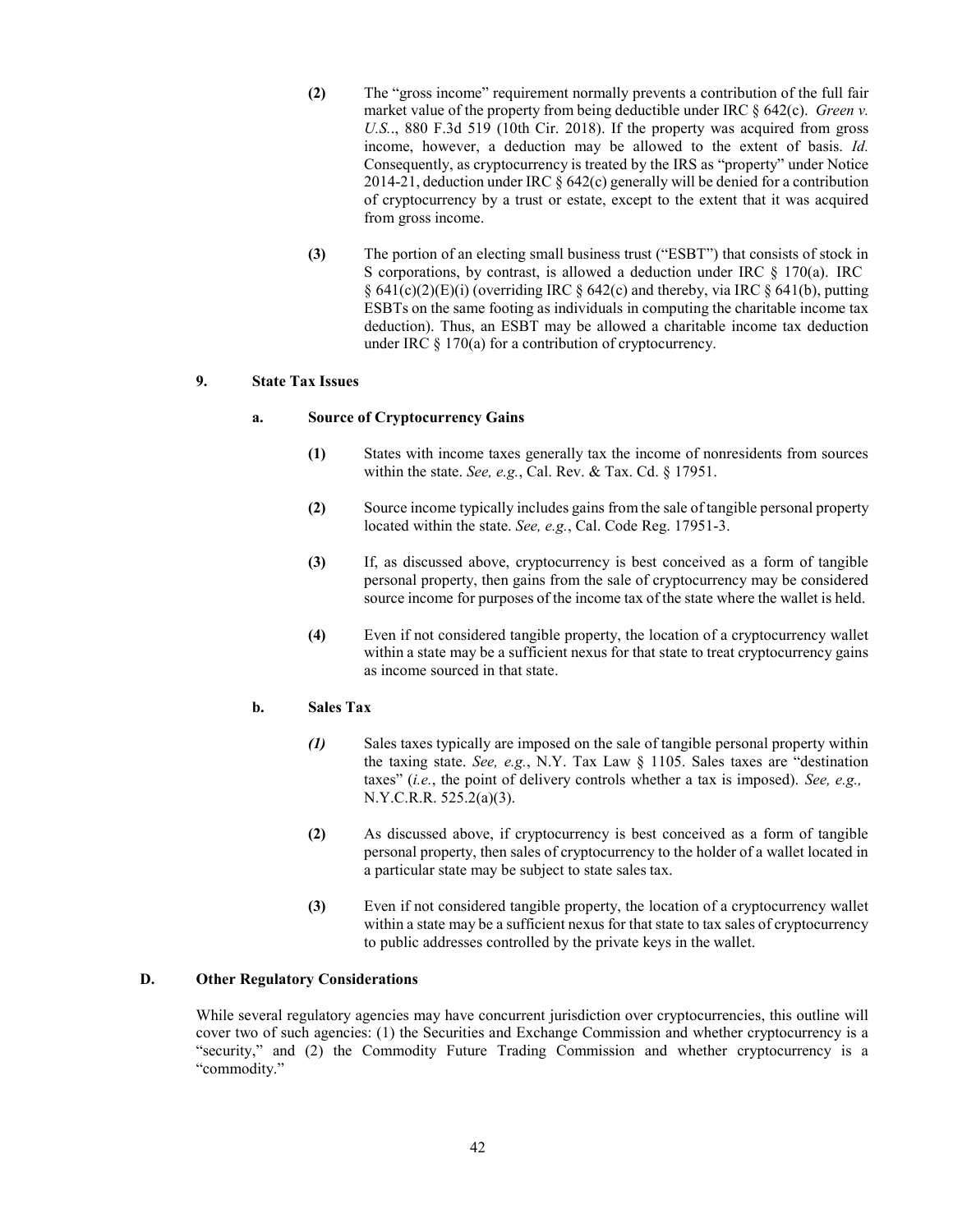## **1. Securities Exchange Commission: Is Cryptocurrency a "Security"?**

**a. Role of the Securities Exchange Commission.** The Securities Exchange Commission ("SEC") is the United States agency that informs and protects investors, facilitates capital formation, enforces U.S. securities laws, regulates securities markets, and provides data.<sup>100</sup> The SEC has issued notices, alerts and guidance regarding cryptocurrency and has been bringing actions related to cryptocurrency offerings against market participants.

## **b. SEC's Characterization of Cryptocurrency as a Security**

**(1) SEC Public Statements.** In a June 2018 speech at the Yahoo All Markets Summit: Crypto Conference in San Francisco, SEC Director of Corporate Finance William Hinman stated that he did not believe that Bitcoin and Ether, two of the largest cryptocurrencies in terms of market cap, should be treated as "securities" for SEC purposes[.101](#page-46-1) One of the factors for treating Bitcoin and Ether as securities is that the control over those two coins is now so decentralized that no one entity has control over the value of the coins. Decentralization is a key factor in defining whether a cryptocurrency is a security under the "investment contract" paradigm, which is described in more detail below. While Director Hinman stated that Bitcoin and Ether are not securities, he indicated that if there is a centralized third party, along with purchases with an expectation of a return, then it is likely a security. Thus, many, but not all ICOs are securities and would come under the regulatory control of the SEC and relevant securities laws[.102](#page-46-2) Based on Director Hinman's statements, cryptocurrency can transition at certain points from not being a security to being a security.

## **(2) Cases**

**(a)** *Howey* **Test.** Director Hinman's public statements are in line with the *Howey* test, which is used to identify an investment contract, which is a type of security under securities laws. *See SEC v. W. J. Howey Co.*, 328 U.S. 293 (1946). Under *Howey*:

> An investment contract for purposes of the Securities Act means a contract, transaction or scheme whereby a person [1] invests his money in [2] a common enterprise and is led to [3] expects profits [4] solely from the efforts of the promoter or a third party, … it being immaterial whether the shares in the enterprise are evidenced by formal certificates or by nominal interests in the physical assets employed in the enterprise.<sup>103</sup>

As seen from the factors listed by the court, *Howey* is a facts and circumstances analysis. Until recently, there was not a case on the application of the *Howey* Test to cryptocurrency.

**(b)** *U.S. v. Zaslavskiy* **(September 11, 2018).**[104](#page-46-4) On September 11, 2018, the U.S. District Court for the Eastern District of New York denied a motion to dismiss the government's criminal indictment of Maksim Zaslavskiy on the ground that the ICOs at issue in the case did not involve the offer or sale of "securities" as defined under securitieslaws.

<span id="page-46-0"></span><sup>&</sup>lt;sup>100</sup> See SEC website at<https://www.sec.gov/> (last visited November 5, 2018).

<span id="page-46-1"></span><sup>101</sup> *See* [https://www.cnbc.com/2018/06/14/bitcoin-and-ethereum-are-not-securities-but-some-cryptocurrencies-may-be-sec-](https://www.cnbc.com/2018/06/14/bitcoin-and-ethereum-are-not-securities-but-some-cryptocurrencies-may-be-sec-official-says.html) official-says.html (last visited November 5, 2018).

<span id="page-46-2"></span><sup>102</sup>*Id.*

<span id="page-46-3"></span><sup>103</sup>*SEC v. W. J. Howey Co.*, 328 U.S. 293 (1946) at 298-299.

<span id="page-46-4"></span><sup>104</sup> *U.S. v. Zaslavskiy*, No. 1:17-cr-00647-RJD-RER, Dkt. No. 37 (E.D.N.Y. September 11, 2018).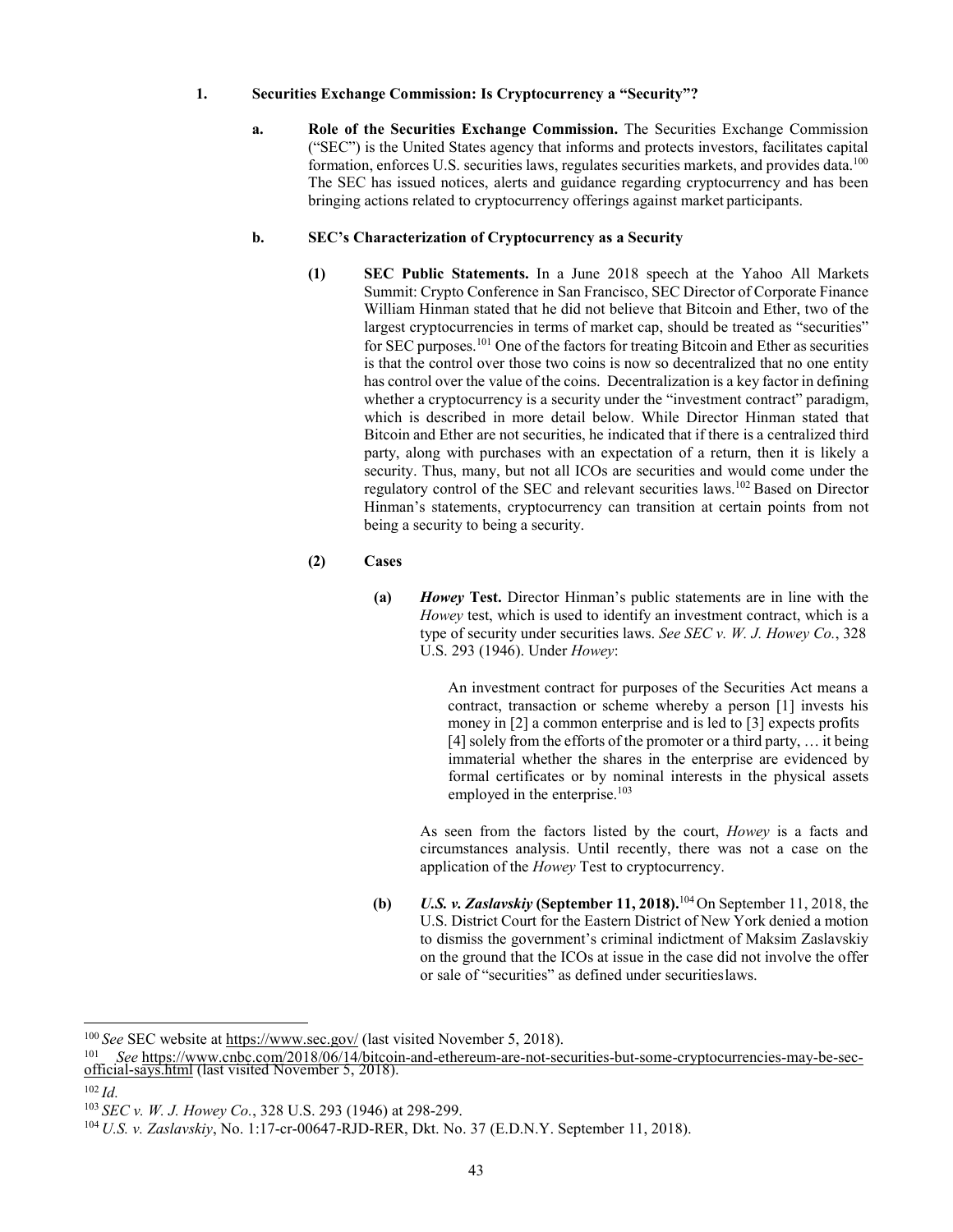Zaslavskiy founded two companies, REcoin Group Foundation, LLC ("REcoin") and DRC World, Inc. (a.k.a. Diamond Reserve Club) ("DRC"). REcoin and DRC engaged in a series of ICOs in which investors purchased cryptocurrency issued by both companies. The marketing materials for each ICO highlighted the potential in the ICO as an investment opportunity, marketed potential returns from the appreciation in value of the investments the companies would make (REcoin was backed by real estate investments while DRC was backed by investments in diamonds), and highlighted the appreciation in value of the digital tokens themselves.

But according to prosecutors, the companies did not have established business operations and did not hire or consult advisors or professionals to facilitate the investments, and the investors did not receive any digital tokens because the companies lacked the technology and expertise to develop and deliver digital tokens.

Zaslavskiy filed a motion to dismiss on several grounds, one of which was that the digital tokens were not "securities" for purposes of securities laws.

The court applied the *Howey* test and held that the indictment alleged sufficient facts to support a conclusion that the digital tokens were securities for purposes of surviving a motion to dismiss. In doing so, though, the court expressly avoided a determination of whether the digital tokens at issue were securities, leaving the ultimate decision for the next proceedings. The court reasoned that a determination would be premature because the analysis is "highly fact-specific."

While the court did not determine whether the particular digital tokens were securities, the case provides a window into how courts may consider the issue and use the *Howey* test in the context of cryptocurrency and ICOs.

- **(c) SEC Enforcement Actions.** Also on September 11, 2018, the SEC announced a pair of settled orders against non-issuers participating in the offer and sale of cryptocurrencies the SEC deemed to be unregistered securities. These cases are the SEC's first ever enforcement actions relating to cryptocurrencies.
	- **(i)** *In the Matter of Crypto Asset Management, LP* **(September**  11, 2018).<sup>[105](#page-47-0)</sup> Crypto Asset Management, LP ("CAM") created a pooled investment vehicle, Crypto Asset Fund, LLC ("CAF"), to invest in digital assets, and CAM marketed CAF as the "first regulated crypto asset fund in the United States." Per the settlement order, CAM's statements were incorrect because neither CAM nor CAF was registered with the SEC. The SEC found that CAF invested more than 40% of its assets in crypto assets, which the SEC deemed to be "securities" and then determined that it was an "investment company" under the Investment Company Act. Because the fund was not registered as an investment company and did not qualify for any registration exemptions or exclusions, the SEC charged CAM with violating the registration provisions of the Investment Company Act. The SEC also charged CAM with violating the

<span id="page-47-0"></span><sup>&</sup>lt;sup>105</sup> In the Matter of Crypto Asset Management, LP, File No. 3-18740 (September 11, 2018).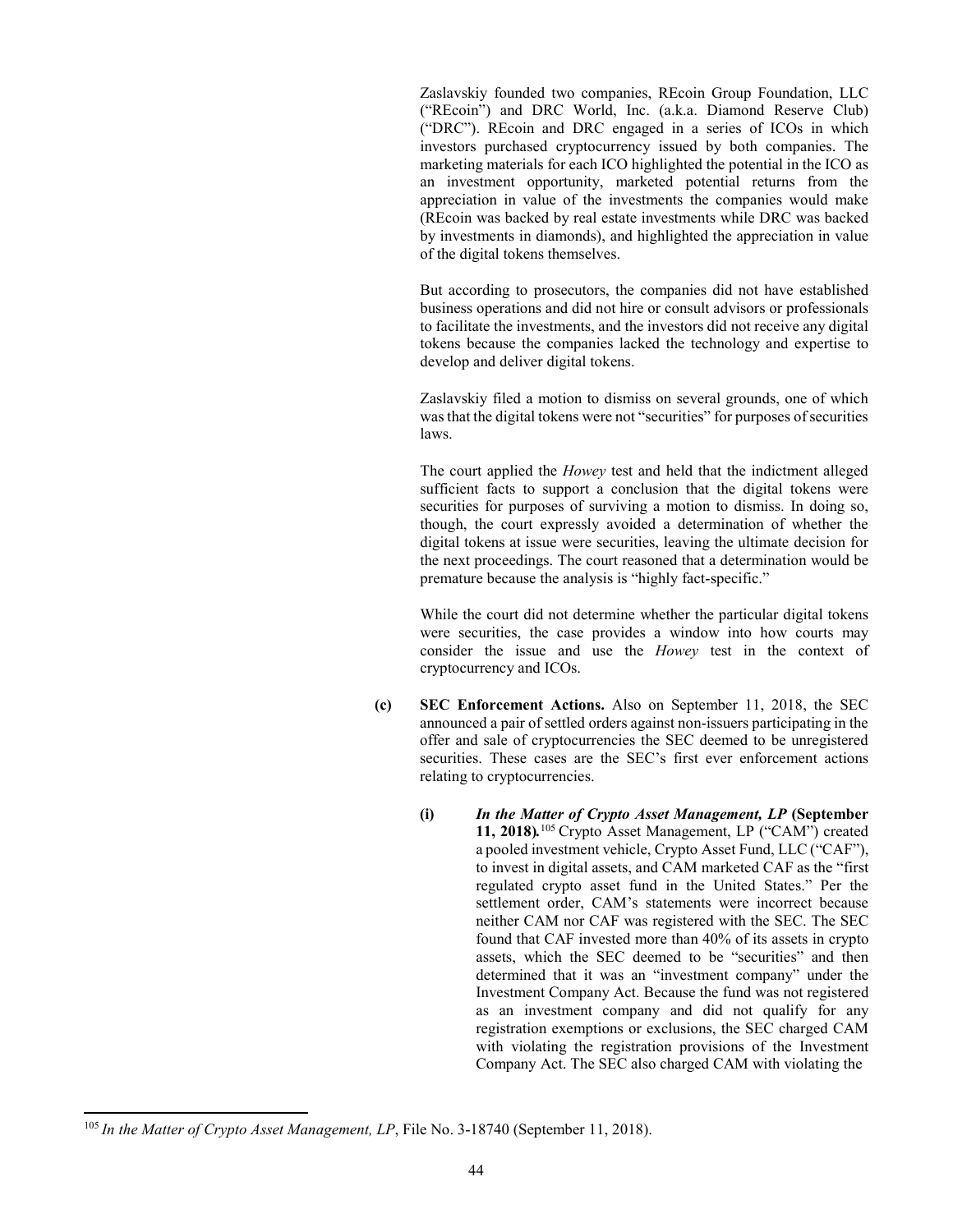Securities Act and the Advisers Act for making misrepresentations that it was "regulated."

- **(ii)** *In the Matter of TokenLot, LLC* (September 11, 2018).<sup>106</sup> The SEC alleged that TokenLot, which described itself as an "ICO Superstore" and sold digital tokens in connection with ICOs and on the secondary market, and TokenLot's owners violated the Securities Act and the Exchange Act by selling securities without registering with the SEC as a broker-dealer. The order concluded that the digital tokens were securities but did not provide any analysis explaining its position that the digital tokens in connection with the ICOs are securities.
- **c. SEC Takeaways.** The *Zaslavskiy* case and the SEC's enforcement actions against CAM and TokenLot are examples of the SEC's expanding its enforcement efforts around cryptocurrency transactions. Individuals, funds, or entities that may transact in cryptocurrencies should apply the *Howey* test and determine whether the cryptocurrency or ICO is a "security" for SEC purposes. If so, then they also should understand the disclosure and registration requirements that will apply to be compliant with the securities laws.

### **2. Commodity Futures Trading Commission: Is Cryptocurrency a "Commodity"?**

Regardless of whether a particular cryptocurrency is a "security" for SEC purposes, it could be treated as a "commodity" for purposes of the Commodity Exchange Act ("CEA"), which would subject the cryptocurrency to the jurisdiction of the Commodity Futures Trading Commission ("CFTC") and its regulations, registration, and oversight. $107$ 

- **a. Role of the CFTC.** The mission of the CFTC is to foster open, transparent, competitive, and financially sound markets. By working to avoid systemic risk, the Commission aims to protect market users and their funds, consumers, and the public from fraud, manipulation, and abusive practices related to derivatives and other products that are subject to the CEA.<sup>108</sup>
- **b. CFTC's Characterization of Virtual Currency as a Commodity.** Whether a particular virtual currency is a "commodity" is a facts and circumstances determination. The CFTC first found that Bitcoin and other virtual currencies could be properly defined as commodities in 2015 in the CFTC ruling, *In the Matter of Coinflip, Inc. and Francisco Riordan*, CFTC Docket No. 15-29 (September 17, 2015). In the *Coinflip* consent order, the CFTC cited § 1a(9) of the CEA, which defines "commodity" to include, among other things, "all services, rights, and interestsin which contracts for future delivery are presently or in the future dealt in."<sup>109</sup> The CFTC noted that this definition of "commodity" is broad.<sup>110</sup>

Coinflip, Inc. was an entity that permitted its users to trade options contracts based on Bitcoin. The CFTC settled its enforcement action against Coinflip, Inc. for violations of the CEA, including trading unregulated options and operating an unregistered swap

<span id="page-48-0"></span><sup>106</sup>*In the Matter of TokenLot, LLC*, File No. 3-18739 (September 11, 2018).

<span id="page-48-1"></span><sup>107</sup> For CFTC resources related to bitcoin and other virtual currency, se[e https://www.cftc.gov/Bitcoin/index.htm](https://www.cftc.gov/Bitcoin/index.htm) (last visited November 5, 2018).

<span id="page-48-2"></span><sup>108</sup> *See* the CFTC website for CFTC's stated mission and responsibilities, which can be found at <https://www.cftc.gov/About/MissionResponsibilities/index.htm> (last visited November 5, 2018).

<span id="page-48-4"></span><span id="page-48-3"></span> $1097$  U.S.C. § 1a(9).

<sup>110</sup>*In the Matter of Coinflip, Inc. and Francisco Riordan*, CFTC Docket No. 15-29 (September 17, 2015) at 3; s*ee also, e.g., Board of Trade of City of Chicago v. SEC,* 677 F. 2d 1137, 1142 (7th Cir. 1982).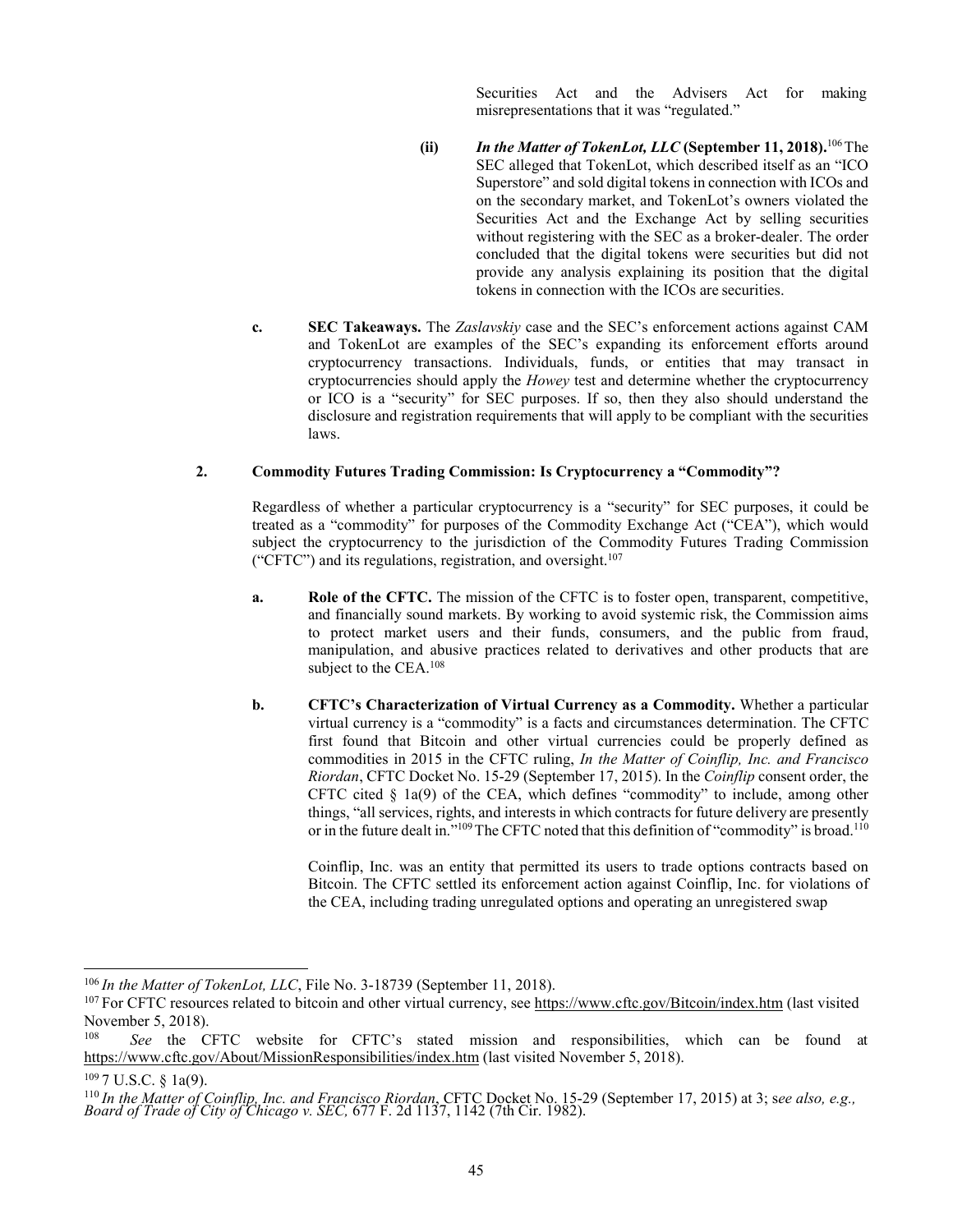execution facility. Coinflip, Inc. consented to the CFTC order without admitting or denying the charges.

- **c. Cases**
	- **(1)** *CFTC v. McDonnell* **(August 23, 2018).** While the CFTC had announced its position that virtual currencies could be commoditiesin 2015 in *Coinflip*, the case, *CFTC v. McDonnell*, No. 18-cv-0361, Dkt. 29 (E.D.N.Y. August 23, 2018) marked the first court case to weigh in on whether virtual currencies are commodities. In *McDonnell*, a U.S. district court in New York held that virtual currencies are commodities that can be regulated by the CFTC and entered a final judgment ordering Patrick K. McDonnell and CabbageTech, Corp. d/b/a Coin Drop Markets ("CDM") to pay over \$1.1 million in civil monetary penalties and restitution in connection with a lawsuit brought by the CFTC alleging fraud in connection with virtual currencies, including Bitcoin and Litecoin. The court found that McDonnell and CDM engaged in a deceptive and fraudulent scheme to induce customers to send money and virtual currencies to CDM, purportedly in exchange for real-time virtual currency trading advice and for virtual currency purchasing and trading on behalf of the customers under McDonnell'sdirection.
	- **(2)** *CFTC v. My Big Coin Pay, Inc.* **(September 26, 2018).** On September 26, 2018, the U.S. District Court for the District of Massachusetts entered an order that the CFTC has the power to prosecute fraud involving virtual currency and denying the defendant's motion to dismiss the CFTC's amended complaint.<sup>111</sup>

In January 2018, the CFTC filed a complaint against the defendant, My Big Coin Pay, Inc., which created the My Big Coin ("MBC") virtual currency, for engaging in a fraudulent "virtual currency scheme" in violation of the CEA's ban against fraud or manipulation in connection with the sale of a commodity.

My Big Coin Pay, Inc. pointed to the definition of "commodity" under § 1a(9) of the CEA, which includes agricultural products and "other goods and articles … and all services rights and interests … in which contracts for future delivery are presently or in the future dealt in." My Big Coin Pay, Inc. argued that MBC was not a "commodity" because "contracts for future delivery" are not "dealt in" MBC.

However, the court agreed with the CFTC that the CEA defines "commodity" broadly, "not by type, grade, quality, brand, producer, manufacturer, or form." The court determined both that MBC was a virtual currency and that it was "undisputed" that there is futures trading in virtual currencies (the court pointed to Bitcoin trading), and that, as such, MBC is a "commodity" subject to CFTC jurisdiction.<sup>112</sup>

**d. Significance of CFTC Jurisdiction over Virtual Currency.** Because cryptocurrency is highly volatile, cryptocurrency investors may use options and other derivative contracts to shift the volatility and hedge the value of the investors' cryptocurrency holdings. If clients are hedging their cryptocurrency holdings or trading, they should determine whether they are subject to CEA rules and whether any registrations or filings are required.

<span id="page-49-1"></span><span id="page-49-0"></span><sup>111</sup>*CFTC v. My Big Coin Pay, Inc.*, No. 18-10077 (D. Mass. September 26, 2018). 112 *Id.* at 8.